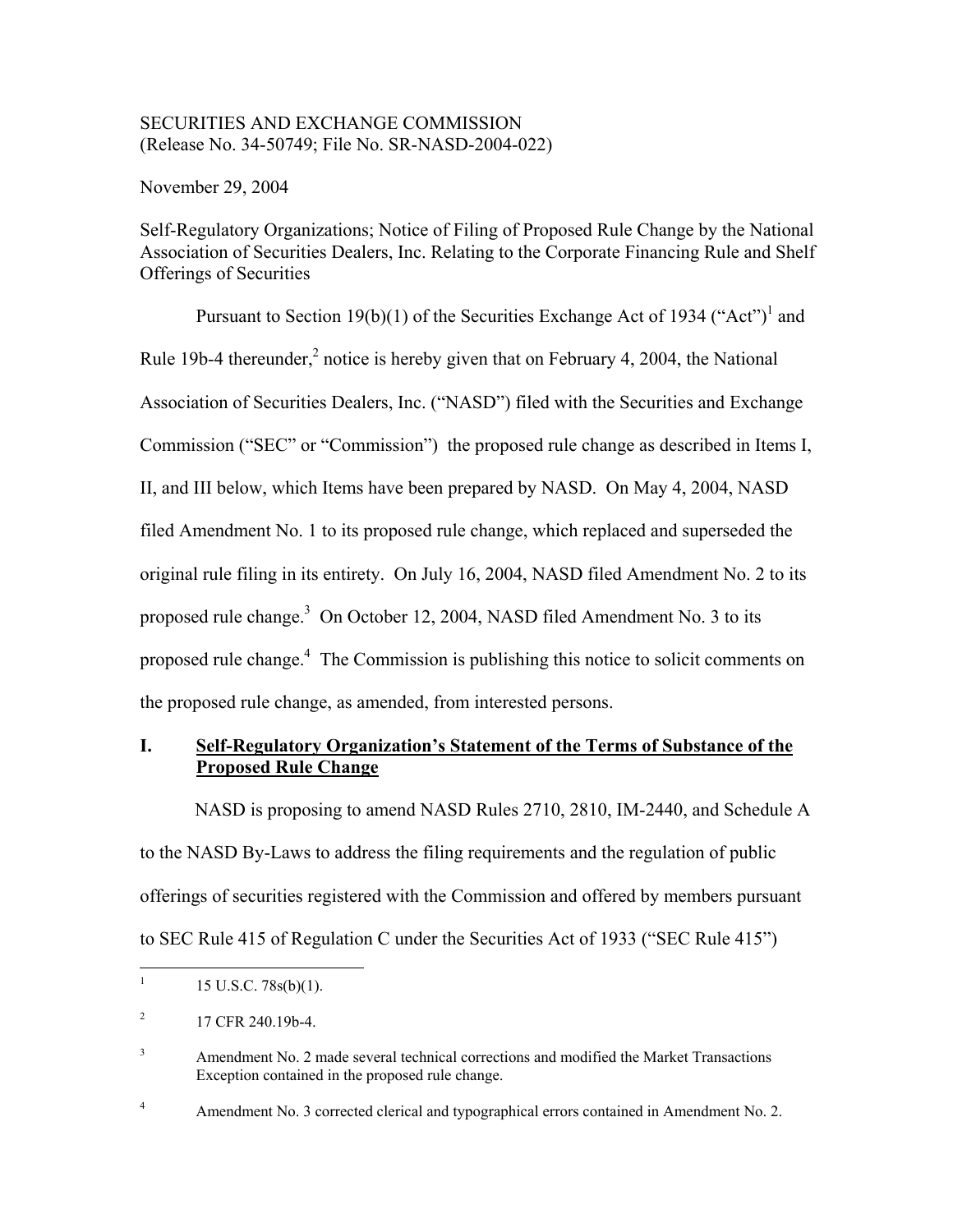("shelf offerings"). Below is the text of the proposed rule change. Proposed new language is in italics; proposed deletions are in [brackets].

## **Schedule A to NASD By-Laws**

Assessments and fees pursuant to the provisions of Article VI of the By-Laws of NASD shall be determined on the following basis.

#### **Sections 1 through 6 -** No change.

# **Section 7 - Fees for Filing Documents Pursuant to the Corporate Financing Rule**

(a) There shall be a fee imposed for the initial filing of [initial] documents and information relating to any offering filed with NASD pursuant to the Corporate Financing Rule equal to \$500 plus .01% of the proposed maximum aggregate offering price or other applicable value of all securities registered on an SEC registration statement or included on any other type of offering document (where not filed with the SEC), but shall not exceed \$30,500. The amount of filing fee may be rounded to the nearest dollar.

(b) There shall be an additional fee imposed for the filing of any amendment or other change to the documents and information initially filed with NASD pursuant to the Corporate Financing Rule equal to .01% of the net increase in the maximum aggregate offering price or other applicable value of all securities registered on an SEC registration statement, or any related Rule 462(b) registration statement, or reflected on any Rule 430A prospectus, or included on any other type of offering document. However, the aggregate of all filing fees paid in connection with an SEC registration statement or other type of offering document shall not exceed \$30,500.

\* \* \* \* \*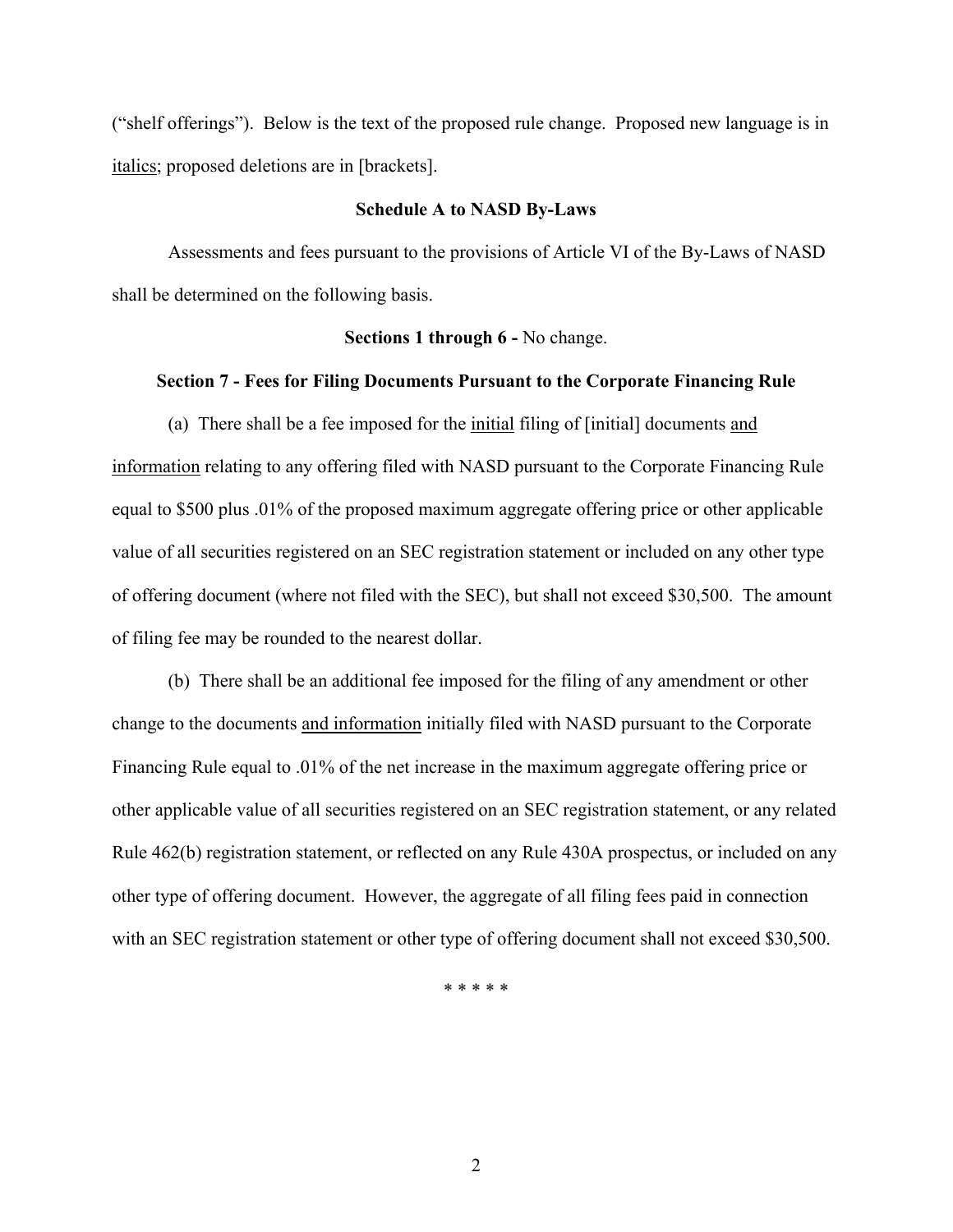## **IM-2440. Mark-Up Policy**

The question of fair mark-ups or spreads is one which has been raised from the earliest days of the Association. No definitive answer can be given and no interpretation can be allinclusive for the obvious reason that what might be considered fair in one transaction could be unfair in another transaction because of different circumstances. In 1943, the Association's Board adopted what has become known as the "5% Policy" to be applied to transactions executed for customers. It was based upon studies demonstrating that the large majority of customer transactions were effected at a mark-up of 5% or less. The Policy has been reviewed by the Board of Governors on numerous occasions and each time the Board has reaffirmed the philosophy expressed in 1943. Pursuant thereto, and in accordance with Article VII, Section 1(a)(ii) of the By-Laws, the Board has adopted the following interpretation under Rule 2440.

It shall be deemed a violation of Rule 2110 and Rule 2440 for a member to enter into any transaction with a customer in any security at any price not reasonably related to the current market price of the security or to charge a commission which is not reasonable.

(a) through (b) No change.

#### **(c) Transactions to Which the Policy is Applicable**

The Policy applies to all securities handled in the over-the-counter market, whether oil royalties or any other security, in the following types of transactions:

(1) through (5) No change.

(6) Transactions in which a member sells securities from an offering registered with the SEC pursuant to SEC Rule 415 that comply with the exemption from filing with NASD under Rule 2710(b)(10)(B) for Market Transactions.

## **(d) Transactions to Which the Policy is Not Applicable**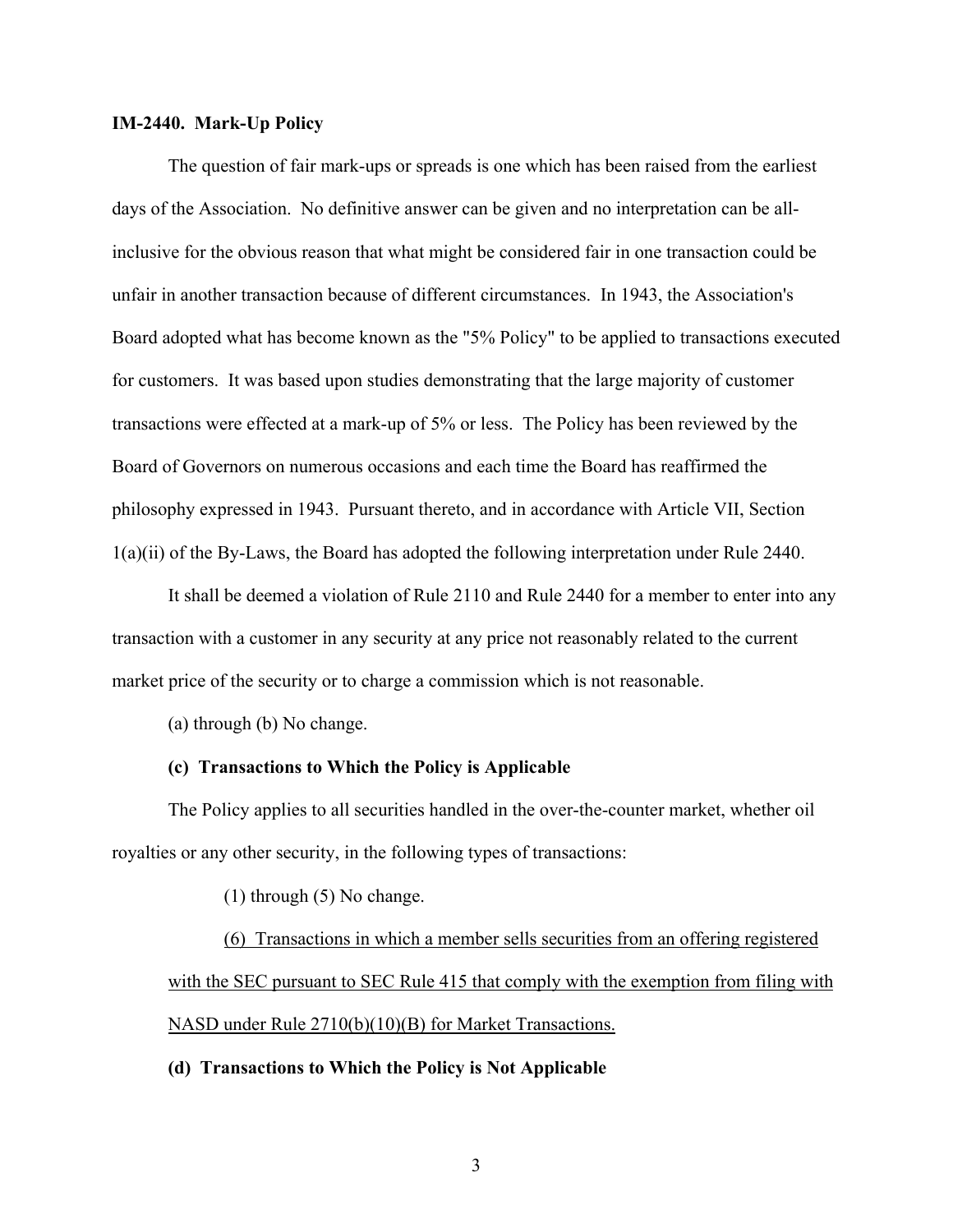The Mark-Up Policy is not applicable to the sale of securities where a prospectus or offering circular is required to be delivered and the securities are sold at the specific public offering price[.], including any offering or transaction subject to the compensation limitations of Rule 2710 or Rule 2810.

\* \* \* \* \*

# **2710. Corporate Financing Rule -- Underwriting Terms and Arrangements**

# **(a) Definitions**

For purposes of this Rule, the following terms shall have the meanings stated below. The definitions in Rule 2720 are incorporated herein by reference.

(1) through (2) No Change.

#### **(3) Offering Proceeds**

The maximum [P]public offering price of all securities to be offered or that are sold in a public offering [to the public], not including securities subject to any overallotment option, securities to be received by the underwriter and related persons, or securities underlying other securities.

(4) No Change.

## **(5) Participation or Participating in a Public Offering**

Participation in the preparation of the offering or other documents, participation in the distribution of the offering on an underwritten, non-underwritten, principal, agency or any other basis, participation in a shelf takedown that does not satisfy the requirements of the market transactions exemption; furnishing of customer and/or broker lists for solicitation, or participation in any advisory or consulting capacity to the issuer related to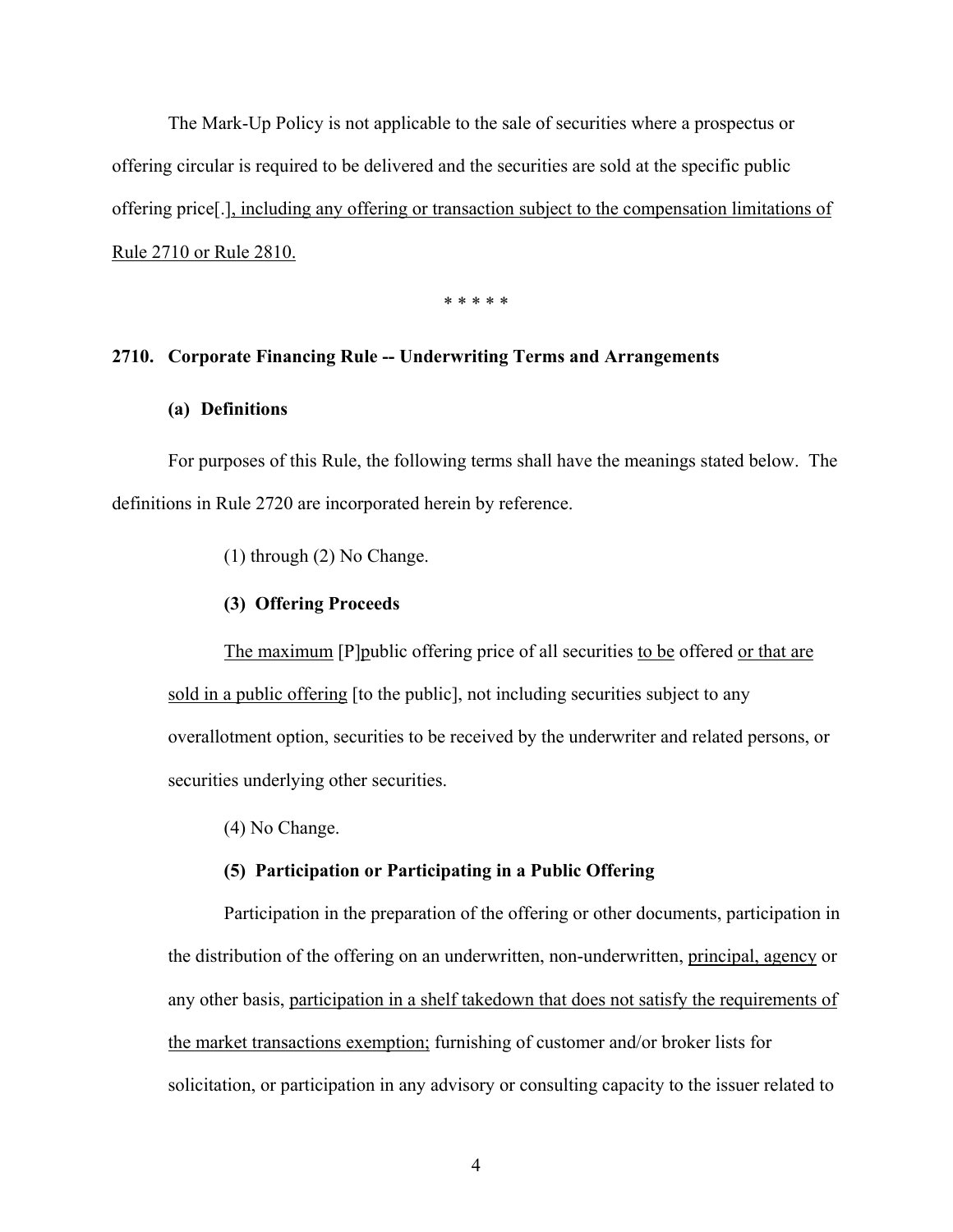the offering, but not the preparation of an appraisal in a savings and loan conversion or a bank offering or the preparation of a fairness opinion pursuant to SEC Rule 13e-3.

## **(6) Underwriter and Related Persons**

Consists of underwriter's counsel, financial consultants and advisors, finders, any participating member, and any other persons [related to any participating member] that receive any item of value that would be considered underwriting compensation.

# **(7) Listed Securities**

Securities meeting the listing standards to trade on the national securities exchanges identified in SEC Rule 146, markets registered with the SEC under Sections 6 or 11A of the [Exchange] Act, and any offshore market that is a "designated offshore securities market" under Rule 902(b) of SEC Regulation S.

(8) through (9) No Change.

## **(10) Required Filing Date**

The required filing date shall be the dates provided in subparagraph (b)(4), and for a public offering exempt from filing under subparagraph (b)(7), the required filing date for purposes of subparagraphs (d) and  $(g)$  shall be the date the public offering would have been [be] required to be filed with [the] NASD but for the exemption.

## **(11) Securities Act**

#### The Securities Act of 1933, as amended.

## **(12) Shelf Offering**

Any offering of securities registered with the SEC and offered pursuant to SEC Rule 415, under the Securities Act.

# **(13) Takedown**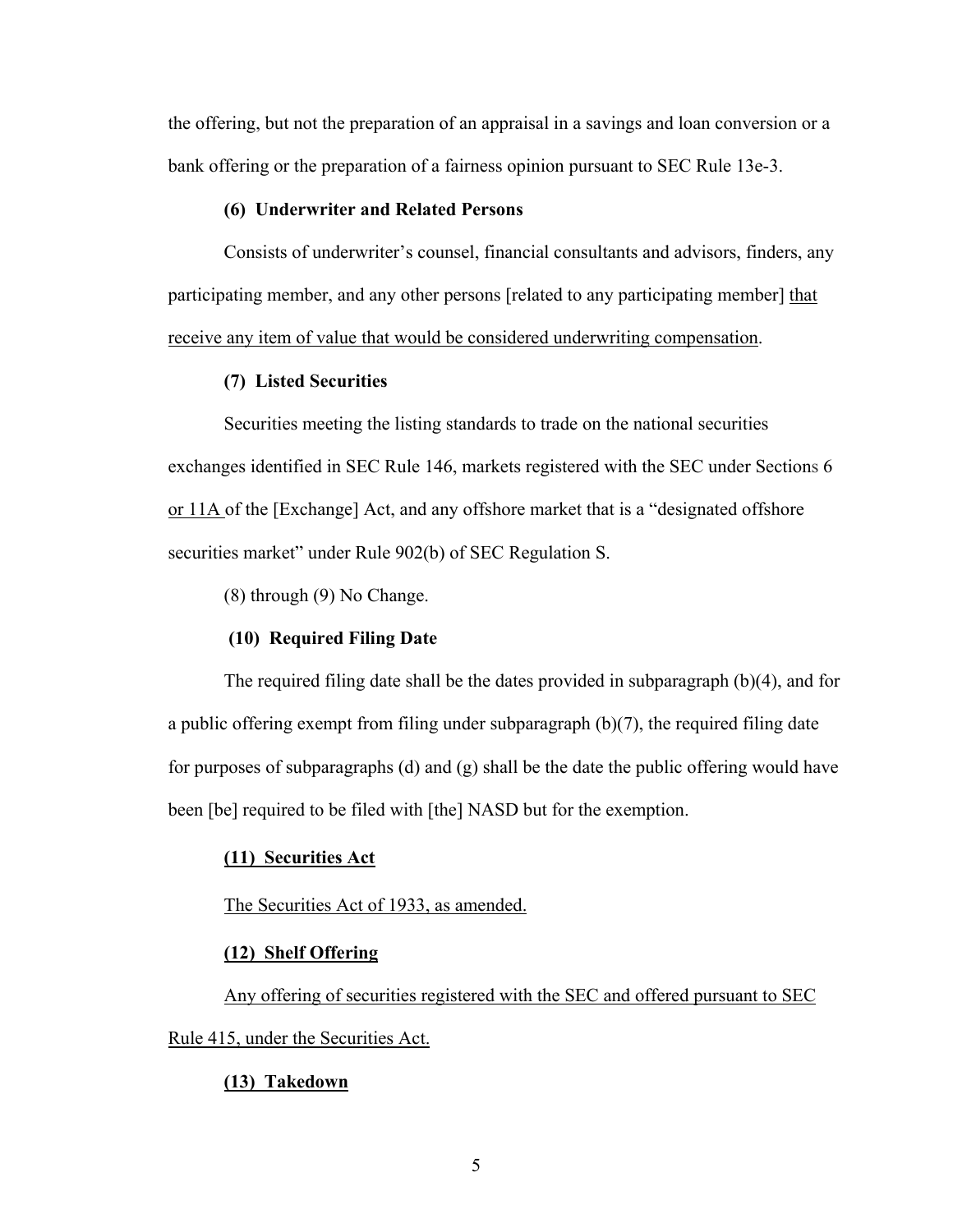In connection with a shelf offering, the securities purchased by a member in a principal transaction or the securities sold by a member in an agency transaction.

## **(b) Filing Requirements**

(1) through (3) No change.

## **(4) Requirement for Filing**

(A) Unless filed by the issuer, the managing underwriter, or another member, a member that anticipates participating in a public offering of securities subject to this Rule shall file with NASD the documents and information with respect to the offering specified in subparagraphs (5) and (6) below:

(i) No Change.

(ii) if not filed with or submitted to any regulatory authority, at least fifteen business days prior to the anticipated date on which offers will commence[.]; or

(iii) in the case of a shelf offering, before the member sells securities in any takedown required to be filed.

(B) No [sales of securities subject to this Rule shall commence] member shall commence selling in any offering required to be filed by this Rule, Rule 2720 or Rule 2810 unless:

(i) No Change.

(ii) NASD has provided an opinion to the member or that covers the member stating that it has no objections to the proposed underwriting and other terms and arrangements[ or an opinion that the proposed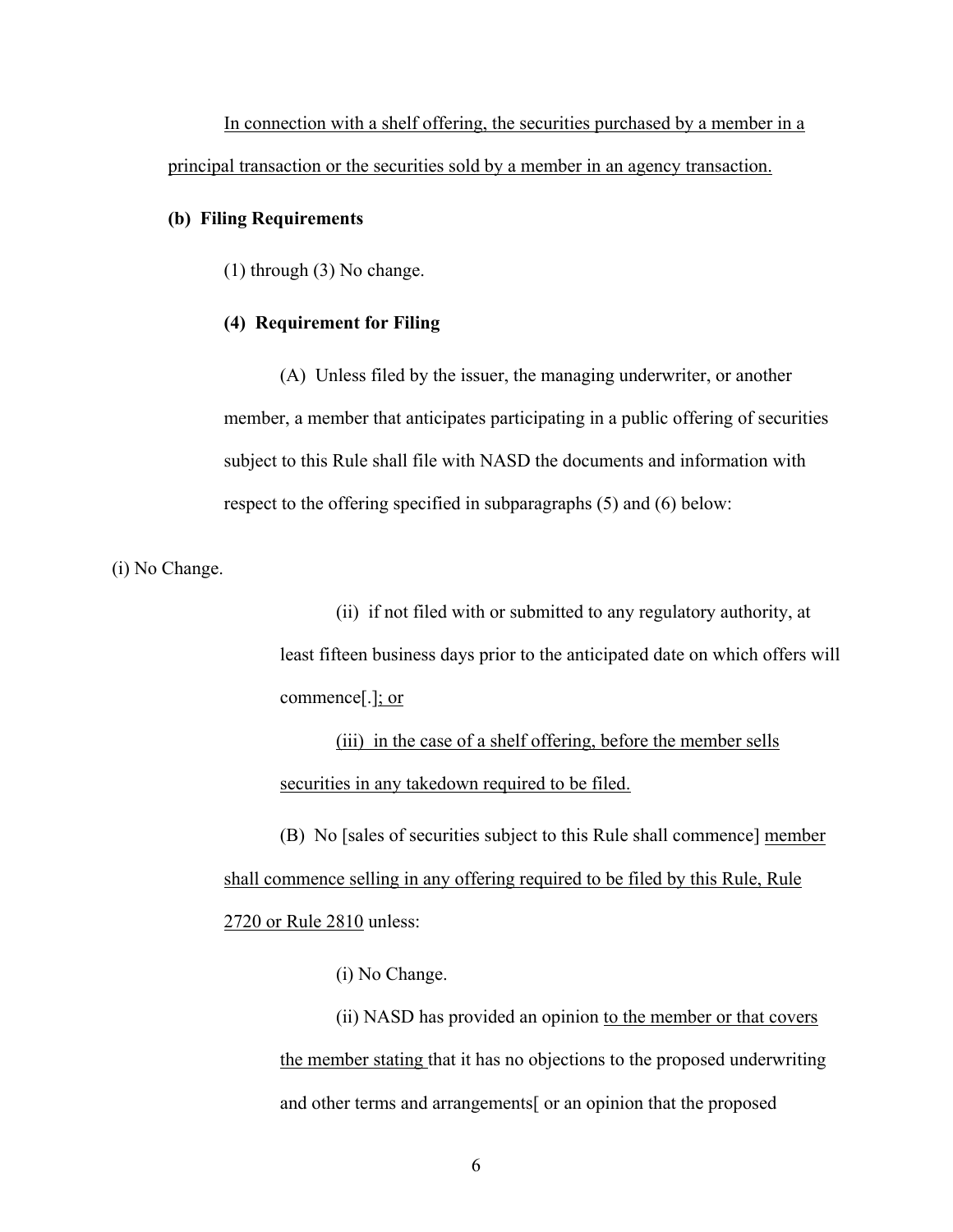underwriting and other terms and arrangements are unfair and unreasonable]. If NASD's opinion states that the proposed underwriting and other terms and arrangements are unfair and unreasonable, the member may file modifications to the proposed underwriting and other terms and arrangements for further review.

(C) Any member acting as a managing underwriter or in a similar capacity that has been informed of an opinion by NASD[,or a determination by the appropriate standing committee of the Board of Governors,] that the proposed underwriting terms and arrangements of a proposed offering are unfair or unreasonable, and the proposed terms and arrangements have not been modified to conform to the standards of fairness and reasonableness, shall notify all other members proposing to participate in the offering of that opinion or determination at a time sufficiently prior to the effective date of the offering or the commencement of sales so the other members will have an opportunity as a result of specific notice to comply with their obligation not to participate in any way in the distribution of a public offering containing arrangements, terms and conditions that are unfair or unreasonable.

(5) through (6) No Change.

# **(7) Offerings Exempt from Filing**

Notwithstanding the provisions of subparagraph (1) above, documents and information related to the following public offerings need not be filed with NASD for review, unless subject to the provisions of Rule 2720. However, it shall be deemed a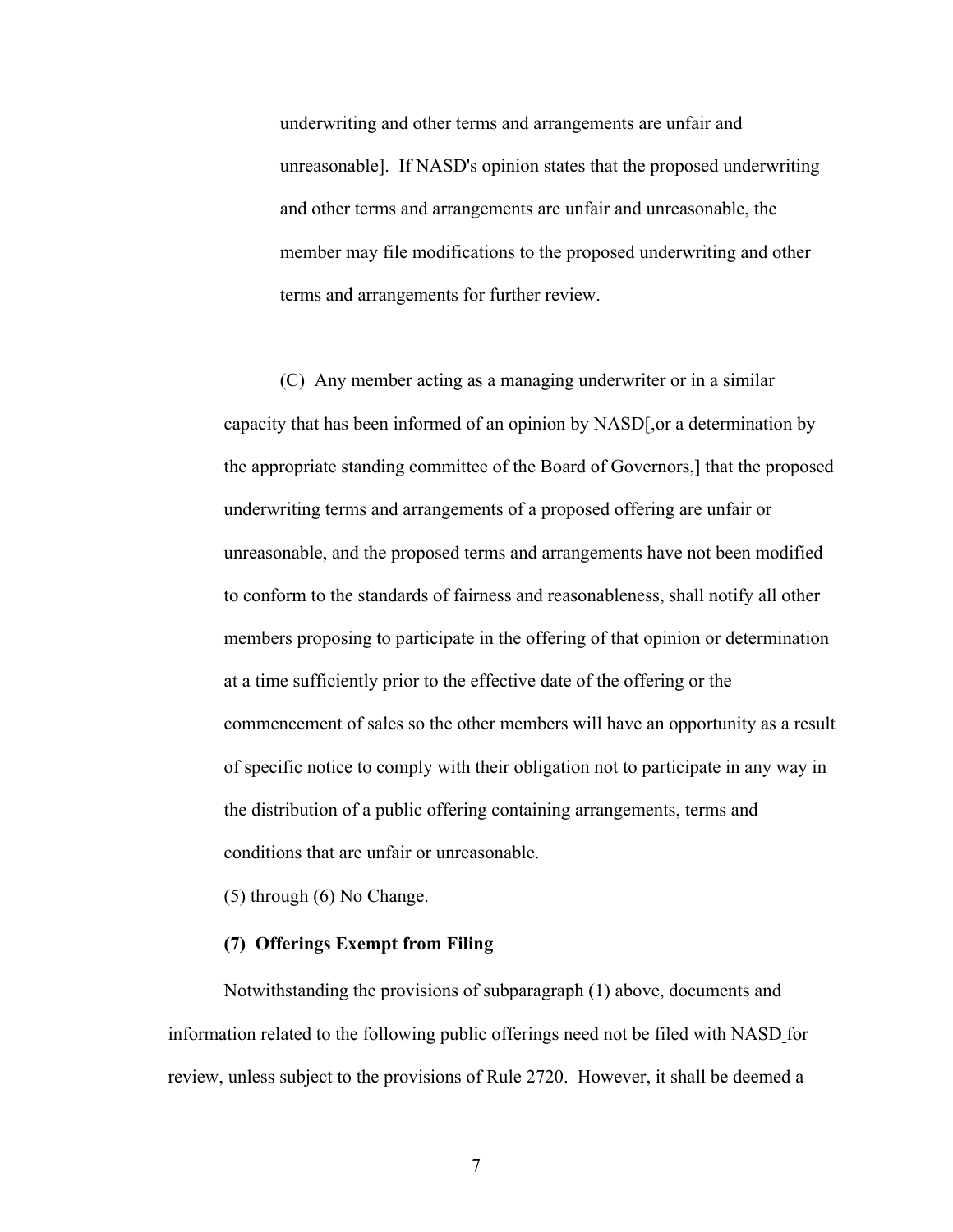violation of this Rule or Rule 2810, for a member to participate in any way in such public offerings if the underwriting or other arrangements in connection with the offering are not in compliance with this Rule or Rule 2810, as applicable:

(A) securities offered by a corporate, foreign government or foreign government agency issuer which has unsecured non-convertible investment grade rated debt with a term of issue of at least four (4) years, or unsecured nonconvertible investment grade rated preferred securities, [rated by a nationally recognized statistical rating organization in one of its four (4) highest generic rating categories,] except that the initial public offering of the equity of an issuer is required to be filed[;].

(B) investment grade rated non-convertible debt securities and investment grade rated non-convertible preferred securities [rated by a nationally recognized statistical rating organization in one of its four (4) highest generic rating categories;].

 $[C]$  offerings of securities:

[(i) registered with the Commission on registration statement Forms S-3 or F-3 pursuant to the standards for those Forms prior to October 21, 1992 and offered pursuant to SEC Rule 415 adopted under the Securities Act of 1933, as amended; or

[(ii) of a foreign private issuer incorporated or organized under the laws of Canada or any Canadian province or territory, and is registered with the Commission on Form F-10 pursuant to the standards for that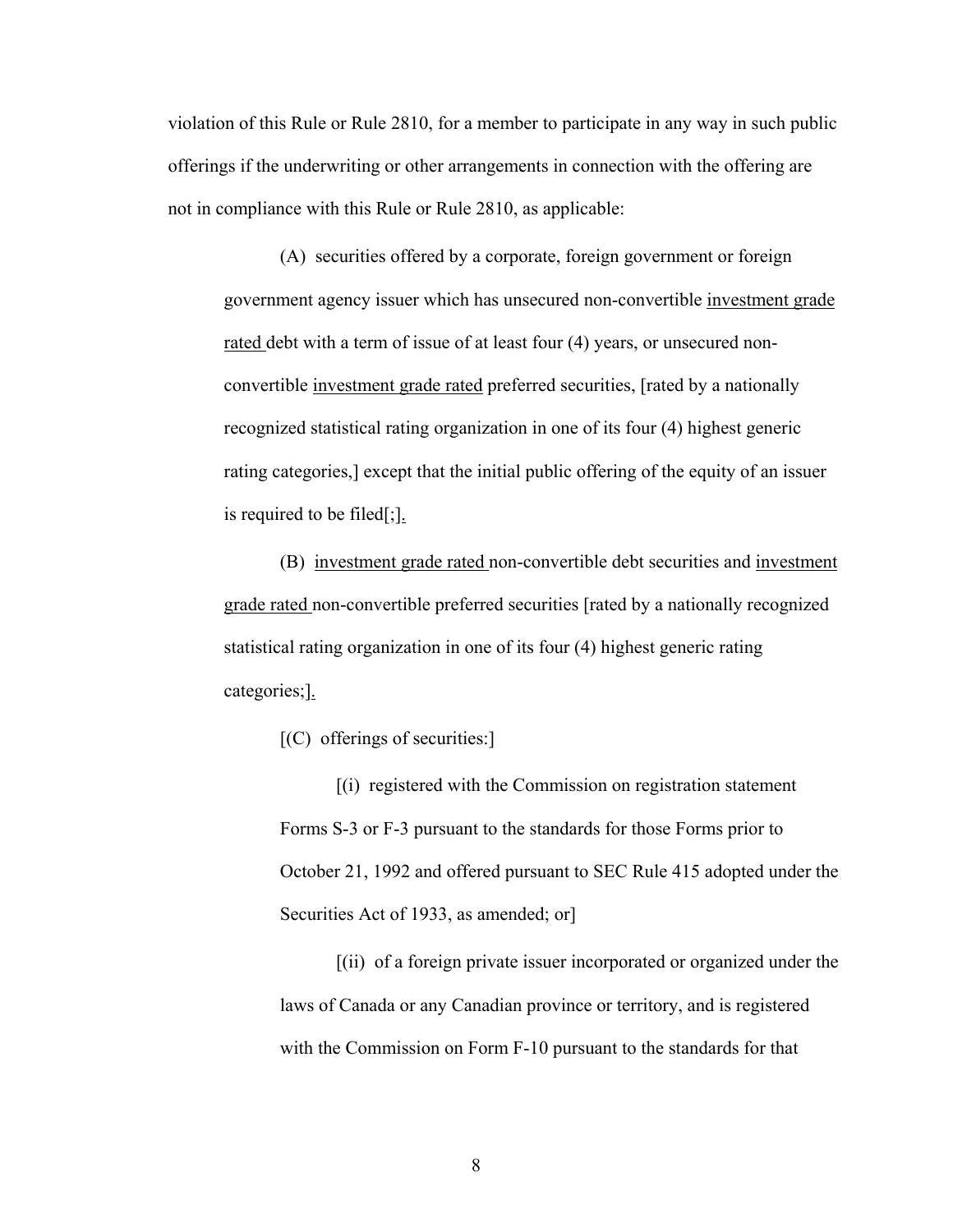Form approved in Securities Act Release No. 6902 (June 21, 1991) and offered pursuant to Canadian shelf prospectus offering procedures;]

 $[(D)]$  (C) securities offered pursuant to a redemption standby "firm commitment" underwriting arrangement registered with the Commission on Forms S-3, F-3 or F-10 (only with respect to Canadian issuers)[;].

 $[(E)]$  (D) financing instrument-backed securities which are investment grade rated [by a nationally recognized statistical rating organization in one of its four (4) highest generic rating categories]; and

 $[(F)] (E)$  exchange offers of securities where:

(i) No change.

(ii) the company issuing securities qualifies to register securities with the Commission on registration statement Forms S-3, F-3, or F-10, pursuant to the standards for those Forms as set forth in [subparagraphs  $(C)(i)$  and (ii) of this paragraph; and subparagraph 10(D) below; and

 $[(G)] (F)$  offerings of securities by a church or other charitable institution that is exempt from SEC registration pursuant to Section  $3(a)(4)$  of the Securities Act.

(8) No change.

# **(9) Offerings Required to be Filed**

Documents and information relating to all other public offerings including, but not limited to, the following must be filed with NASD for review:

(A) through (H) No change.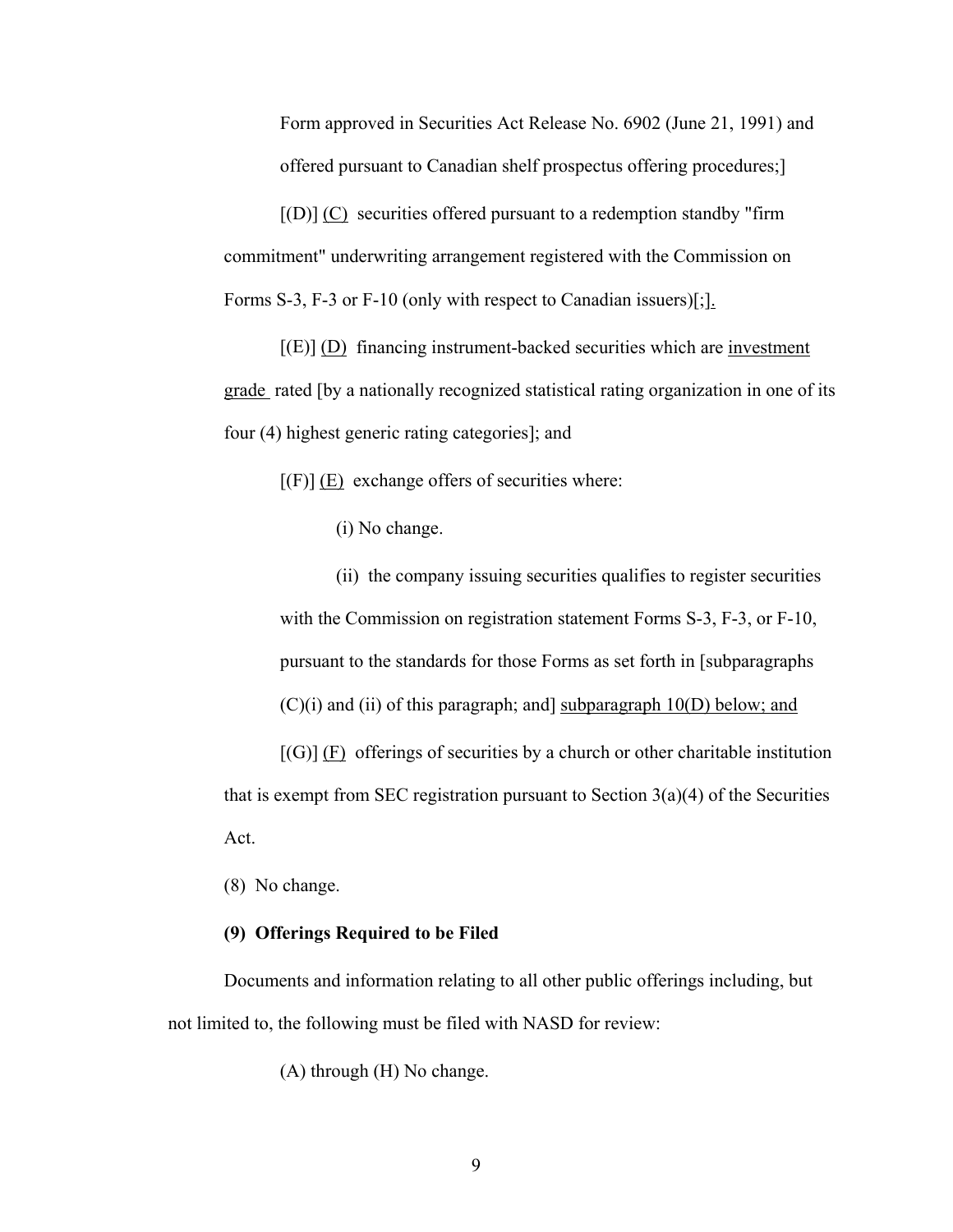(I) any exchange offer, merger and acquisition transaction, or other similar corporate reorganization involving an issuance of securities that results in the direct or indirect public ownership of the member; [and]

(J) any offerings of a similar nature that are not exempt under subparagraph (7) or (8) above[.]; and

(K) shelf offerings pursuant to paragraph (10) below, and any shelf offering that is the initial public offering of the equity of an issuer.

# **(10) Shelf Offerings**

(A) Filing Requirement: a member that is required under subparagraph (4) above to file with NASD documents and information required in subparagraphs (5) and (6) shall make an "Initial Member Filing" or, if another member has made the Initial Member Filing, a "Subsequent Filing," and shall receive a no-objections opinion pursuant to such filing prior to its participation in the shelf offering.

(i) Issuer Filing: Documents and information that are required to be filed by members under subparagraphs (5) and (6) may be filed by the issuer. The fees specified in Section 6 of Schedule A to the NASD By-Laws will be required in connection with such a filing;

(ii) Initial Member Filing: Unless made by another member, prior to participating in a shelf offering a member shall make an Initial Member Filing of the documents and information required under subparagraphs (5) and (6) and pay the filing fee specified in Section 6 of Schedule A to the NASD By-Laws prior to participating in a takedown. Documents and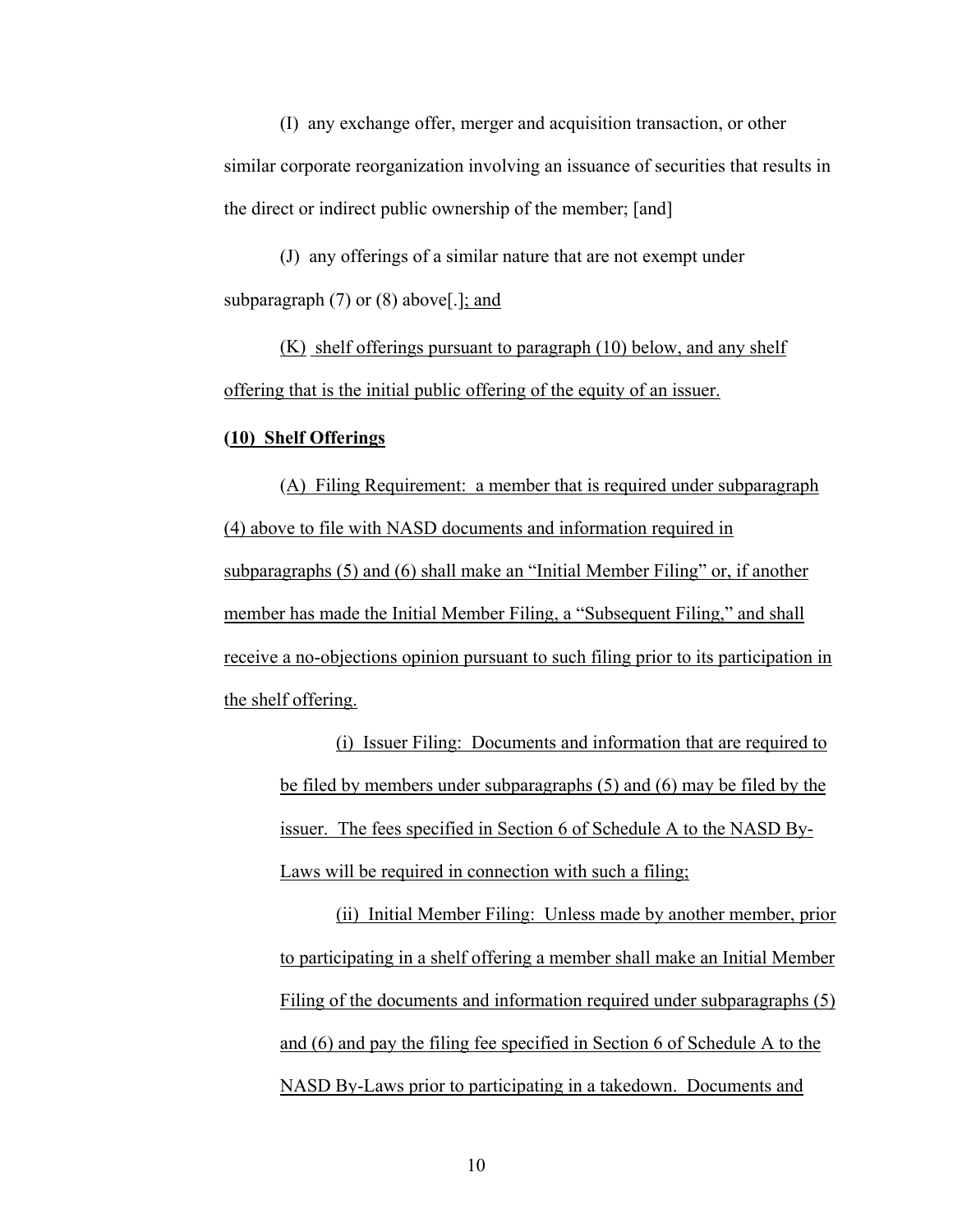Information previously provided to NASD in an Issuer Filing may be incorporated in the Initial Member Filing and no additional filing fees will be required if the entire filing fee has been paid in connection with an Issuer Filing;

(iii) Subsequent Member Filing: if the Initial Member Filing has been made in connection with a shelf offering, a member that has not already received a "no-objections" opinion under subparagraph (b)(4)(B) shall make a Subsequent Member Filing of the documents and information specified in subparagraphs (5) and (6) prior to its participation in a takedown. Information previously submitted in an Issuer Filing or Initial Member Filing may be incorporated into the Subsequent Member Filing and no additional filing fees will be due if the entire fee due under Schedule A to the NASD By-Laws has already been paid in connection with an Issuer Filing or Initial Member Filing;

(iv) "Life of Shelf" Clearance: A member that has received a noobjections opinion in connection with a shelf registered offering shall not be required to make a Subsequent Member Filing in order to participate in future takedowns provided that:

a. the shelf registration statement discloses a maximum amount of underwriting compensation that will not be exceeded by participating members in takedowns; and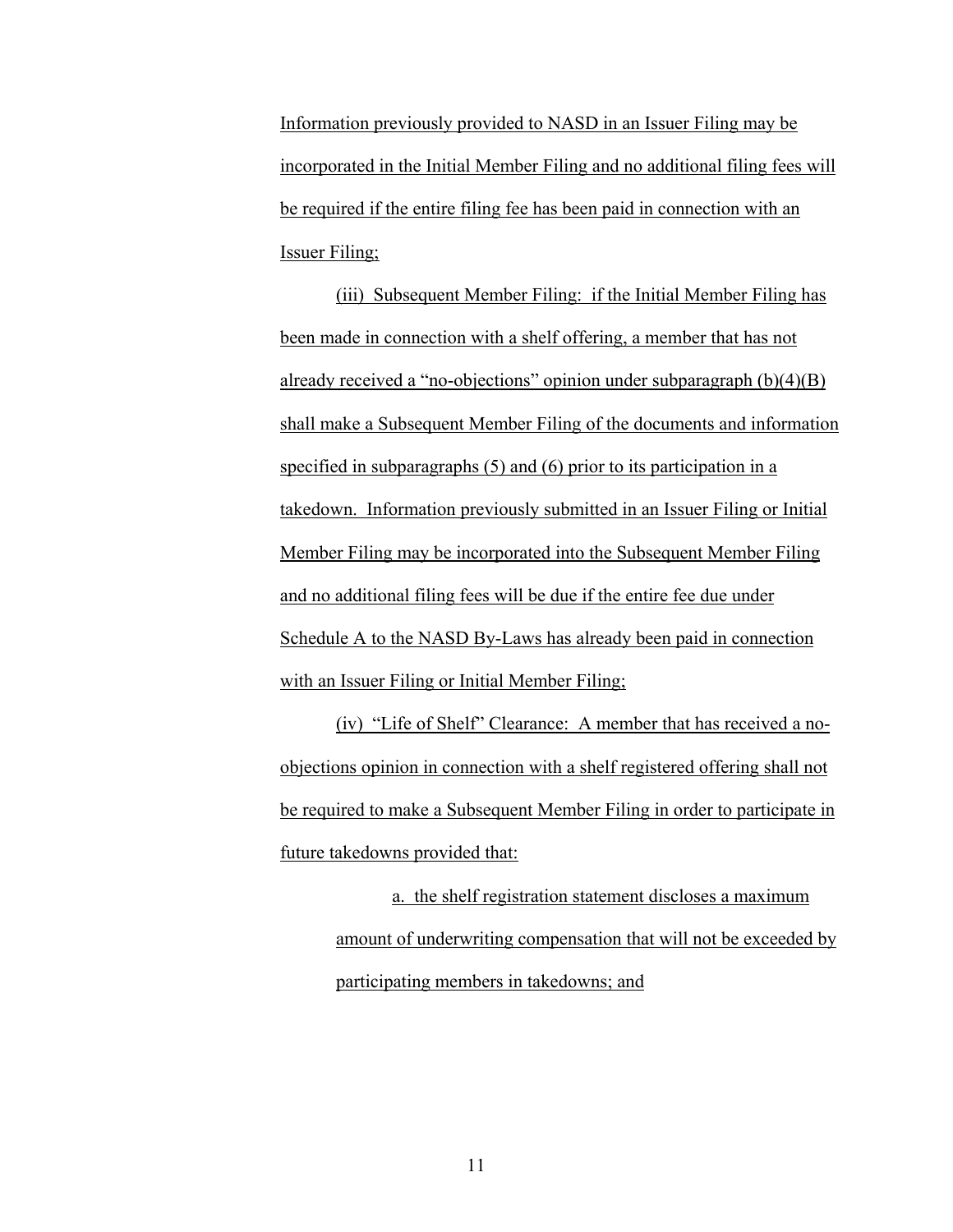b. there is no material change to the information provided in the filing on which NASD relied in issuing the no-objections opinion.

(B) Market Transactions Exemption: a member may participate in a takedown of equity securities or convertible-to-equity debt securities and be exempt from the filing requirement in subparagraphs  $(4)$  and  $(10)(A)$  above if the following conditions are met:

(i) the shelf offering is not the initial public offering of the issuer's equity securities, and does not occur within 90 days of the issuer's initial public offering;

(ii) the security is listed on The Nasdaq Stock Market or a national securities exchange;

(iii) agency and principal transactions are unsolicited and do not exceed the greater of:

> a. 2% of the average daily trading volume (ADTV) on the dates of the transactions, calculated in compliance with SEC Regulation M, or

b. 10,000 shares, or securities convertible or exercisable into such number of shares;

(iv) the participating member has not entered into any underwriting, distribution, equity line or other agreement with the issuer or any selling securityholder with respect to the sale of the securities offered;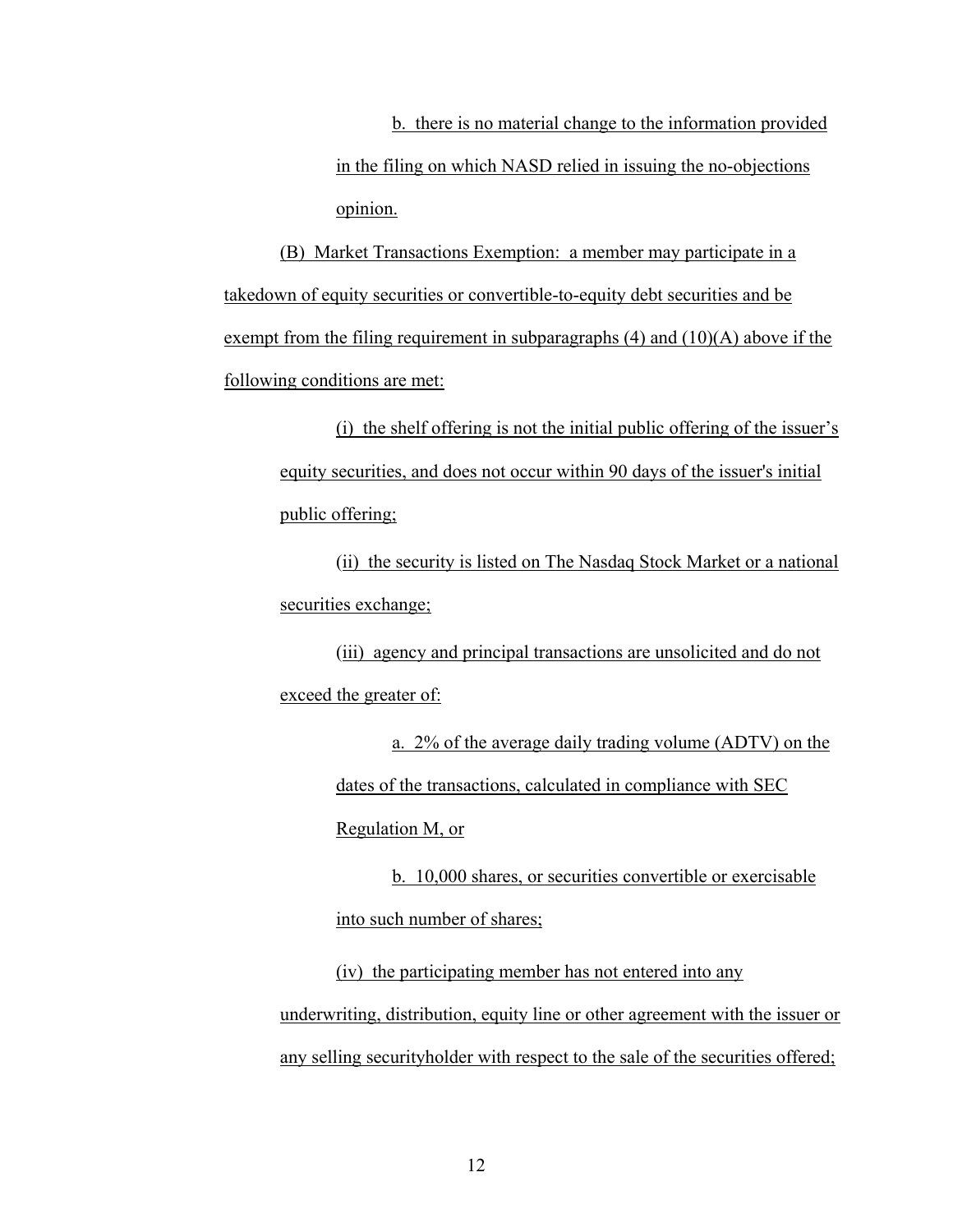(v) the participating member does not receive compensation (including the mark-up, mark-down, or commission) that exceeds the amount permitted under NASD IM-2440, the Mark-Up Policy;

(vi) the participating member has not acquired any item of value in connection with its participation in the shelf offering (excluding a markup, mark-down, or commission); and

(vii) the participating member is not an affiliate of the issuer and does not have a conflict of interest with the issuer under Rule 2720.

(C) Seasoned Issuer Exemption: notwithstanding subparagraphs (4) and  $(10)(A)$  above, documents and information related to the following shelf offerings need not be filed with NASD for review, unless the shelf offering is subject to the provisions of Rule 2720:

(i) offerings by a company that has been subject to the reporting requirements of Section 12 or 15(d) of the Act for at least 36 calendar months, is current in its reporting obligations, and at the time of the takedown, either:

> a. has registered the offering with the Commission on registration statement Form S-3 and the aggregate market value of the company's voting stock held by non-affiliates is at least \$150 million or, alternatively, at least \$100 million and the stock has had an annual trading volume of at least three million shares; or b. has registered the offering with the Commission on

registration statement Form F-3 and the aggregate market value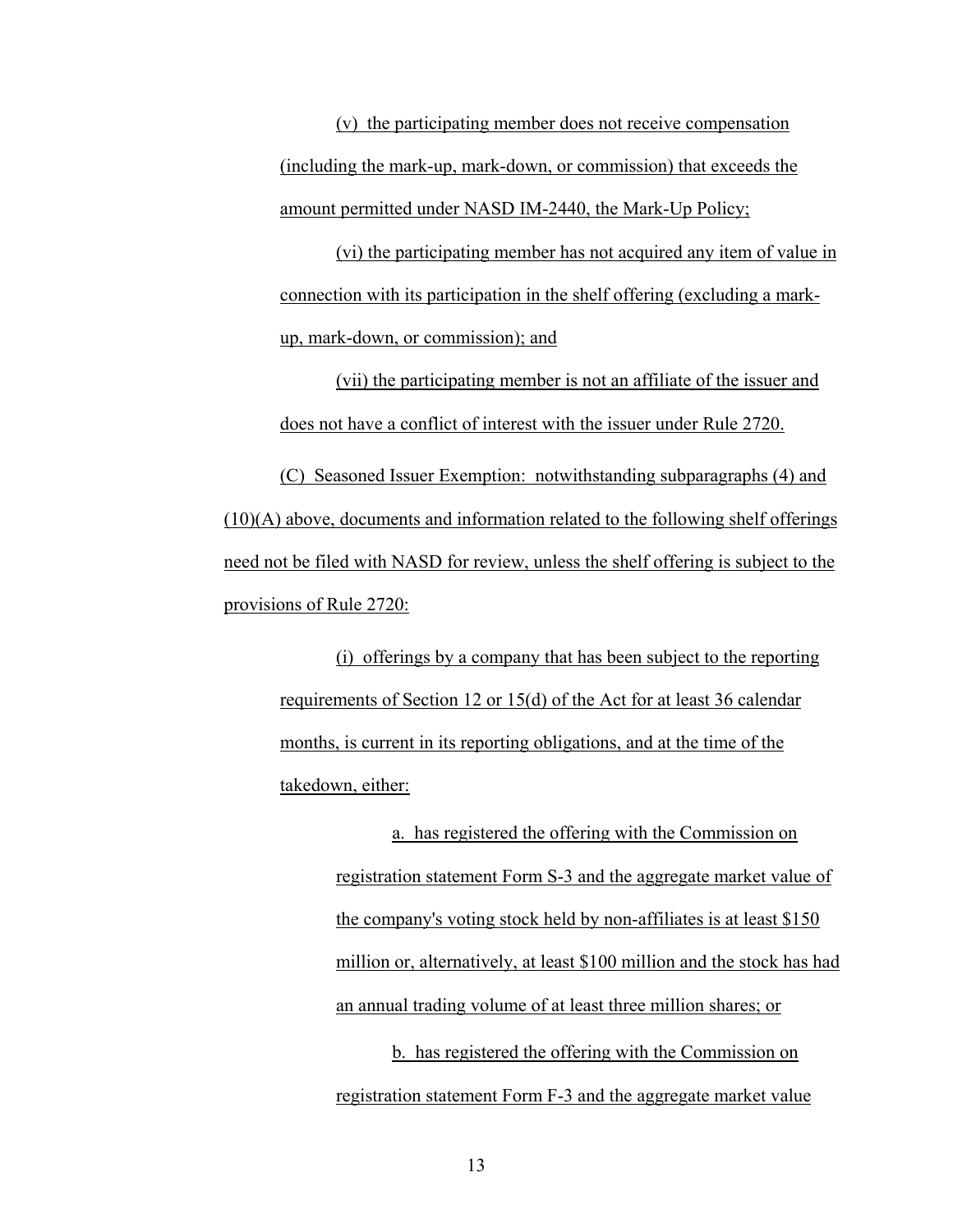worldwide of the company's voting stock held by non-affiliates is the equivalent of at least \$300 million;

(ii) offerings registered with the Commission on Form F-10 by a foreign private issuer incorporated or organized under the laws of Canada or any Canadian province or territory and offered pursuant to Canadian reporting requirements for at least 36 calendar months and at the time of the takedown, is current in its reporting obligations and the aggregate market value of the company's outstanding equity is at least (CN) \$360 million.

 $(10)$  and  $(11)$  renumbered as  $(11)$  and  $(12)$ .

# **(c) Underwriting Compensation and Arrangements**

(1) No change.

# **(2) Amount of Underwriting Compensation**

(A) through (E) No change.

(F) For purposes of determining the amount of underwriting compensation in a shelf offering, the discount or commission paid to participating members shall be aggregated with all other items of value received or to be received in connection with the takedown and shall consist of:

(i) in a transaction governed by an agreement, the discount from the public offering price, or the discount from a reasonable measure of the market price, or the commission specified by the agreement that governs the transaction;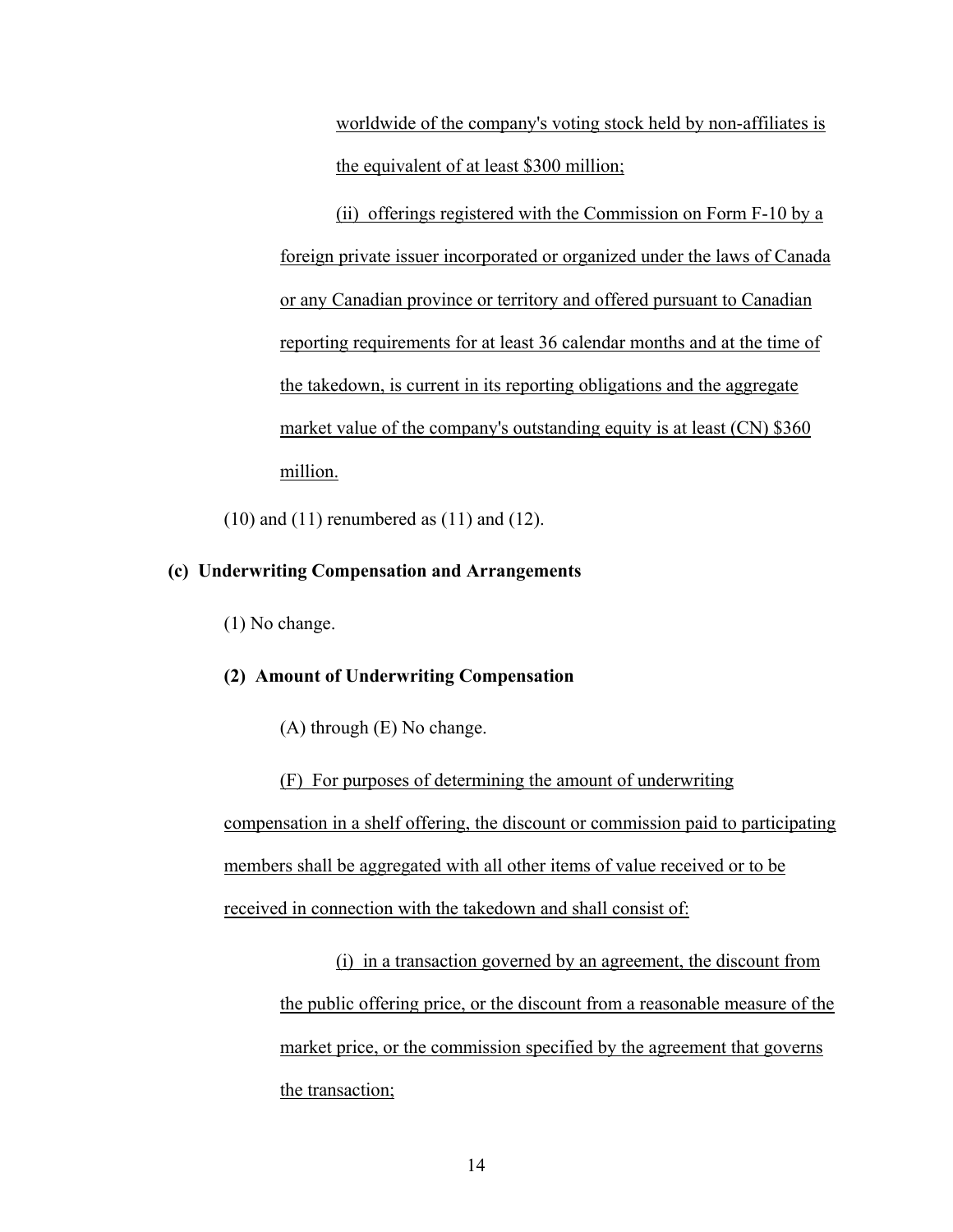(ii) in an agency transaction not governed by an agreement, the amount of the actual commission that is received or to be received in connection with the sale of the securities;

(iii) in a principal transaction when the discount from the public offering price is not specified in an agreement or the transaction is not governed by an agreement, the difference between the purchase price of the security and the sale price of the security. If there is a bona fide independent market for the security, or the security is an Actively-Traded Security as defined in Rule 2720 and SEC Regulation M, respectively, the discount or commission may be calculated as the difference between the purchase price and the:

> a. "prevailing market price" in the principal market for the security at the time of purchase, as calculated by reference to IM-2440, the Mark-Up Policy; or

> > b. initial resale price of the security, so long as:

1. the purchase price of the takedown is of at least \$10 million but no more than \$50 million of securities and at least 50% of the securities are sold at the initial resale price or at lower prices; or

2. the purchase price of the takedown exceeds \$50 million of securities and at least 25% of the securities are sold at the initial resale price or at lower prices.

#### **(3) Items of Value**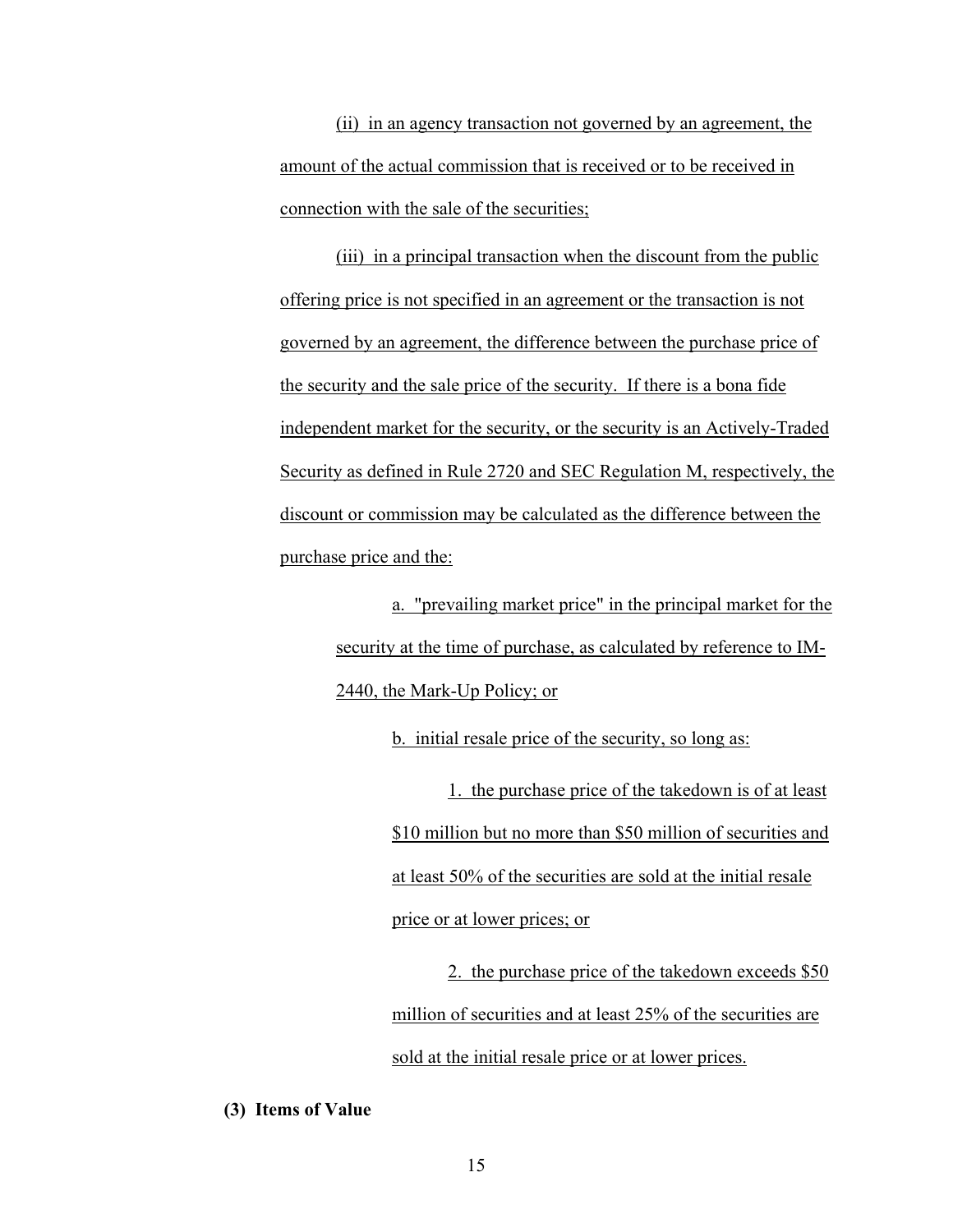(A) For purposes of determining the amount of underwriting compensation received or to be received by the underwriter and related persons pursuant to subparagraph (c)(2) above, the following items and all other items of value received or to be received by the underwriter and related persons in connection with or related to the distribution of the public offering, as determined pursuant to paragraph (d) below shall be included:

(i) through (iv) No change.

(v) wholesaler's fees[;], whether in the form of cash, securities or any other item of value;

(vi) through (xiii) No Change.

(B) No Change.

# **(d) Determination of Whether Items of Value Are Included In Underwriting Compensation**

# **(1) Pre-Offering Compensation**

(A) All items of value received and all arrangements entered into for the future receipt of an item of value by the underwriter and related persons during the period commencing 180 days immediately preceding the required filing date of the registration statement or similar document pursuant to subparagraph (b)(4) above until the date of effectiveness or commencement of sales of the public offering will be considered to be underwriting compensation in connection with the public offering. For a shelf offering that has been declared effective and for which sales have commenced, this period will be the 180 days immediately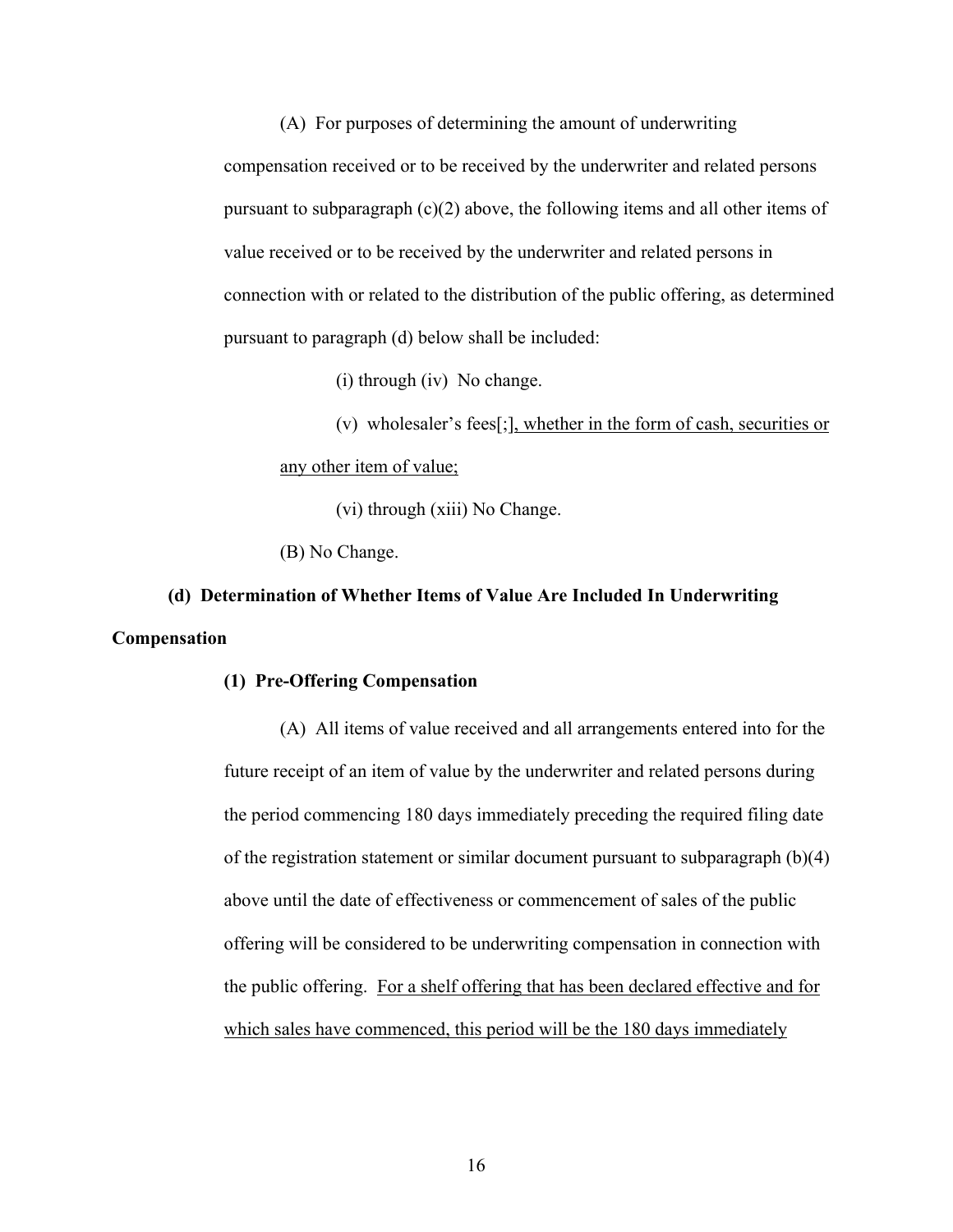preceding the first takedown in which the member participates following the receipt of the item of value.

(2) through (5) No change.

# **(e) Valuation of Non-Cash Compensation**

For purposes of determining the value to be assigned to securities received as underwriting compensation, the following criteria and procedures shall be applied.

#### **(1) Limitation on Securities Received Upon Exercise or Conversion of**

## **Another Security**

Neither [An] underwriter [and] nor related person may [not] receive a security (including securities in a unit), a warrant for a security, or a security convertible into another security as underwriting compensation in connection with a public offering unless:

(A) through (B) No Change.

(2) through (3) No Change.

## **(4) Valuation Discount For Securities With a Longer Resale Restriction**

A lower value equal to 10% of the calculated value shall be assigned [deducted] for each 180-day period that the securities or underlying securities are restricted from sale or other disposition beyond the 180-day period of the lock-up restriction required by subparagraph  $(g)(1)$  below. The transfers permitted during the lock-up restriction by subparagraphs  $(g)(2)(A)(iii)$ -(iv) are not available for such securities.

**(5) Valuation of Items of Value Acquired in Connection with a Fair Price Derivative or Debt Transaction**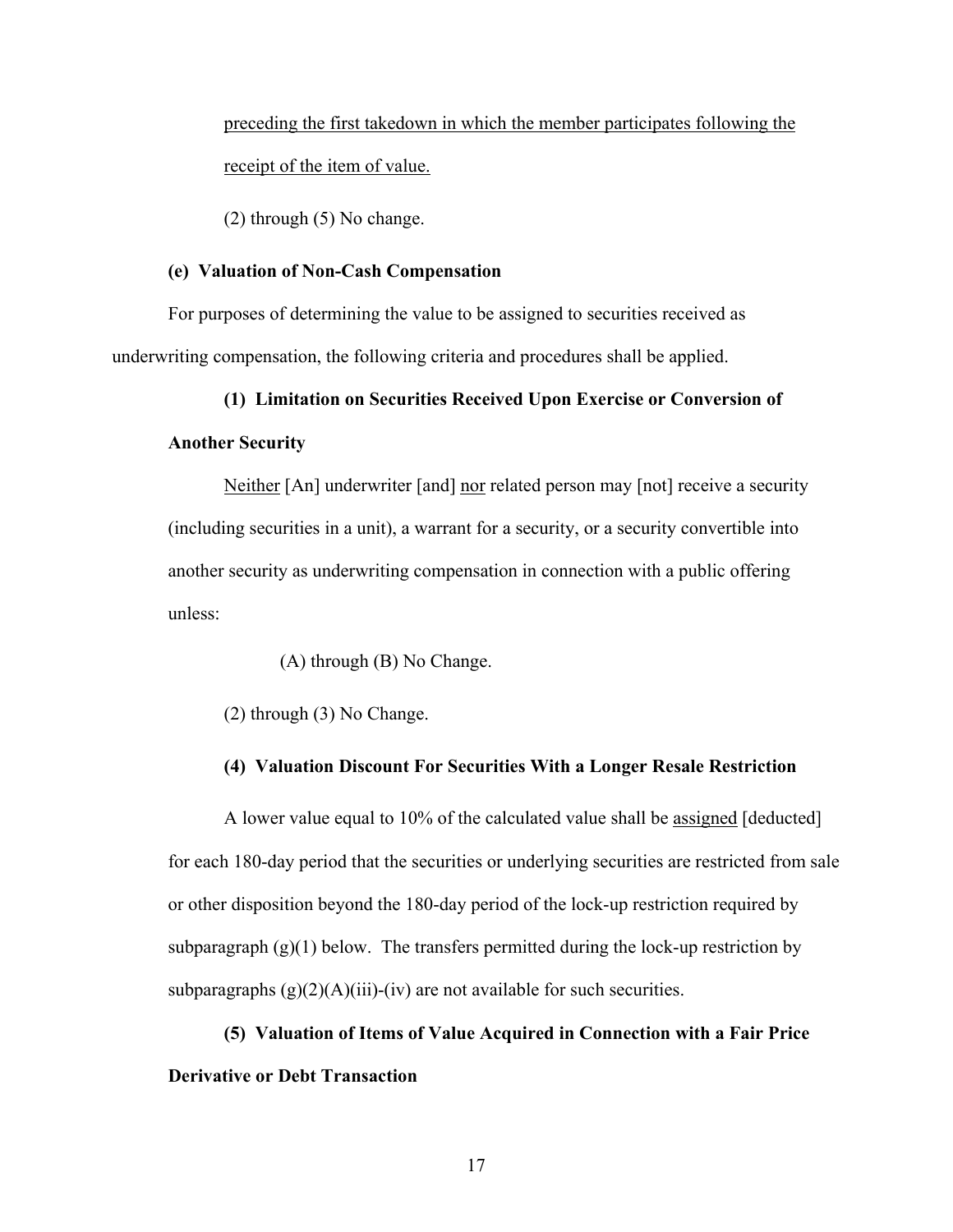Any debt or derivative transaction acquired or entered into at a "fair price" as defined in subsection (a)(9) and any item of value received in or receivable in the settlement, exercise or other terms of such debt or derivative transaction shall not have a compensation value for purposes of determining underwriting compensation. If the actual price for the debt or derivative security is not a fair price, compensation will be calculated pursuant to this subsection (e) or based on the difference between the fair price and the actual price.

(f) No Change.

## **(g) Lock-Up Restriction on Securities**

## **(1) Lock-Up Restriction**

In any public equity offering, other than a public equity offering by an issuer that can meet the requirements in subparagraphs  $(b)[(7)](10)(C)(i)$  or (ii) any common or preferred stock, options, warrants, and other equity securities of the issuer, including debt securities convertible to or exchangeable for equity securities of the issuer, that are unregistered and acquired by an underwriter and related person(s) during 180 days prior to the required filing date, or acquired after the required filing date of the registration statement and deemed to be underwriting compensation by NASD, and securities excluded from underwriting compensation pursuant to subparagraph  $(d)(5)$  above, shall not be sold during the offering, or sold, transferred, assigned, pledged, or hypothecated, or be the subject of any hedging, short sale, derivative, put, or call transaction that would result in the effective economic disposition of the securities by any person for a period of 180 days immediately following the date of effectiveness or commencement of sales of the public offering, except as provided in subparagraph  $(g)(2)$  below. The "effective date"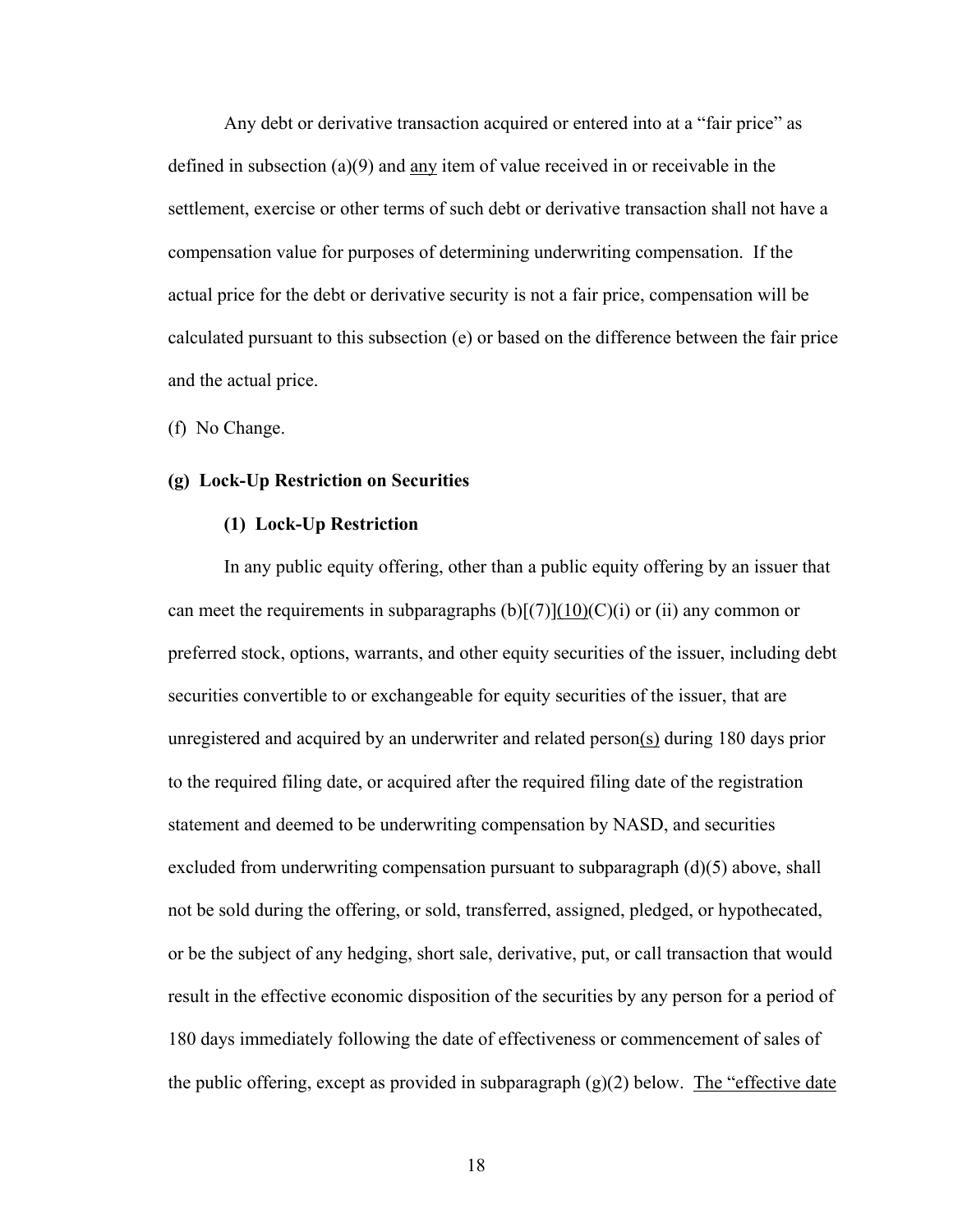of the offering" for purposes of a shelf-registered offering shall be the day following the last takedown for which the participating member received securities as compensation.

# **(2) Exceptions to Lock-Up Restriction**

Notwithstanding subparagraph  $(g)(1)$  above, the following shall not be prohibited:

(A) the [transfer] disposition of any security:

(i) No Change.

(ii) to any member participating in the offering and the officers or partners thereof, if all of the securities [so transferred] remain subject to the lock-up restriction in subparagraph  $(g)(1)$  above for the remainder of the time period;

(iii) if the aggregate amount of securities of the issuer held by the underwriter [or] and related person do not exceed 1% of the securities being offered;

(iv) through (viii) No Change.

(B) No Change.

# **(h) Proceeds Directed to a Member**

(1) through (2) No Change.

# **(3) Exception From Compliance**

The provisions of subparagraphs  $(h)(1)$  and  $(2)$  shall not apply to:

(A) No Change.

(B) an offering of securities exempt from registration with the Commission under Section 3(a)(4) of the Securities Act [of 1933];

(C) through (D) No Change.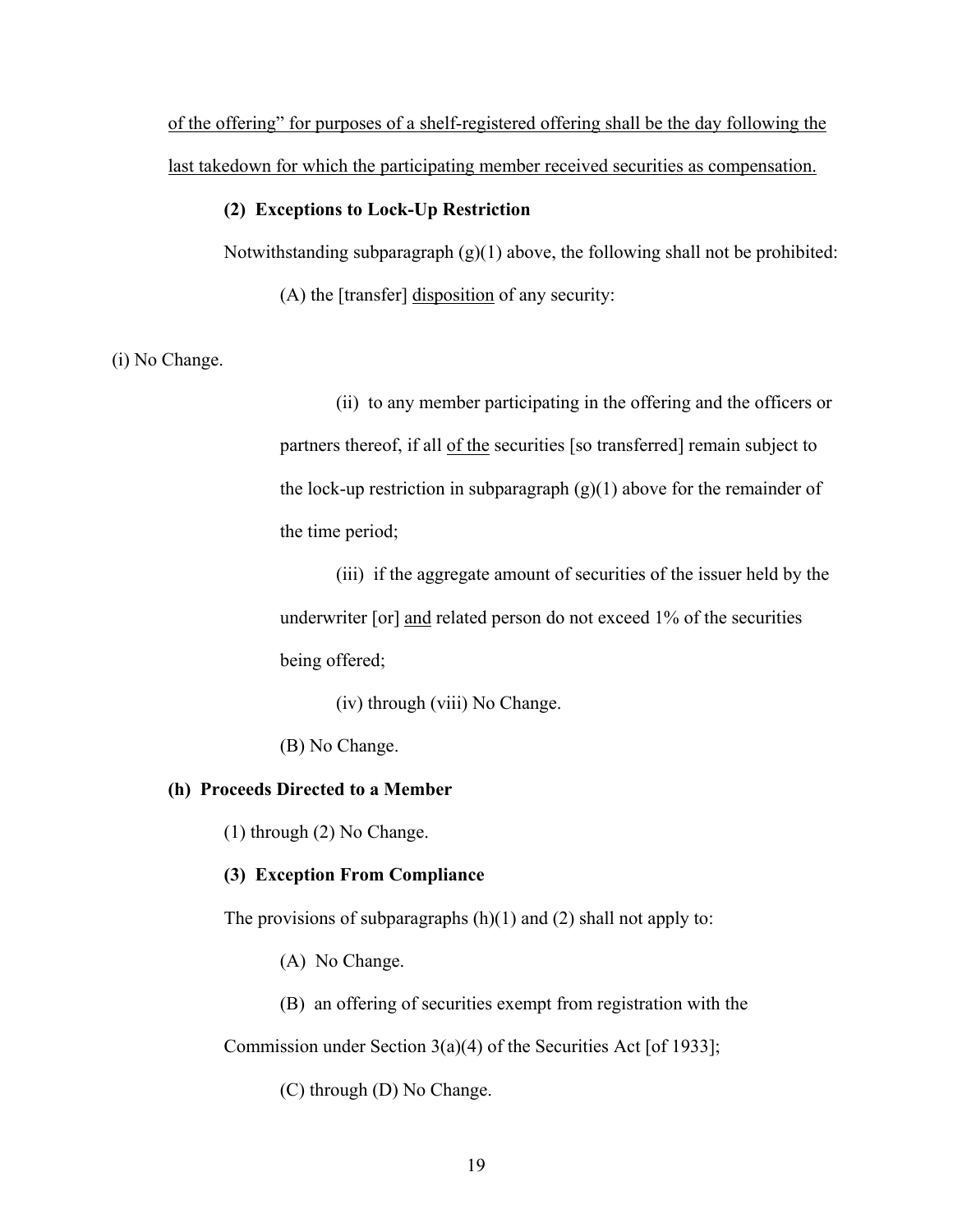(i) through (j) No change.

\* \* \* \* \*

# **2810. Direct Participation Programs**

(a) through (b) No change.

# **(c) Filing Requirements: Coordination with Rule 2710**

All offerings of securities included within the scope of this Rule shall be subject to the provisions of Rule 2710, and documents and filing fees relating to such offerings shall be filed with NASD pursuant to the provisions of that Rule and Section 6 of Schedule A to the NASD By-Laws.

- (c) renumbered as (d).
- (d) renumbered as (e).

\* \* \* \* \*

# **II. Self-Regulatory Organization's Statement of the Purpose of, and Statutory Basis for, the Proposed Rule Change**

In its filing with the Commission, NASD included statements concerning the purpose of and basis for the proposed rule change and discussed any comments it received on the proposed rule change. The text of these statements may be examined at the places specified in Item IV below. NASD has prepared summaries, set forth in Sections A, B, and C below, of the most significant aspects of such statements.

# A. Self-Regulatory Organization's Statement of the Purpose of, and Statutory Basis for, the Proposed Rule Change

# **1. Purpose**

 NASD is proposing to amend NASD Rules 2710, 2810, IM-2440, and Schedule A to the NASD By-Laws to address the filing requirements and the regulation of public offerings of securities registered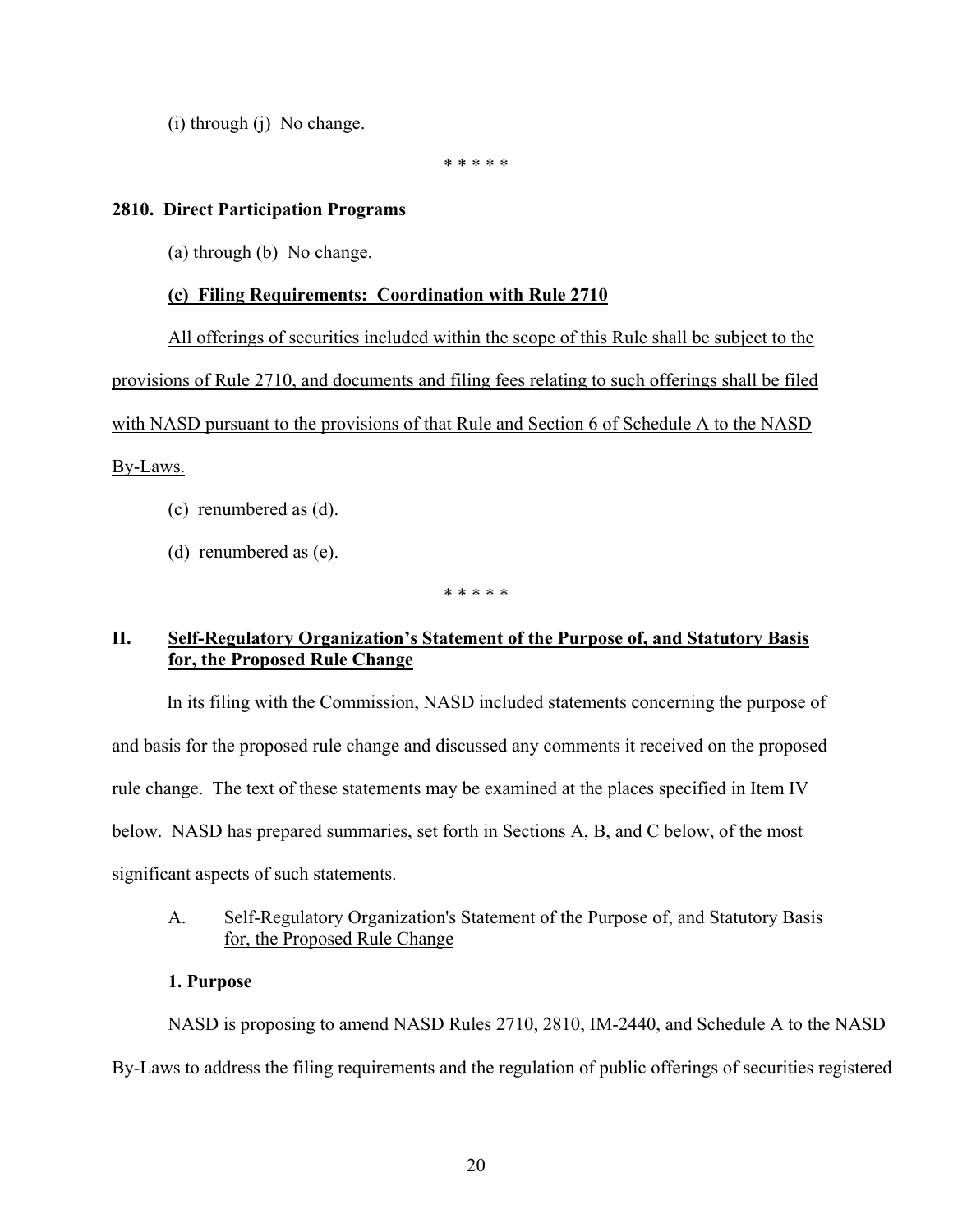with the Commission and offered by members pursuant to SEC Rule 415 ("shelf offerings"). NASD Rules 2710, 2720 and 2810 (collectively, the "Corporate Financing Rules") require NASD members that anticipate participating in a public offering of securities, including shelf offerings, to make a filing with NASD's Corporate Financing Department ("Department"). The Department reviews the proposed underwriting terms and other required information submitted by members.<sup>5</sup> Members are required to receive the Department's opinion of "no-objections" to the offering terms prior to participating in the offering.

 In September 2001, NASD published Notice to Members 01-59 requesting comment on proposed amendments to the Corporate Financing Rules to modernize and improve the regulation of shelf offerings. NASD received six comment letters that generally supported the proposal and the need to amend the rules.<sup>6</sup> However, several commenters also were concerned that the new approach, with its emphasis on "Notice Filings" after each takedown off the shelf, might prove more burdensome and expensive than the current rules. The Corporate Financing Committee also considered the proposal at several meetings. At its May 2002 meeting, the Committee also expressed concern that the Notice Filing approach may not be as efficient and yield the benefits it was designed to provide.

 In response to the comments received, NASD staff revised the proposal. In the proposed rule change, NASD has retained beneficial aspects of the original proposal (e.g., the new calculation methodologies for determining underwriting compensation, the Market Transactions Exception), and

<sup>5</sup> NASD Rule 2710 regulates the underwriting terms and arrangements of most public offerings of securities sold through NASD members. The underwriting terms and arrangements of Direct Participation Program (DPP) offerings are regulated by NASD Rule 2810. NASD Rule 2720 regulates public offerings when the securities offered are those of a member, the member's parent company, an affiliate of the member, or a company with which a member has a conflict of interest.

<sup>6</sup> Comment letters were received from the Committee on Securities Regulation of the New York State Bar Association, the Capital Markets Committee of the Securities Industry Association, and from the law firms of Fried, Frank, Harris, Shriver & Jacobson, Simpson Thacher & Bartlett, Sullivan and Cromwell, and Shearman and Sterling.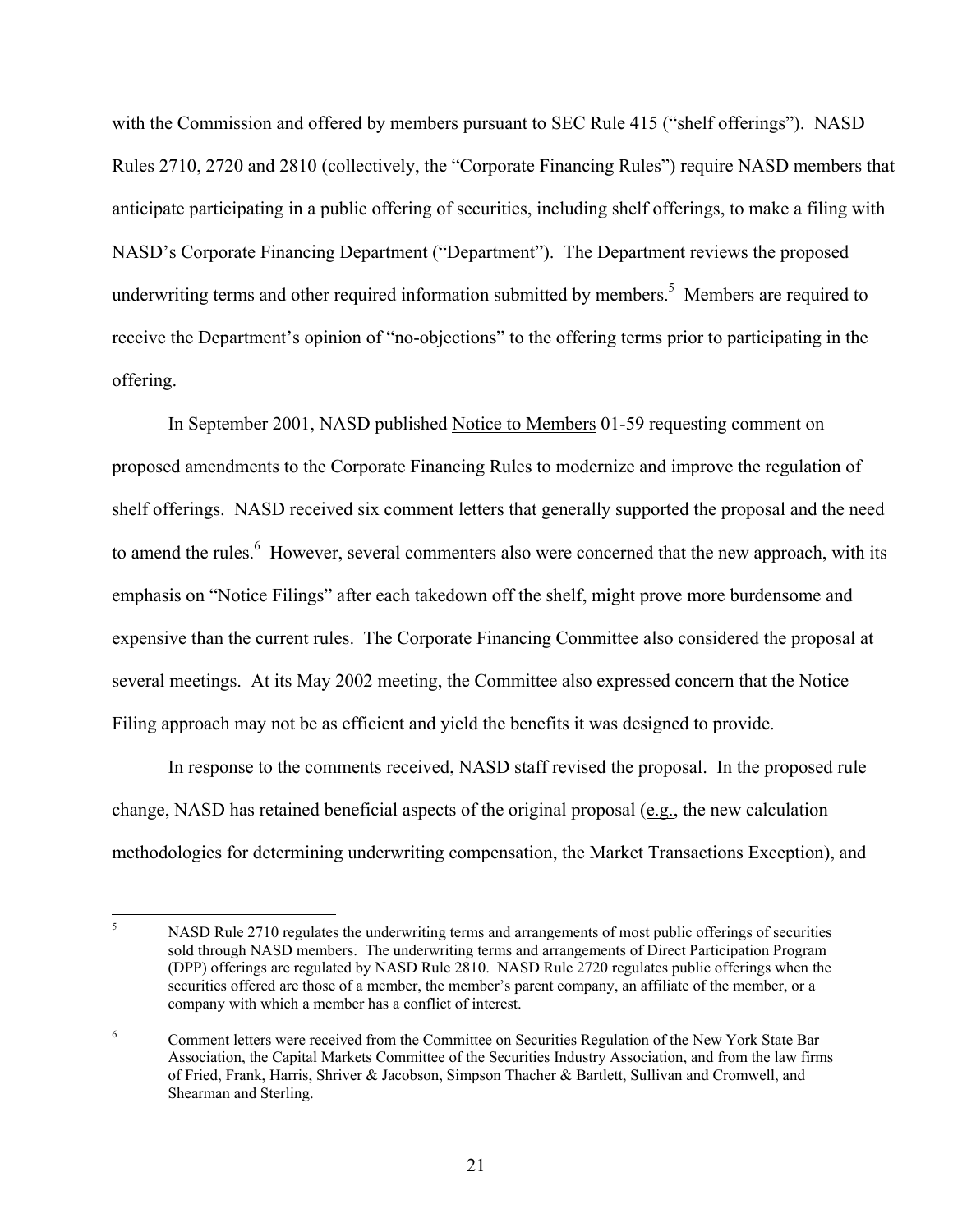eliminated those other aspects that raised legitimate concerns (e.g., Notice Filings, special filing requirements for Thinly Traded Issuers). In addition, NASD staff modified and clarified the filing requirements.

#### a. Background

When a member anticipates participating in a shelf offering, the Corporate Financing Rules generally require the member to file the shelf offering with the Department. Many shelf offerings are not underwritten, however, and members have requested guidance in the past concerning their filing obligations in shelf offerings. In 1988, NASD published Notice to Members 88-101 ("NtM 88-101") to clarify the filing requirements that apply to shelf offerings. The Notice states that the participation of a member in any offering of securities distributed pursuant to SEC Rule 415 constitutes participation in a public offering. The Notice also states that any member who is named as a potential distribution participant in the registration statement or who participates in any transaction that takes securities off the shelf is responsible for ensuring that a timely filing is made with the Department. Notice to Members 01-59 reiterated this position: "Accordingly, NASD Regulation considers shelf offerings to be public offerings within the scope of the Corporate Financing Rules, and members that take securities off a shelf and sell them to the public must file information about the offering with the Department."

While these Notices indicate that shelf offerings are public offerings that must be filed with the Department, the requirement to file as currently drafted also undermines some of the flexibility intended by the shelf offering process and has created some practical issues and uncertainties for members that sell shelf-registered securities:

• Members have been unclear at times whether the sale by a member of a small amount of shelf-registered securities offered by an issuer or a selling security holder triggers a filing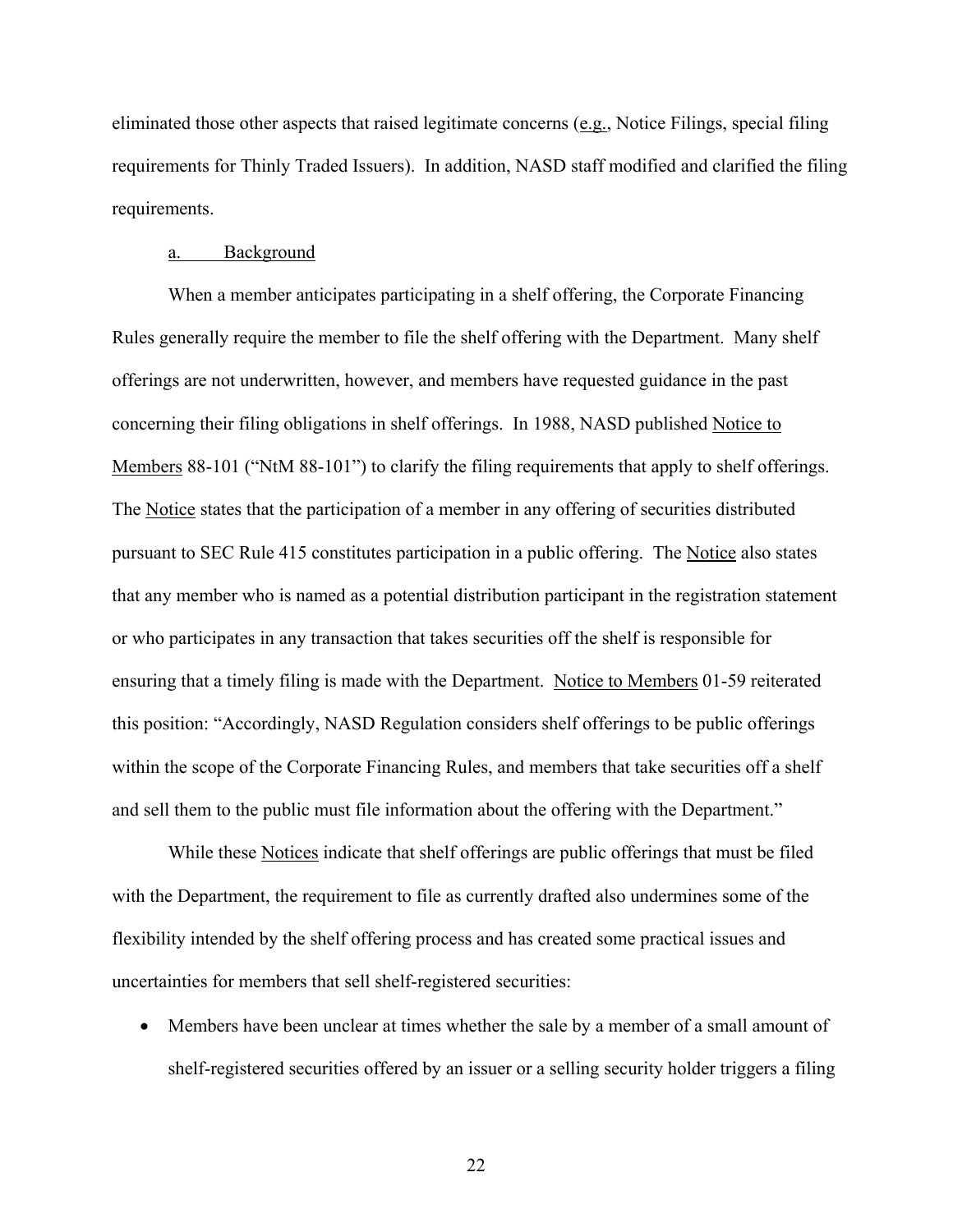obligation, and if so, at what point should the member make a filing. Members have questioned whether the execution of unsolicited transactions would constitute "participation in a public offering" for purposes of the Corporate Financing Rules.<sup>7</sup>

- When several members acting independently sell securities, it may be unclear which member must make the requisite filing with the Department.
- Many shelf offerings are initially filed with the SEC by issuers before they enter into underwriting agreements with members. Because the NASD filing requirements are the responsibility of members rather than issuers, few issuers file the offering with the Department. Those issuers that do file with the Department often cannot identify, at the time of filing, the members that will be engaged in sales, nor will they have information regarding underwriting discounts, commissions or other terms and arrangements.<sup>8</sup>
- The Department's review processes could delay the offering, thus affecting the registrant's ability to take advantage of market opportunities that shelf registration is designed to provide. This can occur when members do not promptly file shelf-registered offerings when they anticipate they will participate in a takedown, when information required by the rules is not readily available, or due to mistakes in the filing process or transmission of filing fees.

 $\frac{1}{7}$ Rule  $2710(b)(4)(A)$  requires a member that anticipates participating in a public offering of securities subject to the Rule to make a filing with NASD. "Participation in a public offering" is defined in Rule  $2710(a)(4)$  as "...participation in the distribution of the offering on an underwritten, non-underwritten, or any other basis…." Rule 2720 contains a definition of "public offering" that is incorporated by reference in Rule 2710. That definition broadly defines the term as "any primary or secondary distribution of securities made pursuant to a registration statement or offering circular…and all other securities distributions of any kind whatsoever...." NASD does not define the term "distribution" and uses this term in the general sense.

<sup>8</sup> In addition, issuers may file shelf-registered offerings on behalf of selling securityholders, in anticipation of member participation in the sale of the registered securities. Because the timing and amount of securities sold off the shelf will be under the control of the securityholders, the issuer may have little or no information regarding the selling arrangements between the securityholders and members. In response to these uncertainties, NASD's proposed rule change would provide clear-cut filing responsibilities to all members or exempt them from filing under the proposed market transactions exception.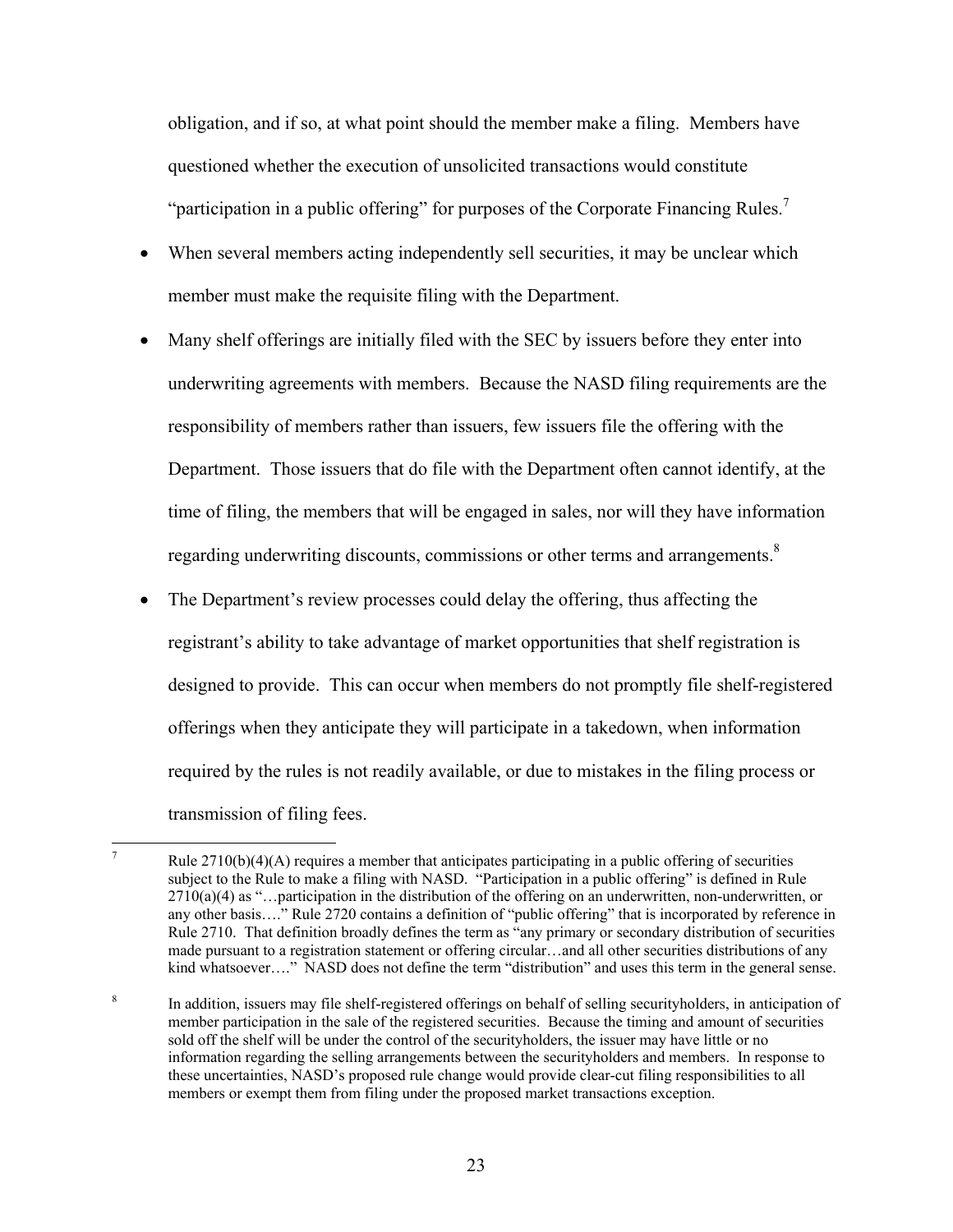The proposed rule change addresses these issues by clearly delineating the filing responsibility for members that participate in shelf offerings and providing a streamlined, more automated process for all filers, including issuers. In addition, the proposed rule change provides a specific filing exemption for members that engage in occasional unsolicited takedown transactions, and thus members would not have to file when they participate in shelf takedowns that meet the criteria in the exemption. The proposed rule change is intended to provide clear guidance to members with regard to their filing obligations.

The proposed rule change also addresses the determination of underwriting compensation in shelf offerings. From time to time members have requested guidance on the appropriate calculation of underwriting compensation in shelf takedown transactions. The calculation methodology to apply to a particular takedown transaction can vary because of the many kinds of transactions in which shelf-registered securities are distributed. For example, shelf takedowns can be principal or agency transactions, may be sold to investors at a fixed price or at a discount to the market price, or sold at prevailing market prices. Shelf takedowns may also be made pursuant to an underwriting agreement or without any written agreement, and the agreements may involve complex formulas, such as those found in equity line transactions. In the proposed rule change, NASD proposes alternative methods to calculate the discount or commission received by members that participate in shelf offerings. The alternatives are intended to take into account the different ways members sell securities in shelf offerings and to recognize the effect of transaction size and whether the security has an actively traded market.

The proposed rule change would also make several conforming and clarifying amendments to the Corporate Financing Rules. NASD proposes to amend Rule 2710 to clarify how to apply the review period for underwriting compensation when shelf takedowns occur long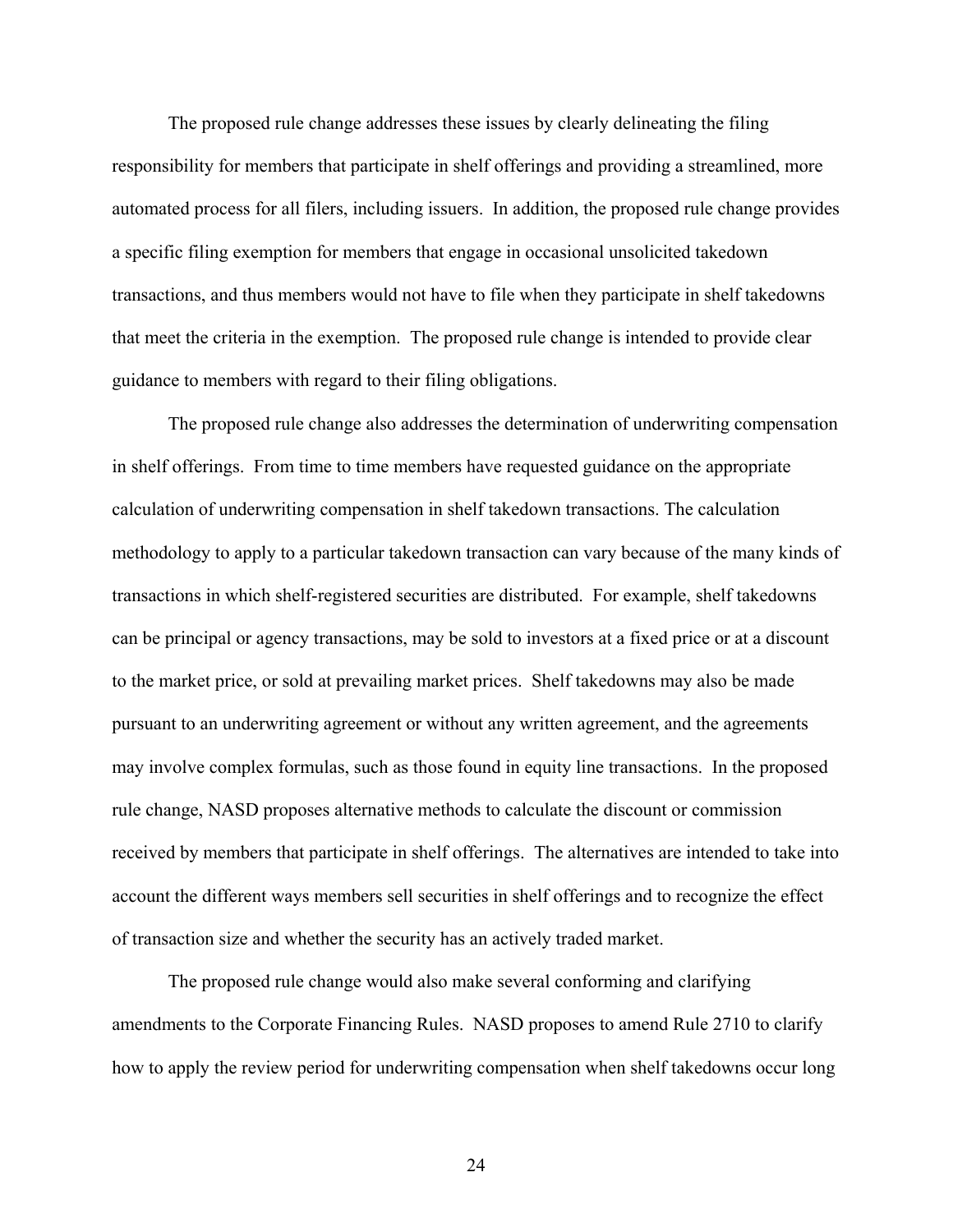after a shelf registration statement has been declared effective, and to clarify the application of the lock-up provisions in shelf offerings. We also propose to amend Rule 2810 so that DPP offerings that are registered pursuant to SEC Rule 415 qualify for the new regulatory treatment of shelf offerings under Rule 2710. The proposed rule change also modifies NASD's Mark-Up Policy in IM-2440 to more specifically delineate those shelf offerings that are subject to the Policy.<sup>9</sup>

#### b. Filing Process

Under the proposed rule change, the general filing requirement for shelf offerings would be the same as that for all other public offerings, i.e., a member that anticipates participating in a shelf offering in any capacity shall file required information with the Department, unless a filing exemption is available. Unlike the current system, however, the information required in a filing would differ depending on whether a filing is an "initial filing" or a "subsequent filing" of a shelf offering. Because members would be able to rely on information contained in the initial filing, generally less information will be required in a subsequent filing. In addition, if an issuer makes a filing before the initial filing by a member, the information and documents filed by the issuer ("issuer filing") would be incorporated into the member's initial filing, further reducing the filing obligation of the member. In keeping with current practice, if the full filing fee has already been

<sup>-&</sup>lt;br>9 The proposed amendments to IM-2440, the Mark-Up Policy, clarify that Rule 2710 will govern member compensation in all shelf takedowns with the exception of those that comply with the requirements of the Market Transactions Exemption (MTE). Members will not be required to file takedowns that comply with the MTE, and member compensation in such takedowns will be subject to the Mark-Up Policy instead of Rule 2710. These clarifications are particularly significant in light of the decision on November 14, 2003 by NASD's National Adjudicatory Council (NAC) in the Matter of Department of Enforcement v. Walsh Manning Securities, LLC et. al. (NASD Complaint No. CAF000013), in which the NAC stated in dicta that certain shelf offerings were not subject to Rule 2710 and were instead subject to the Mark-Up Policy. Although the complaint alleged violations of the Mark-Up Policy, Walsh Manning's participation in takedowns from a selling securityholder shelf offering would have triggered a filing requirement under the proposed rule change. This is because, among other things, Walsh Manning engaged in solicited transactions and sold securities in an amount that would have exceeded the parameters of the MTE. Therefore, Walsh Manning would have had to file the offering for review under Rule 2710 if the proposed rule change had been in effect at the time.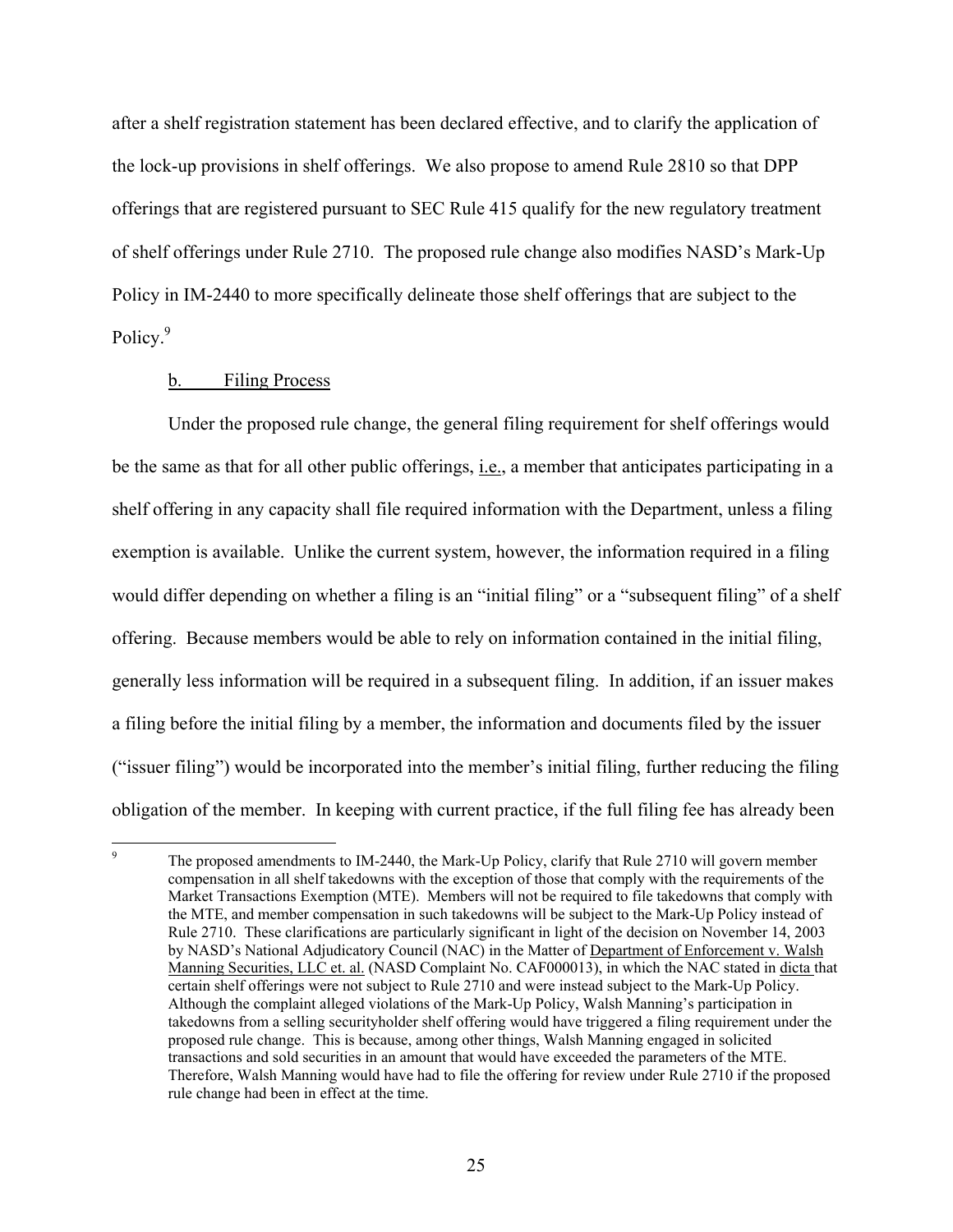paid by the issuer, no filing fee would be required of the member making the initial filing. As with other filings made under Rule 2710, members would be required to file shelf offerings with the Department electronically through the COBRADesk system.

**Initial Member Filings:** Under the proposed rule change, before a member participates in a shelf offering subject to a filing requirement, the member would be required to review a COBRADesk screen to see if an initial filing has already been made on web COBRADesk. If the initial filing has not already been made, the member will be required to make the initial filing with the Department and pay the filing fee based on the aggregate value of the securities registered on the registration statement.<sup>10</sup> The Department will review the filing and issue a noobjections letter with regard to the member's participation in the offering. If the maximum amount of compensation that the issuer or selling securityholders will pay the member in connection with takedowns off the shelf is approved and disclosed in the registration statement or in an amendment or supplement to the registration statement, the member will be able to rely on the no-objections opinion for "the life of the shelf," as long as there are no material changes that would affect the Department's review and clearance.<sup>11</sup> If more than one member has entered into an underwriting agreement at the time the initial filing is made, the Department will issue a no-objections opinion that applies to every member disclosed in the initial filing or that executes the underwriting agreements that were reviewed in connection with the filing. If the maximum amount of compensation that any member will receive for selling the securities offered by the

 $10\,$ This is consistent with current procedures. Members from time to time request that they be able to pay filing fees only with regard to the value of securities the particular member takes off the shelf, but that is not permitted under the current rules, and would require members and issuers to pay multiple filing fees per shelf offering, creating administrative problems and delaying takedowns. In addition, if an issuer files documents and information with NASD, the filing fee paid by the issuer would satisfy the member's obligation to pay the filing fee.

<sup>&</sup>lt;sup>11</sup> Rule 2710 requires the disclosure of all underwriting compensation in the prospectus. As part of its review of a filing, NASD would require the maximum compensation to be received by members be disclosed before issuing an opinion of no-objections regarding the offering.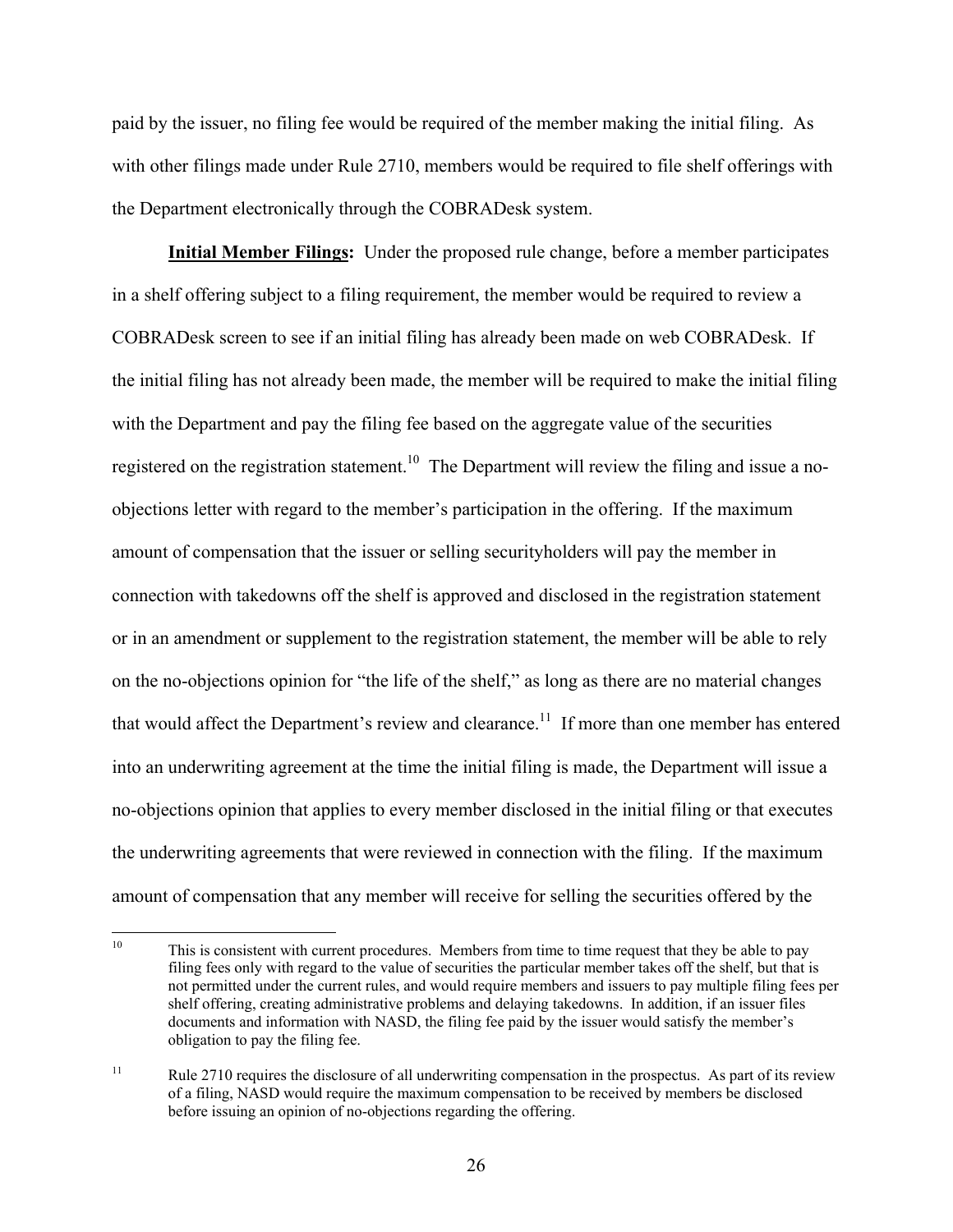issuer or selling securityholders in takedowns off the shelf is disclosed in the registration statement or in an amendment or supplement to the registration statement, every member covered by the no-objections opinion will be able to rely on the no-objections opinion for "the life of the shelf," subject to there being no material change to the terms and conditions of the Department's review and clearance.<sup>12</sup>

After it issues a no-objections opinion, the Department intends to post on a screen in COBRADesk the name of the issuer, the SEC Accession number of the base prospectus in EDGAR, and the identity of all members who have received no-objections clearance with regard to takedowns off that shelf. NASD intends to require and maintain information identifying each member that will participate in an offering in the COBRA database. All registered users of COBRAdesk will have access to the "cleared members" screen.

**Subsequent Filings**: A member that was not cleared to participate in the initial member filing but that wants to participate in a subsequent takedown would have to make a "subsequent filing." In that case, a member that wants to participate in a shelf takedown first would check web COBRADesk to see if the offering has been filed with NASD. If the offering has been filed, the member would check the "cleared members" screen to see if an initial member filing has been made. If the initial member filing was made and one or more members were issued a noobjections opinion, these members would be identified. If the member that wants to participate in the takedown is not in the "cleared members" screen, such member would have to make a subsequent filing with regard to its proposed takedown from the shelf registration. If, on the

 $12$ 12 For example, NASD would consider changes such as the following to be material: the receipt of additional items of value by the underwriter and related persons that would be deemed underwriting compensation and would require an amendment to the offering documents, a modification to compensation arrangements already reviewed and approved and the existence or development of a potential conflict of interest that was not reviewed. A subsequent filing would be required in these instances.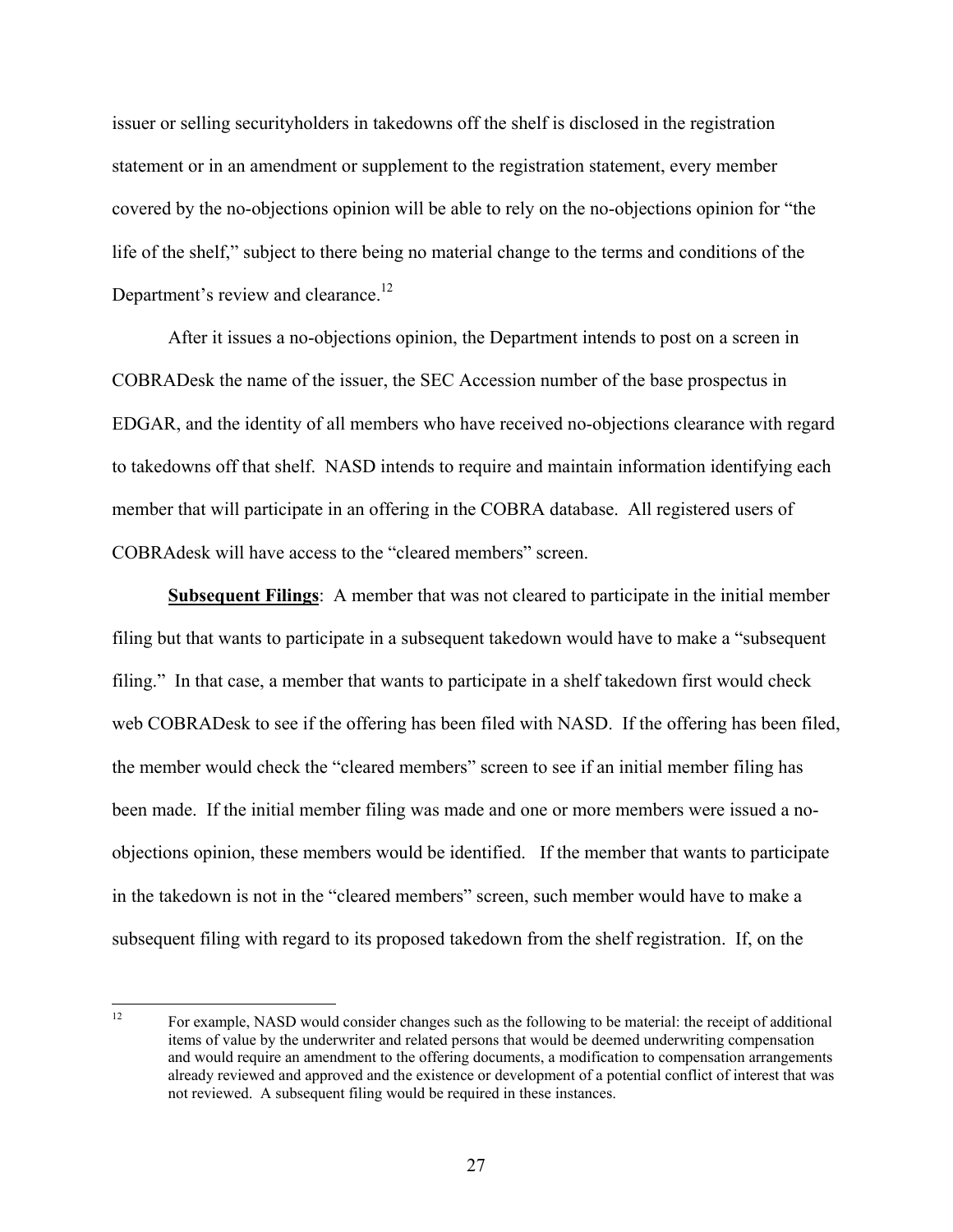other hand, the member has already received a "life of shelf" clearance, it would be listed on the "cleared members" screen and no further filing would be required, unless a material change takes place in the future that would require additional review or another subsequent filing. Members are obligated under the Corporate Financing Rules to submit modifications to underwriting compensation or new items of compensation for review after the issuance of a no-objections opinion, and similarly, if a conflict of interest developed, this would be deemed a material change in the terms of the approval. Therefore, "life of shelf" clearance means that if a member remains in compliance with the terms of its clearance then it would not need to file again concerning any takedown from a shelf offering for which the member appears in the "cleared members" screen.

If an initial member filing has been made, but a particular member is not listed on the cleared members screen, then that member would have to make a subsequent filing. No fee would be charged in connection with such a filing, however.<sup>13</sup> The member making the subsequent filing would be required to provide certain summary information and representations through web COBRADesk, and receive a no-objections opinion prior to participating in the offering.

 **Expedited Reviews**: In response to comments requesting expedited treatment for shelf offerings, NASD proposes to develop an automated review and clearance (ARC) process for Subsequent Member Filings of shelf offerings that meet eligibility criteria. Although certain offerings, such as those that require a qualified independent underwriter to resolve conflicts of interest, would not be eligible for

 $13$ 13 An initial COBRADesk filing cannot be submitted unless the required filing fee is transmitted. Therefore, a fee based on the aggregate amount of securities registered would have already been paid in connection with the initial filing. After the fee for all of the securities registered for sale is paid, no further filing fees would be required. If, however, a subsequent filing includes an amendment that increases the size of the offering or if there is otherwise a balance due, such fees would be required in connection with the subsequent filing.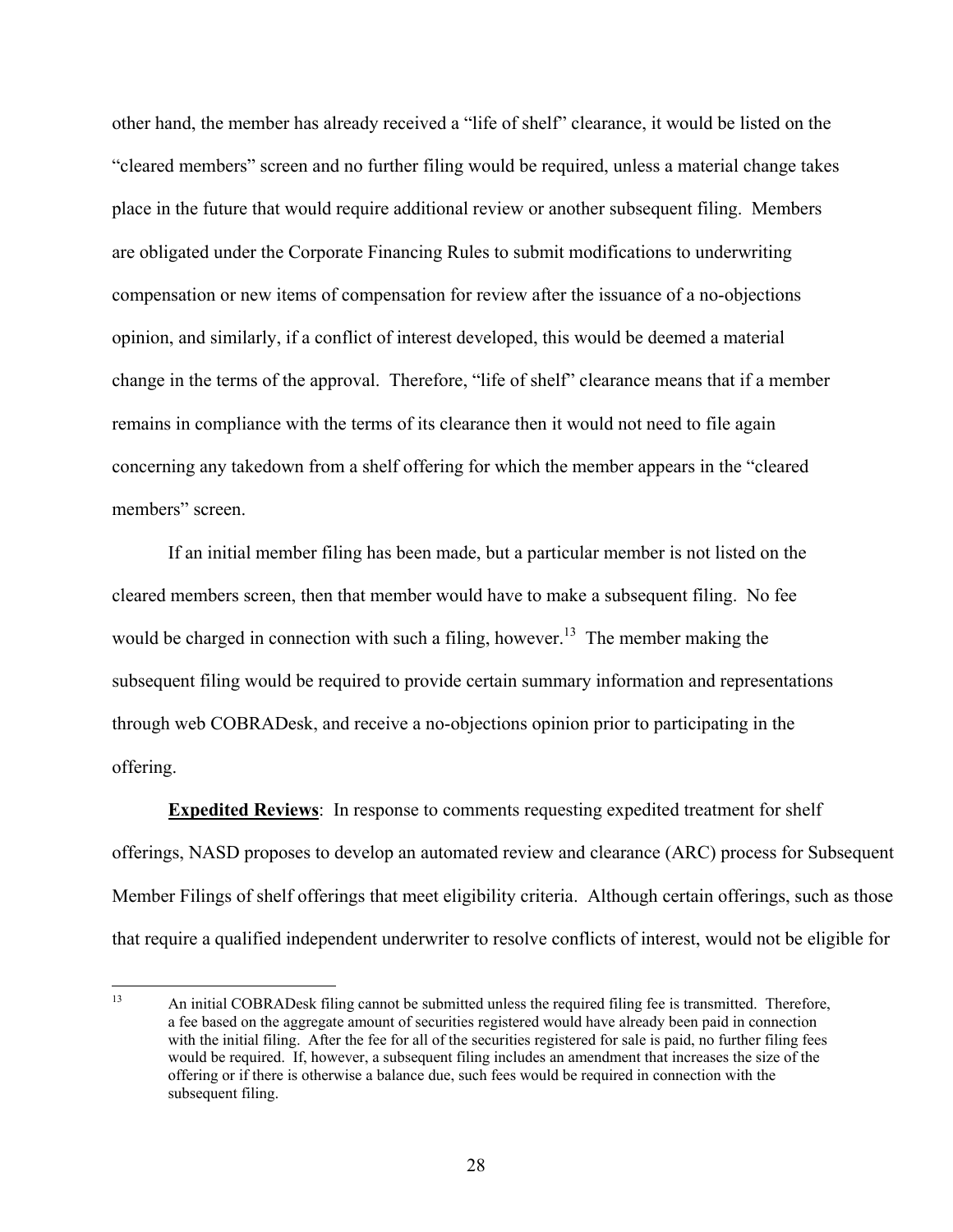an automated clearance generated by web COBRADesk, the staff anticipates that ARC would expedite a majority of Subsequent Member Filings. The system generated no-objections letter would be automatic, if all of the required information is provided and there are no review issues such as proposed compensation that exceeds the maximum allowable amount. The system would recognize when a Subsequent Member Filing satisfies these criteria and the member would be displayed in the "cleared member" screen automatically. ARC would permit filers to expedite their own reviews, as the system would issue the no-objections opinion to the members on a 24-hour basis as soon as the requirements for clearance are satisfied. Such approvals would generally be subject to spot checks and the routine member examination process with regard to the veracity of undertakings and information provided to NASD.

#### c. Market Transactions Exception (MTE)

The MTE was designed to provide an exception from the filing requirements under the Corporate Financing Rules for members that participate in takedown transactions that are more like ordinary trading transactions than public offerings. The original proposal published in 2001 was well received by the commenters and the Committee, although many believed that it was too complex and that it lacked predictability as it exempted some, but not all transactions governed by underwriting agreements. Accordingly, NASD has simplified the MTE by excluding underwritten transactions and deleting some of the volume limitations published in Notice to Members 01-59, and clarified that agency and principal transactions must be unsolicited and may not exceed the greater of 2% of the ADTV for the security (calculated in accordance with SEC Regulation M) or 10,000 shares, on any given trading day.

The requirement that transactions be unsolicited applies to both sides of a securities transaction. For example, in a principal transaction, the member could neither solicit a selling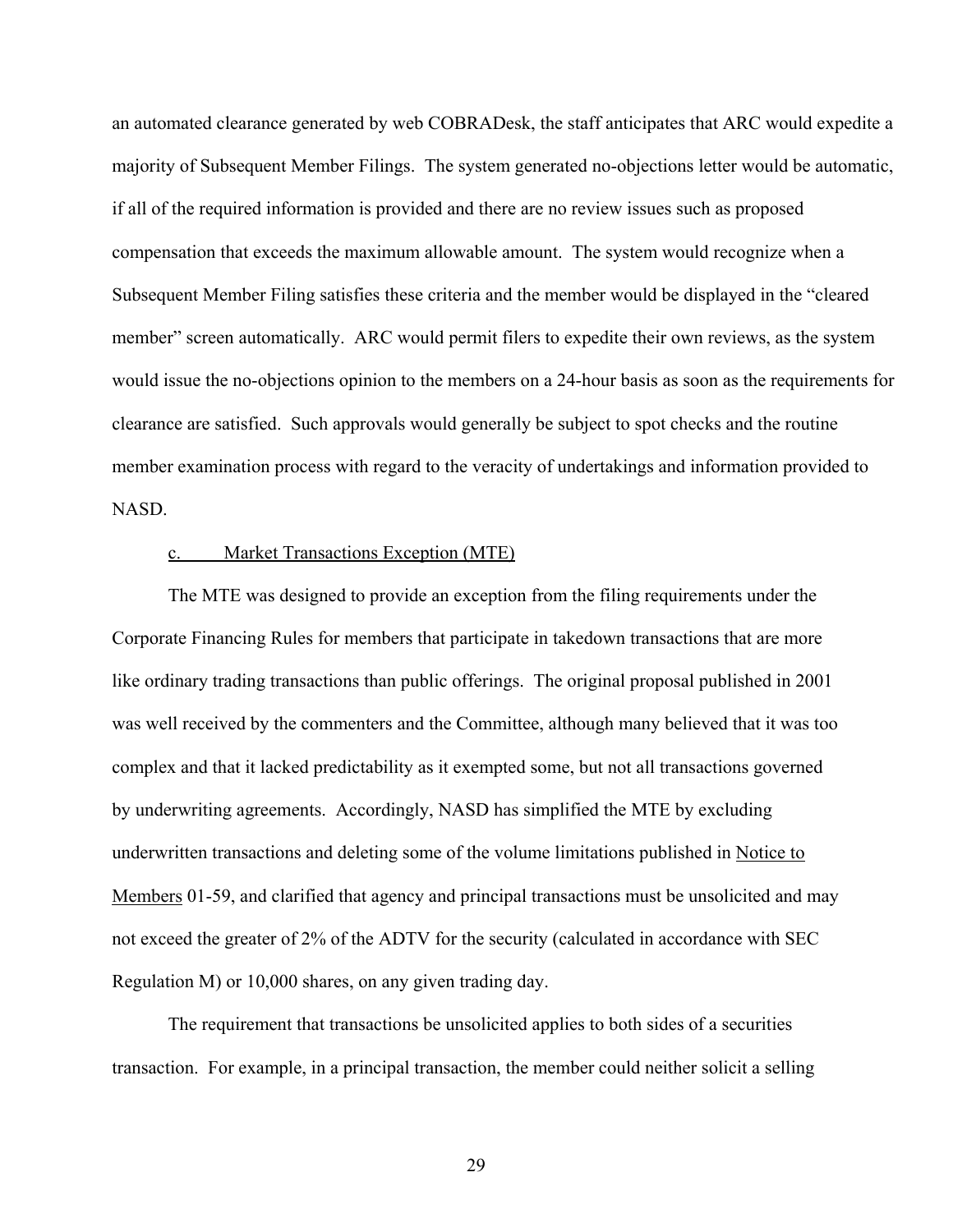securityholder to sell shelf-registered securities to it nor solicit a purchaser for such securities. Similarly, in an agency transaction, a member could not solicit an issuer or selling securityholder to sell, nor could it solicit an investor to purchase such securities. The MTE provides an exemption to members that engage in a variety of takedown transactions such as unsolicited brokerage transactions, principal transactions as a result of unsolicited customer orders and transactions in member proprietary accounts, subject to the 2% or 10,000 share daily limit.

Market making transactions in a security for which a member is a registered market maker would generally not constitute participation in a public offering, and NASD would not consider a posted bid or offer by a market maker in the ordinary course of its business to constitute solicitation for purposes of the MTE. $^{14}$ 

With one exception, the remaining MTE requirements contained in the proposed rule change were published in Notice to Members 01-59, and include the following:<sup>15</sup>

- the shelf offering or takedown cannot be the initial public offering of the issuer's equity securities, and cannot occur within 90 days of the issuer's initial public offering;
- the security must be listed on The Nasdaq Stock Market or a national securities exchange;
- the participating member cannot be an affiliate of the issuer nor have a conflict of interest with the issuer;

 $14$ 14 A market maker that engages in solicited transactions involving securities offered by means of a shelf registration statement may have to file. For example, if a market maker engaged in solicited purchases of securities from selling securityholders who were offering their securities pursuant to a prospectus, or that engaged in the solicitation of retail investors to purchase such securities may incur a filing obligation. Market makers that engage in such transactions may in fact be participating in the distribution of a public offering, and may have to comply with the requirements of SEC Regulation M.

<sup>&</sup>lt;sup>15</sup> In response to comments from SEC staff, NASD has narrowed the MTE to exclude securities quoted on the OTC Bulletin Board. The change was made in recognition that the NASD has a significant regulatory interest in the public distribution of shelf registered securities of thinly traded issuers quoted on the OTC Markets. Securities quoted on the OTCBB are generally less liquid and more volatile than those traded on the national securities exchanges and the Nasdaq Stock Market, and are not subject to the corporate governance and other qualification requirements of those markets.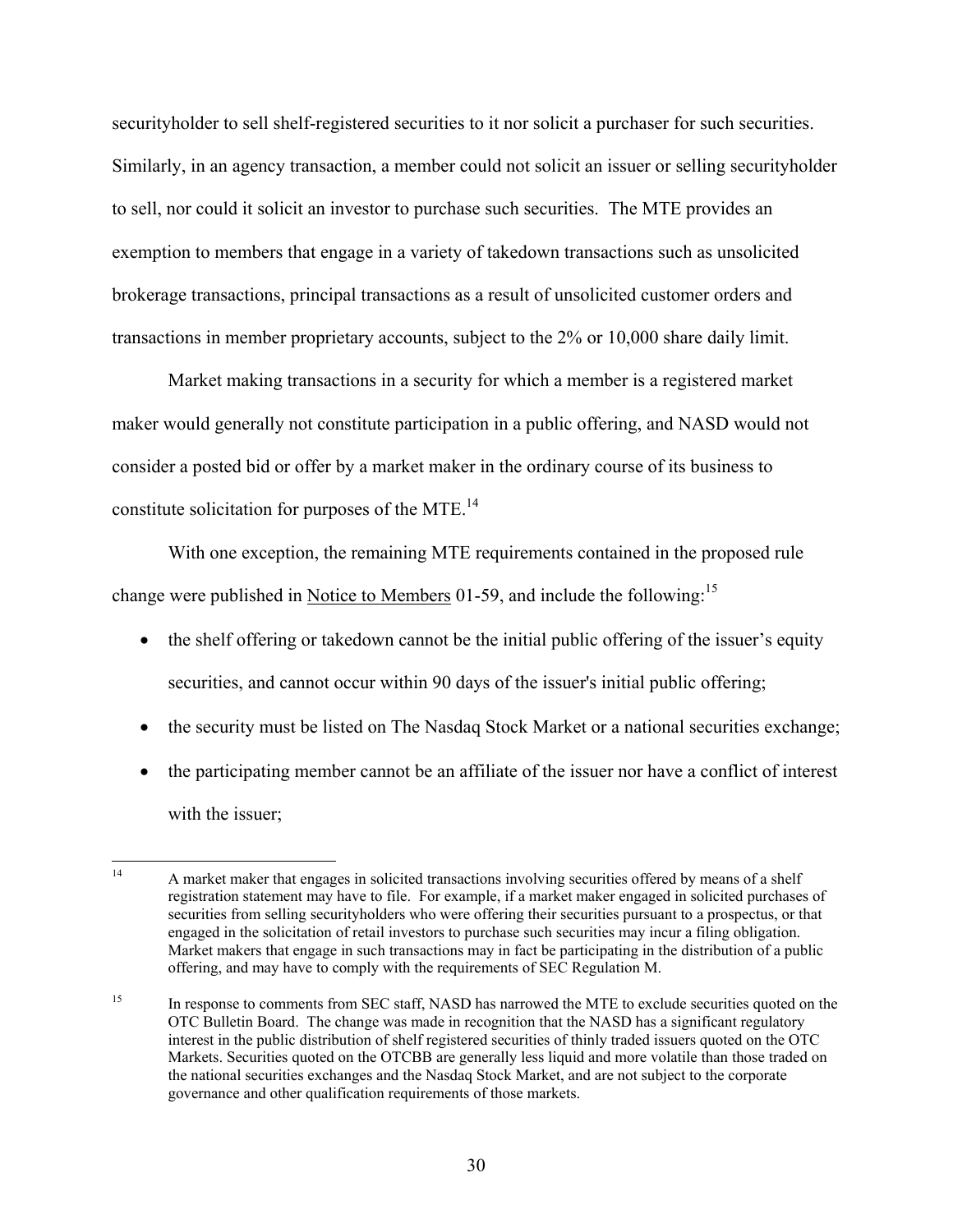- the transactions are subject to the 5% limitation under the Mark-Up Policy rather than the compensation limitations under the Corporate Financing Rule;<sup>16</sup> and
- the participating member and its associated persons have not acquired an item of value in connection with their participation in the shelf offering that would be considered underwriting compensation (excluding a discount or commission that complies with the Mark-Up Policy).

Based on these restrictions, members that anticipate selling shelf registered securities in non-underwritten transactions would be required to assess their intended participation level to determine whether the MTE (or other filing exemption) is available or whether an initial or subsequent filing should be made. Under the proposed rule change, a member that only intends to participate in transactions that satisfy the MTE requirements would not be required to make a filing. On the other hand, if a member anticipates that its level of participation would exceed the MTE parameters, the member should make a filing in advance of participation so that it can sell the securities in its accounts or the accounts of its associated persons or affiliates, taking advantage of market conditions without having to monitor compliance with various restrictions in the MTE or be subject to the delay of having to make a filing later. For example, a member should anticipate participating in a shelf offering by selling security holders if a substantial percentage of the securities offered by the selling security holders are held in the member's

<sup>16</sup> 16 NASD is proposing to amend its Mark-Up Policy, IM-2440, to clarify that shelf takedown transactions that come within the parameters of the MTE will be subject to the Mark-Up Policy, instead of the generally higher compensation limits available under Rule 2710. NASD is also amending the Mark-Up Policy to specifically exclude shelf offerings that are subject to the compensation limits in Rule 2710, so that a takedown transaction by a member will either be subject to IM-2440 because it complies with the MTE, or it will be subject to the compensation limitations of Rule 2710. This is significant in light of the decision by NASD's National Adjudicatory Council (NAC) in Department of Enforcement v. Walsh Manning LLC et al (November, 2003), in which the NAC stated in dicta that certain shelf offerings are not subject to Rule 2710 and affirmed that the takedowns in which Walsh Manning participated were subject to NASD's Mark-Up Policy instead of Rule 2710. Under the proposed rule change, Walsh Manning would have had to make a filing and its compensation would have been subject to Rule 2710, as the takedowns in which the firm participated would not have complied with the requirements of the MTE (see also footnote No. 5).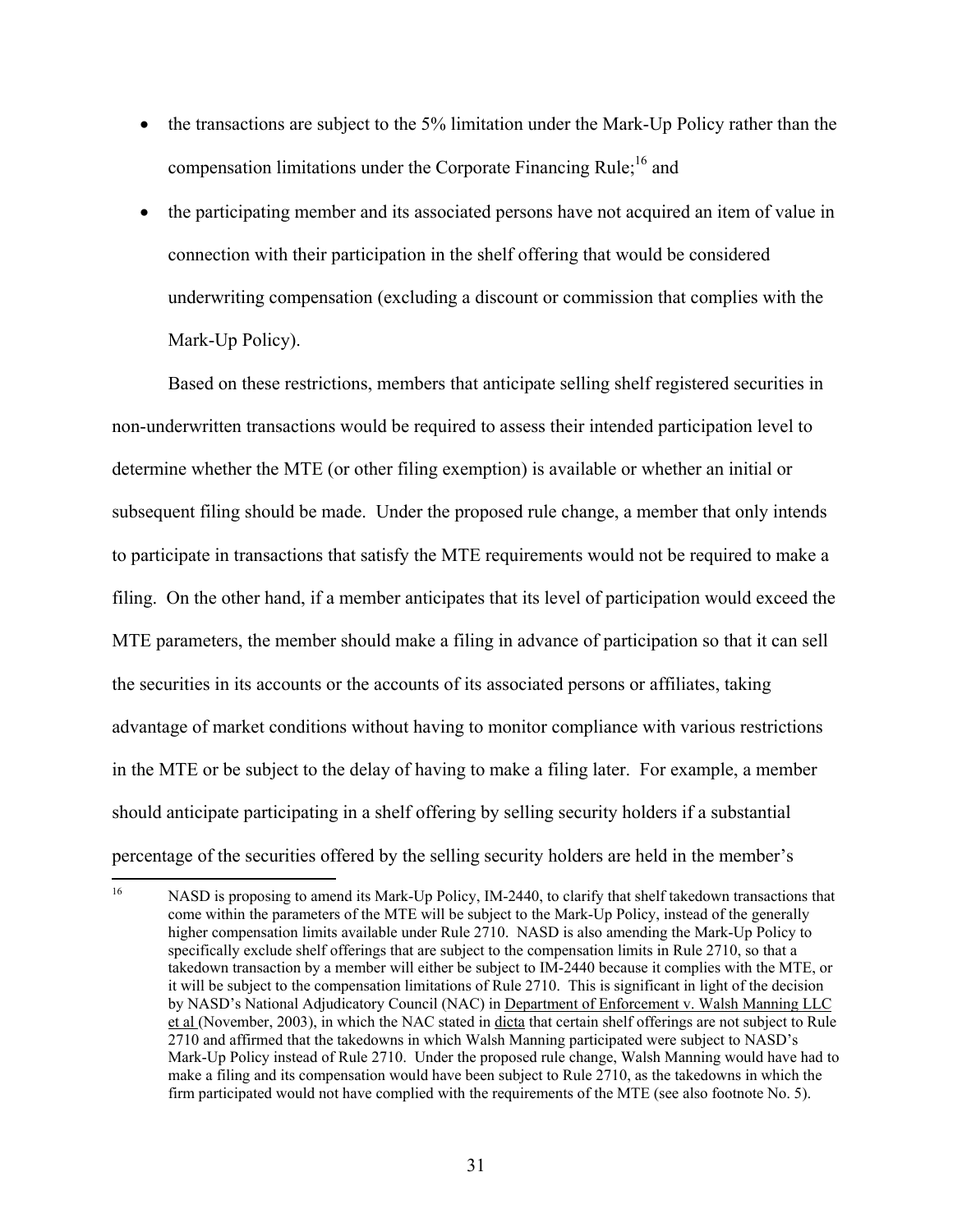proprietary or customer accounts, such that it would be likely that proprietary transactions or transactions with its customers or affiliates would exceed 2% of the ADTV for the security on a given trading day.

 The proposed rule change would require each member that anticipates participating in a shelf offering takedown to determine whether a filing exemption or the MTE is available, and if not, whether its participation would require an initial filing, subsequent filing, or no filing at all, because the member is already included in the "cleared members" COBRADesk screen for that shelf offering and has "life of shelf" clearance.

#### d. Underwriting Compensation

Under the proposed rule change, the amount of underwriting compensation in a shelf takedown governed by an underwriting, equity line, private investments in public equity (PIPE), or similar agreement between the issuer and any selling member would generally be based on the commission or discount set forth in the agreement. Such agreements may be firm commitment underwriting agreements, best-efforts underwriting agreements, equity lines of credit agreements, purchase agreements, or some other form of agreement for the sale of securities from a shelf registration. Where there may be some question concerning the appropriate valuation of a discount that is governed by a market-based formula or other more complex compensation arrangement, NASD intends to value the compensation based on its analysis of the arrangement, establishing an appropriate valuation through the review process.

In the absence of an agreement governing a member's participation in a takedown of securities from a shelf registration, the proposed rule change provides alternative methods of calculation depending on whether a transaction was an agency or principal transaction. In an agency transaction, the underwriting compensation would be the amount of the commission that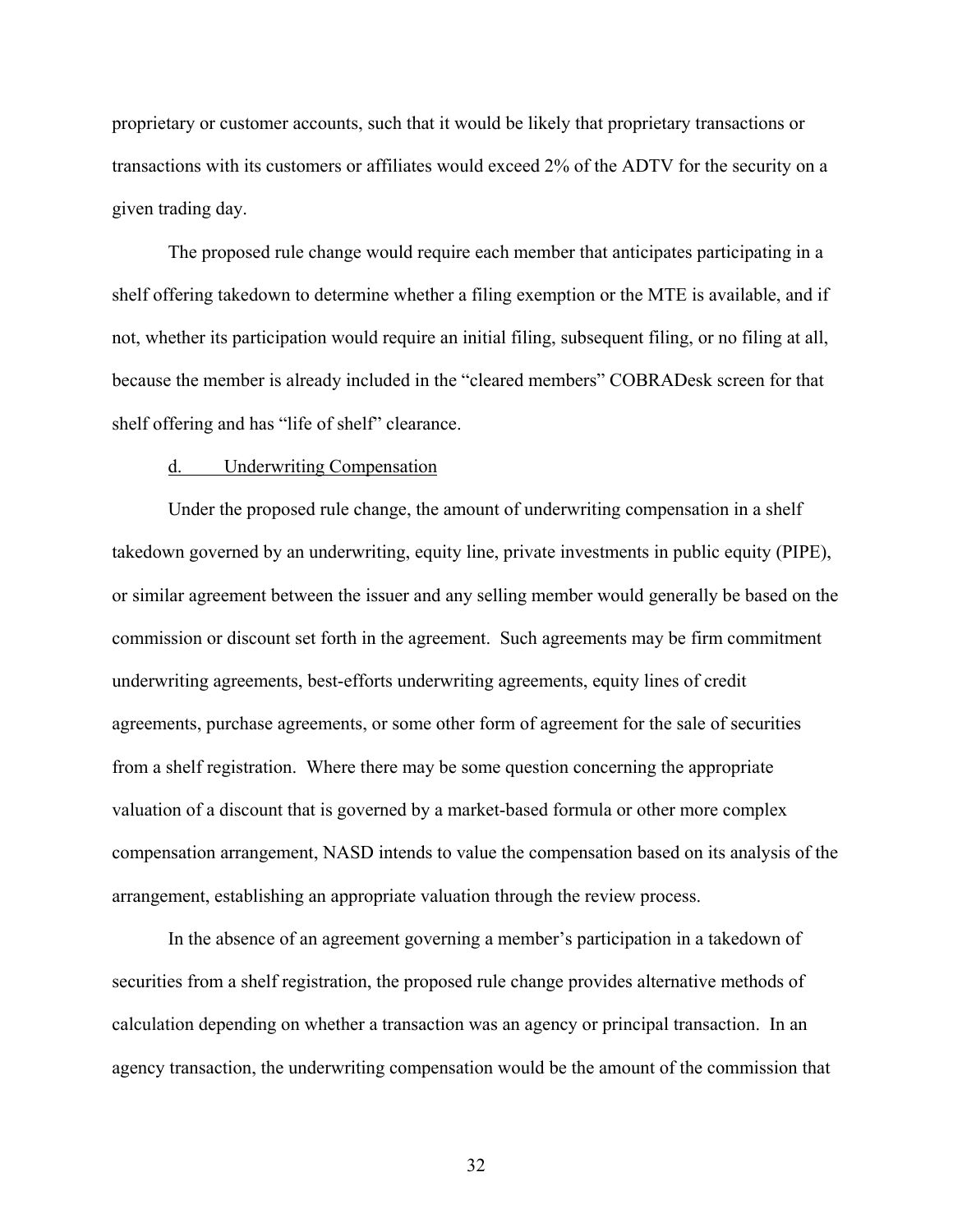is added to the sale price of the securities paid by investors. In a principal transaction where the discount or commission is not specified by an agreement, NASD proposes three methodologies that members could utilize to determine compensation amounts: (1) the Resale Spread Method, in which the discount would be calculated as the difference between the purchase price of the securities off the shelf and their resale price; (2) the Prevailing Market Price Method, in which the discount would be calculated as the difference between the purchase price of the securities off the shelf and the "prevailing market price" of the security at the time of purchase;  $\frac{17}{2}$  and (3) the Initial Resale Price Method, in which the discount would be calculated as the difference between the purchase price of the securities off the shelf and the price at which the first significant amount of sales after the takedown were executed. This third methodology would take into account market price movements that occur subsequent to a member's acquisition of the shelf-registered securities that could affect the discount, while ensuring that enough securities are sold to establish a reasonable, bona fide compensation calculation.

In a principal transaction, NASD anticipates that the Resale Spread method would be the primary method of calculating underwriting compensation, due to the market and transaction size requirements of the other methods. The Resale Price Method would generally be the most accurate measure of compensation regardless of the type of security or manner of distribution. The Prevailing Market Price and Initial Resale Price Methods would be available when members are subject to significant market risk due to the size of a takedown transaction or due to changes

<sup>17</sup> 17 The prevailing market price would be determined pursuant to IM-2440, the Mark-Up Policy, and Notice to Members 92-16. Because this methodology would not work in a dominated or controlled market, we propose not to make it available for offerings of securities of thinly-traded issuers. The proposed rule change would require that the takedown security be an Actively Traded Security under Regulation M, or a security with a bona fide independent market, as defined in NASD Rule 2720(b) to qualify for the use of the Prevailing Market Price Method.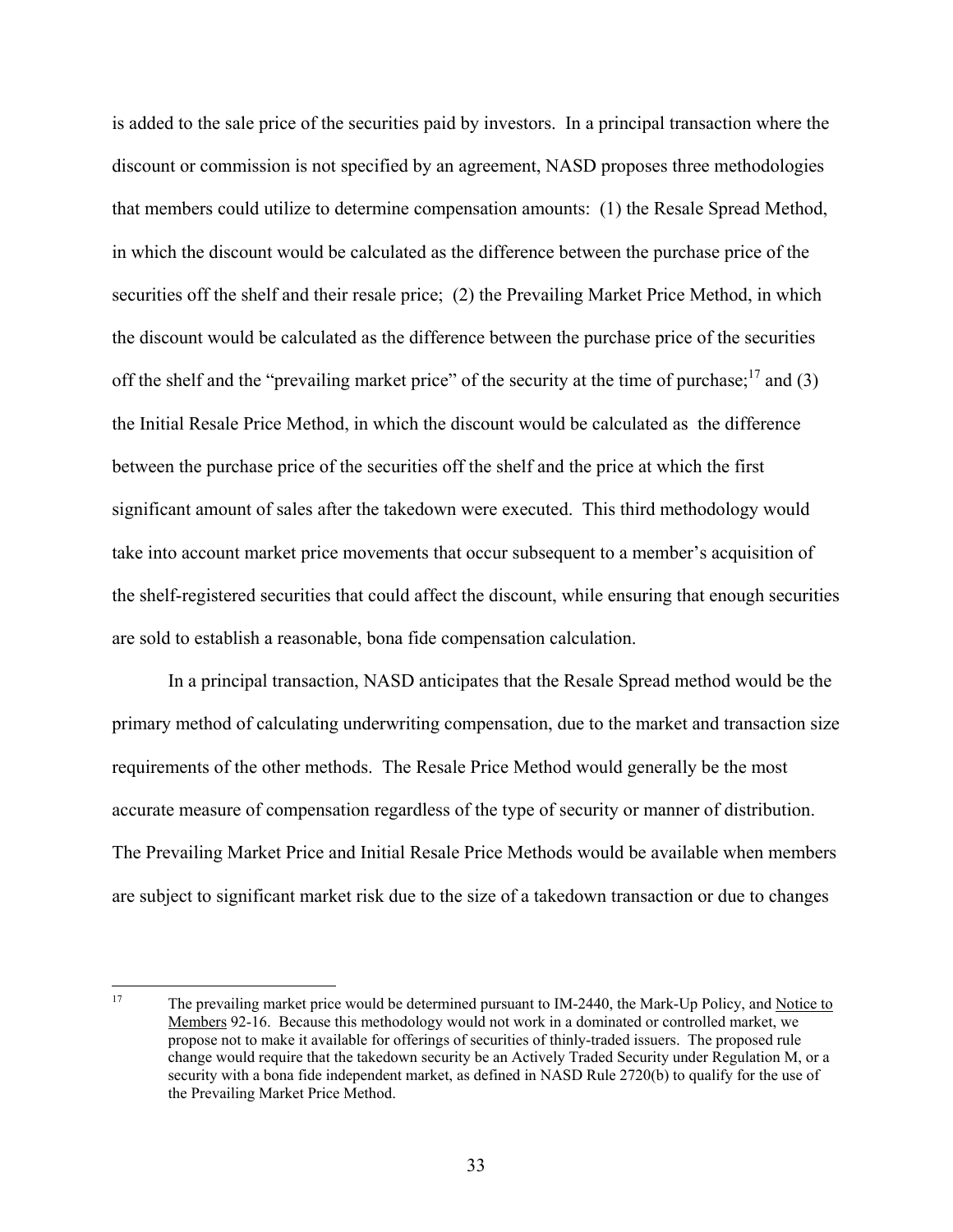in market conditions (in an actively traded or bona fide independent<sup>18</sup> market) during the distribution of a shelf takedown. NASD solicits comment on whether the eligibility criteria for these alternative calculation methodologies should be expanded from those currently proposed.

 NASD believes that these calculation methodologies will provide greater certainty to members and aid them in complying with the underwriting compensation requirements in connection with their participation in shelf offerings of securities.

# **2. Statutory Basis**

 NASD believes that the proposed rule change is consistent with the provisions of Section 15A(b)(6) of the Act, which requires, among other things, that NASD's rules must be designed to prevent fraudulent and manipulative acts and practices, to promote just and equitable principles of trade, and, in general, to protect investors and the public interest. Specifically, we believe that the proposed rule change amends NASD's Corporate Financing Rule to provide greater clarity regarding when to make filings for shelf offerings while also ensuring that such filing requirements do not undermine the flexibility intended by the shelf registration process.

# B. Self-Regulatory Organization's Statement on Burden on Competition

NASD does not believe that the proposed rule change will result in any burden on competition that is not necessary or appropriate in furtherance of the purposes of the Act, as amended.

# C. Self-Regulatory Organization's Statement on Comments on the Proposed Rule Change Received from Members, Participants, or Others

The proposed rule change was published for comment in NASD Notice to Members 01- 59 (September 2001). NASD received six comment letters<sup>19</sup> that generally supported the

<sup>18</sup> 18 Telephone conversation between NASD and Commission Staff on November 22, 2004.

<sup>&</sup>lt;sup>19</sup> See note 6, supra.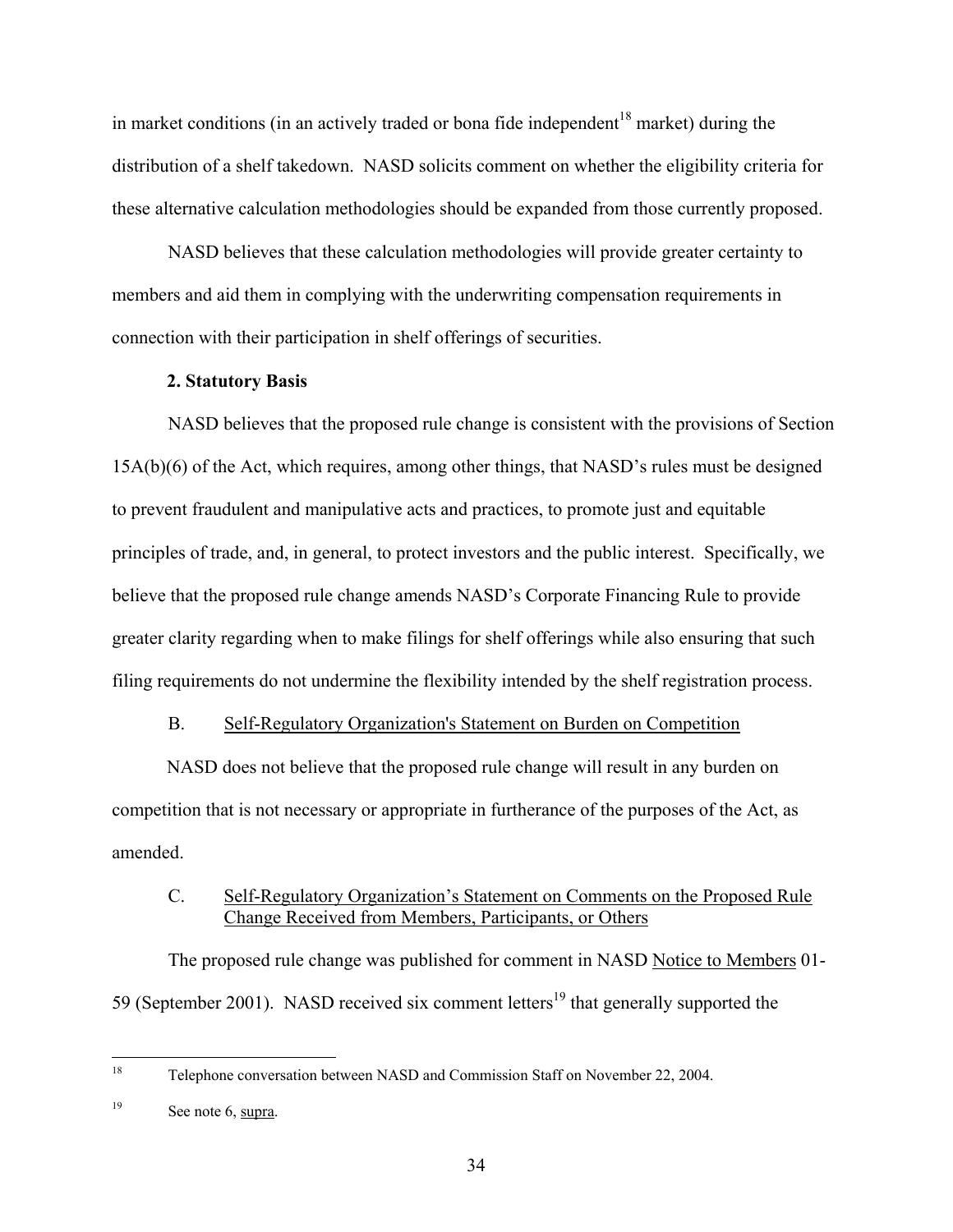proposal and the need to amend the rules. However, several commenters also were concerned that the new approach might prove more burdensome and expensive than the current rules. Of the six comment letters received, three were in favor of the proposed rule change and three viewed portions of the proposal unfavorably. NASD notes that the proposed rule change has undergone significant revisions since the publication of Notice to Members 01-59 and the comment letters were sent in response to the original proposal.

 In general, the commenters suggested further reductions in members' regulatory burdens and additional exemptions from the filing requirement. NASD does not believe that the more comprehensive exemptions suggested by some commenters, such as exemptions for all Form S-3 filings or all shelf offerings, is warranted. In addition, several commenters apparently misunderstood some aspects of the proposal. We describe the comments received and the way that the proposal was modified in response. We also describe several suggestions made by the commenters that NASD does not support because they would not improve the Corporate Financing Rules or would be inconsistent with their purpose.

**Filing Exemptions for Shelf Offerings:** The proposed rule change eliminates the explicit references to "pre-1992" Form S-3 eligibility requirements in the filing exemption for securities registered on Forms S-3 (and F-3) offered pursuant to SEC Rule 415 while preserving the current filing requirements. This change adds clarity and simplicity as members or their counsel will no longer need to determine what eligibility criteria for those forms were in effect prior to October 1992.

Some commenters requested that NASD reduce the S-3/F-3 exemption requirements to 12 months reporting history and \$75 million in public float, in line with the current eligibility requirements for those forms. NASD believes there are important regulatory purposes for the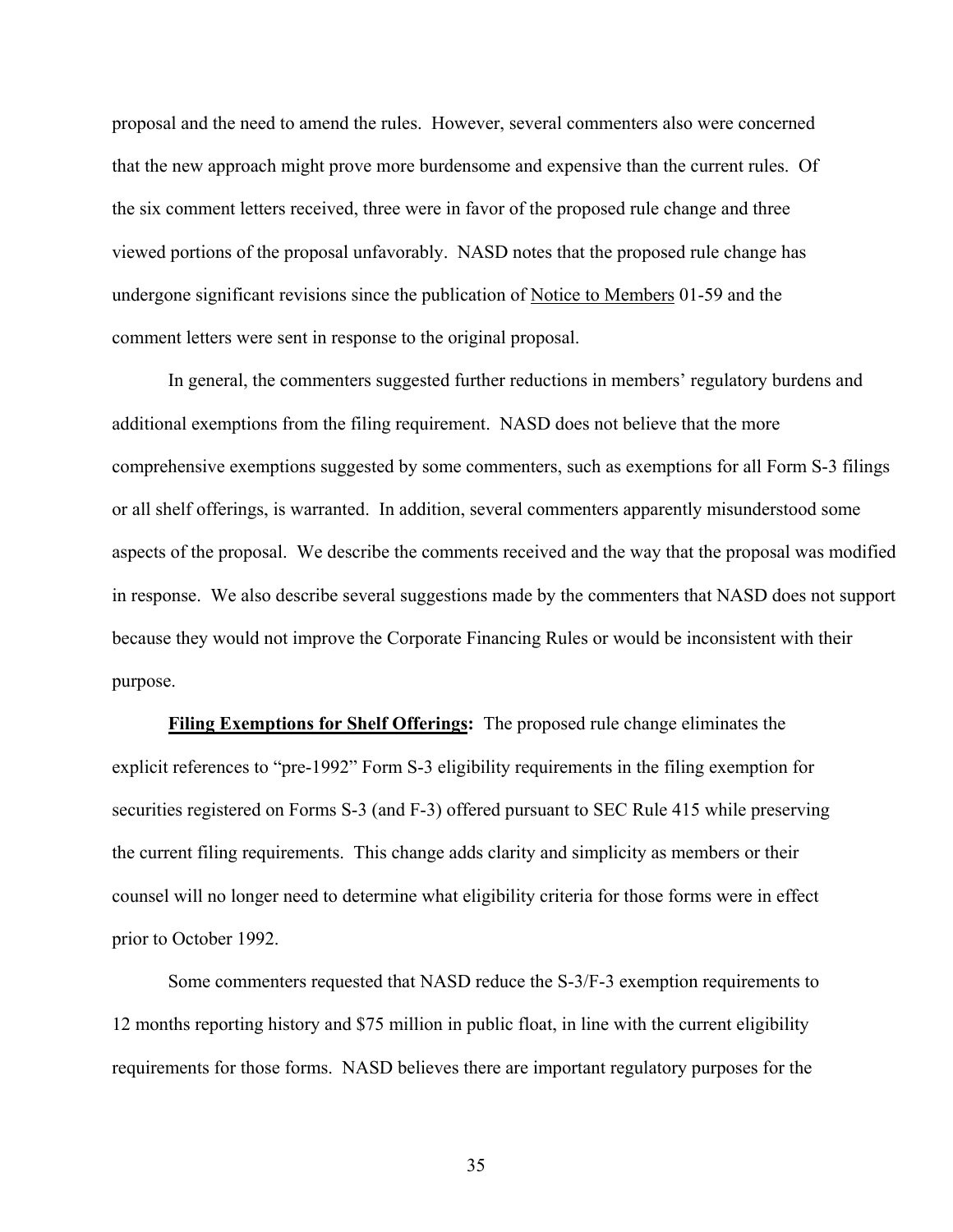current filing requirements and accordingly, we do not propose to expand the S-3/F-3 exemption in response to the comments for the reasons described below:

First, the 12-month reporting and \$75 million float requirements currently in effect are criteria that determine whether an issuer is eligible for a particular type of registration form. The Commission does not exempt the companies that meet these eligibility requirements from filing a registration statement. Accordingly, the argument that NASD should exempt such offerings from filing, and that the Corporate Financing Rule's filing exemption should automatically track a registration form eligibility requirement is not persuasive. Second, SEC Regulation M requires a \$150 million public float as a condition for exemption from trading restrictions during secondary distributions. This requirement supports NASD's position that issuers with less than a \$150 million float are more prone to abusive or fraudulent trading and distribution activity. The SEC adopted SEC Regulation M in 1997, five years after the requirements for Forms S-3/F-3 were relaxed.

 Third, in Notice to Members 93-88, the NASD stated that competitive market forces and an active following in the investment community were important factors in its decision to exempt S-3/F-3 shelf offerings.<sup>20</sup> When compared to issuers that are larger and have been reporting companies for a longer period, S-3/F-3 filers with only a 12-month reporting history and a \$75 million float would be less likely to be followed by investment professionals and investors, and would be more likely to have thinly-traded markets for their equity securities. Accordingly, we believe that such companies would be more likely to be subjected to unreasonable underwriting

<sup>20</sup> NASD is proposing to rescind an interpretation included in Notice to Members 93-88 (December 1993) that stated the filing exemption for S-3/F-3 shelf offerings was not available if the shelf-registered securities were sold in a conventional underwritten offering within a few days following the effective date of the registration statement. This change will liberalize the filing exemption and allow more offerings to be exempt from filing. NASD also proposed to rescind this policy in Notice to Members 01-59 (September 2001).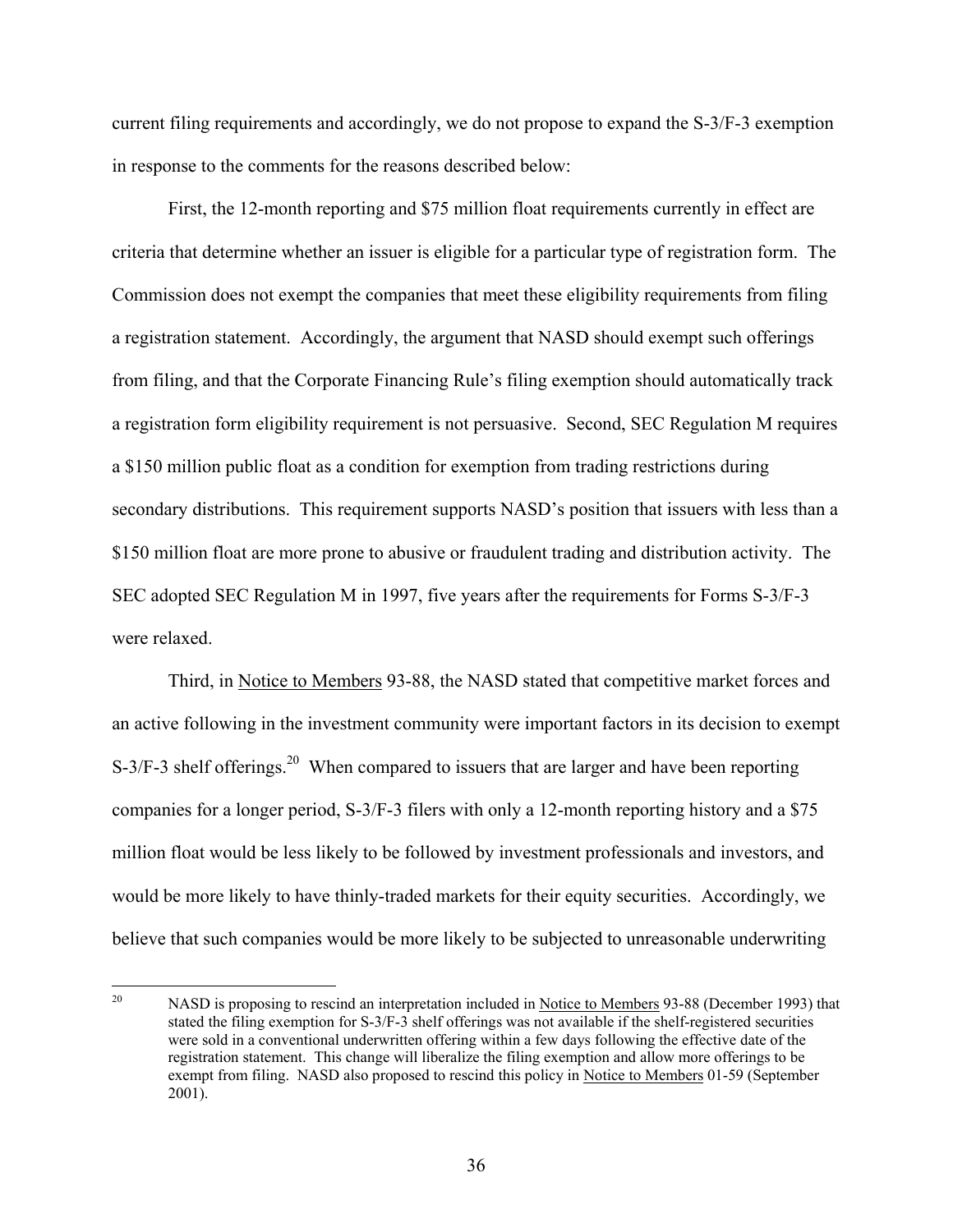provisions. NASD has ongoing investigations that involve securities registered on Form  $S-3$ .<sup>21</sup> The float and reporting history requirements in the Corporate Financing Rule provide the NASD with an opportunity to review these offerings prior to effectiveness and uncover problems with the compensation structure and other potential violations before members can sell the securities to the public.

 One commenter suggests that the provision in Forms S-3 and F-3 that permits a successor entity to tack on the reporting period of a predecessor organization should be incorporated into the Form S-3/F-3 exception in the Corporate Financing Rule. We agree that a successor registrant should be eligible to tack the reporting history of its predecessor in order to meet the 36-month reporting history requirement in the Corporate Financing Rule. The requirements for tacking are narrowly drawn and ensure that the assets, liabilities and public information regarding the successor are equivalent to those of other issuers whose shelf-registered offerings are eligible for the S-3/F-3 exemption.

One commenter recommends that the Rule be amended to provide an additional exemption for offerings by issuers filing on Form  $F-9<sup>22</sup>$  The Department rarely, if ever, receives offerings registered on Form F-9.23 Form F-9 permits registration of non-convertible debt rated investment grade by an NRSRO or an "Approved Rating Organization." Due to the fact that there is already an exemption in the Corporate Financing Rule for offerings of securities rated

<sup>21</sup> These cases involve allegations of undisclosed underwriting compensation, conflicts of interest, failure to file, violations of SEC Regulation M, and other charges. In addition, shelf-registered equity line financings have raised significant issues regarding compliance with NASD Conduct Rules and the federal securities laws.

<sup>&</sup>lt;sup>22</sup> Large publicly-traded Canadian issuers registering non-convertible investment grade securities may use Form F-9.

<sup>&</sup>lt;sup>23</sup> Based on the results of a database search, no recent filings on Form F-9 were identified.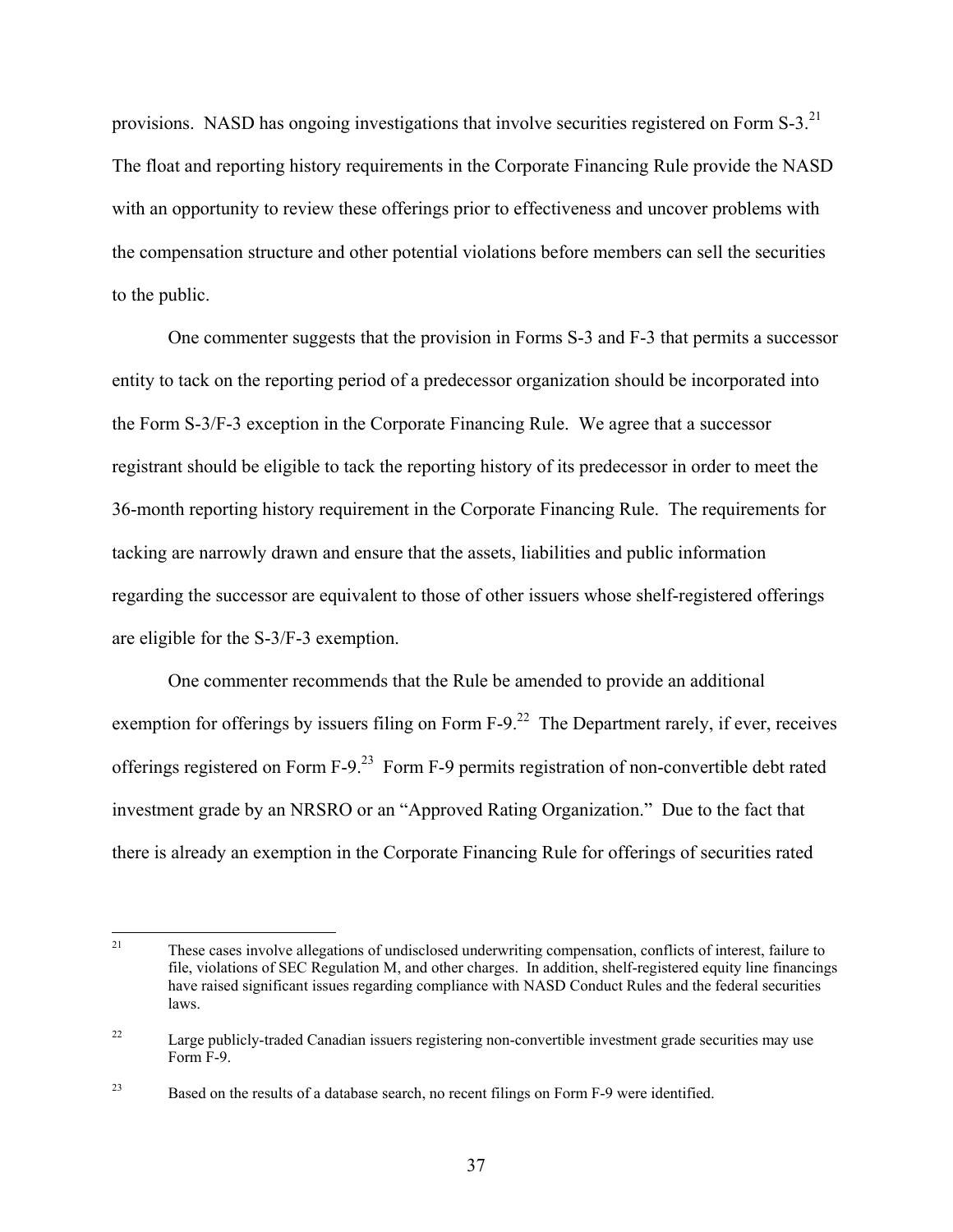investment grade and the lack of filings on Form F-9, we do not find this request for a filing exemption necessary at this time.

**Schedule B Issuers Exemption:** Two commenters recommend that NASD amend the proposal to include an exemption from filing for Schedule B issuers.<sup>24</sup> They state that foreign sovereigns offering debt securities in the U.S. use Schedule B rather than the Forms F-3 or F-10. Currently, there is no exemption from NASD filing requirements for these offerings. We disagree that foreign governments or their political subdivisions that are eligible under SEC rules to use Schedule B are not likely to need NASD review of the underwriting terms and arrangements with U.S. underwriters. NASD believes such an exemption would be inappropriate in light of recent concerns related to inequitable practices of members in such offerings. These recent investigations call into question the assumptions that commenters have made concerning the ability of Schedule B issuers to negotiate on an even footing with global investment banking firms to whom the issuer depends on for advice and funding. Accordingly, NASD has not included such an exemption in the proposed rule change.

**Multi-Issuer (Trust) Exemptions:** One commenter noted an increase in the number of "multi-issuer" shelf offerings by individual corporate groups. The commenter explained that these transactions involve multiple offerings of debt and equity securities by a parent or operating entity and offerings of trust preferred or pass-through securities ("Trust Preferred") by special purpose vehicles created by the parent or operating entity. The commenter suggested that offerings of Trust Preferred securities should be exempt from filing when the parent or operating

 $24$ 24 Schedule B is the Registration Statement used by foreign governments (or political subdivisions of foreign governments) to register securities. If the distribution involves a shelf offering, language appearing on a Schedule B Registration Statement would be similar to the following: "The securities being registered hereby are to be offered on a delayed or continuous basis pursuant to Releases No. 33-6248 and 33-6424 under the Securities Act of 1933." Therefore, a Schedule B filer is not technically making its shelf offering pursuant to SEC Rule 415, but through other provisions afforded foreign governments.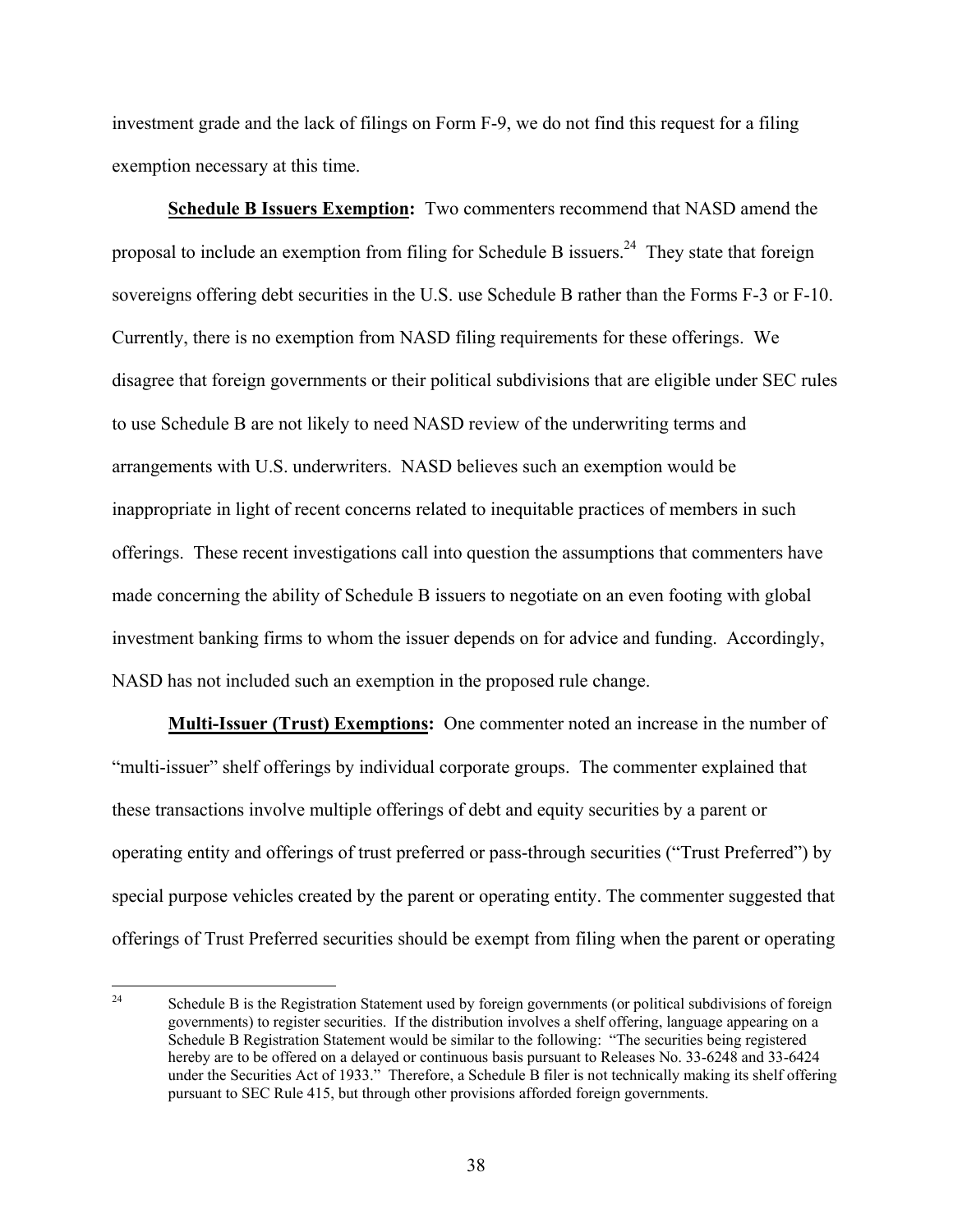entity satisfies the criteria for the S-3/F-3 exemption or the exemption for issuers with investment grade rated debt.

NASD does not agree that the proposal should be amended to include an exemption for Trust Preferred securities due to problems recently uncovered in investigations that have involved securities issued from trusts formed as special purpose financing vehicles. The Department generally reviews Trust Preferred securities as DPP offerings under Rule 2810 because of their pass through features. The Department has recently encountered regulatory problems with a variety of DPP offering structures, terms and compensation arrangements, and does not believe it would be appropriate to exempt as a class such offerings from review.

**Expedited Reviews:** Several commenters suggested that the 15-business day review period should be shortened in light of the market timing and competitive environment associated with shelf offerings. In most cases, the Department believes it can complete its review in far fewer than 15 days. The Department is generally attentive to requests for expedited reviews and prioritizes the review of offerings to address the timing concerns of members, and the staff has developed procedures for expedited reviews and would give priority to meeting the timing needs of members that must receive a no-objections letter prior to participating in a shelf offering.

 In addition, Subsequent Member Filings of shelf takedowns that meet certain criteria would be eligible for expedited reviews through an automated review and clearance (ARC) process. For certain takedown transactions, such as those that do not require a qualified independent underwriter due to conflicts of interest, members would be eligible for an automatic clearance generated by web COBRADesk for any filings that follow the Initial Member Filing. The system generated no-objections letter would be automatic, if all of the required information is provided and there are no review issues such as proposed compensation that exceeds the maximum allowable amount. The system would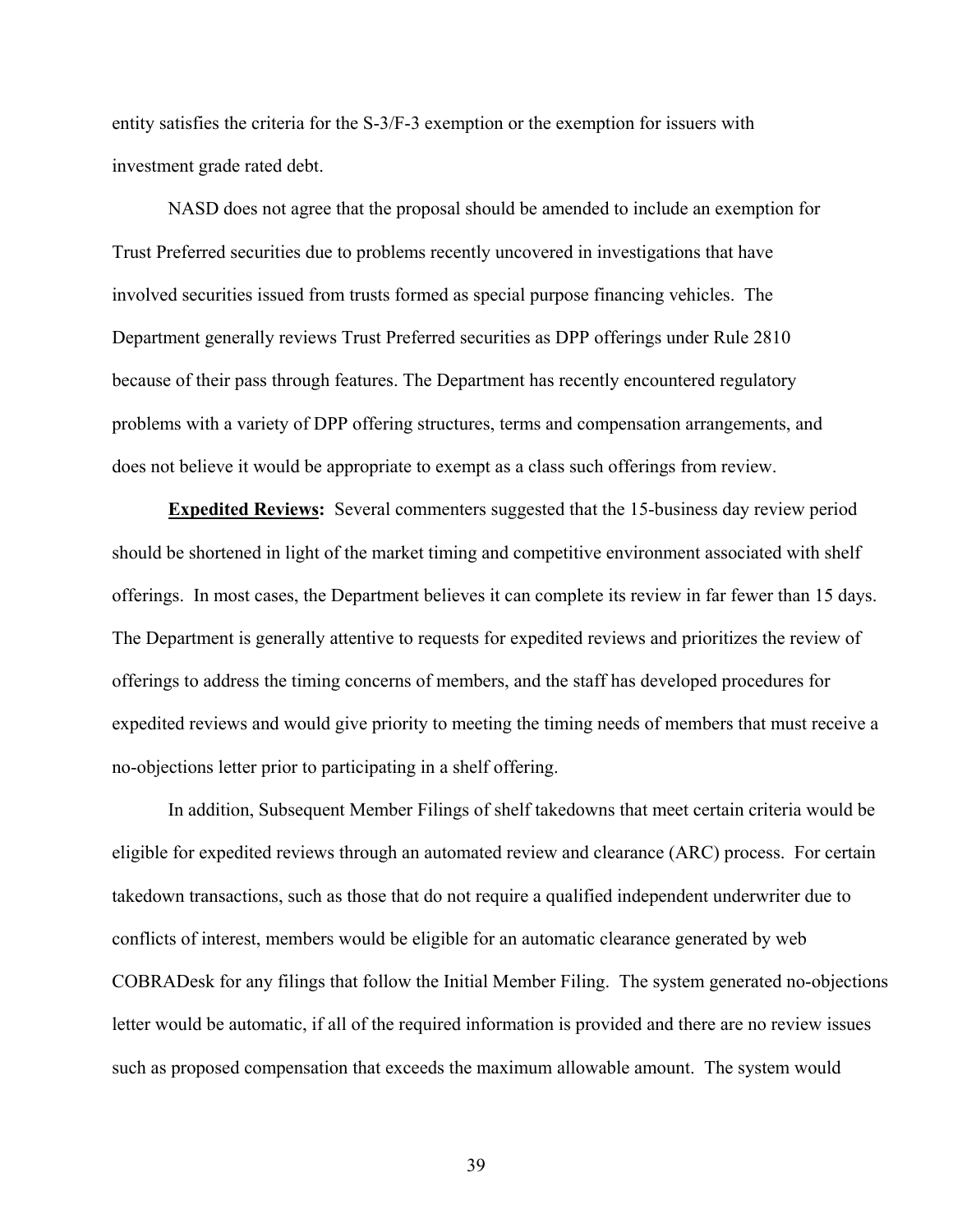recognize when a Subsequent Member Filing satisfies these criteria and the member would be displayed in the "cleared member" screen automatically. ARC would permit filers to expedite their own reviews, as the system would issue the no-objections opinion to the member(s) on a 24-hour basis as soon as the requirements for clearance are satisfied.

**Notice Filing Requirements:** Notice Filings were proposed in Notice to Members 01-59 (September, 2001) in order to provide members with increased flexibility to quickly take advantage of market opportunities. For certain offerings, members could file after they participated in a takedown and would not need a no-objections opinion prior to such participation in the offering. Many commenters suggested that Notice Filings would not result in the efficiencies envisioned by the staff. Some commenters suggested that Notice Filings would create risks for members as the regulatory review would shift to an examination function as opposed to the pre-effective review and comment process that is currently in effect. Members expressed concern that the filing process and fees did not provide any benefit to members and that members would prefer to manage their regulatory risk in a different manner. Four commenters contend that since the NASD will not render an opinion in connection with these filings, then there would be reason to make a filing, as NASD rules generally do not require members to make filings for the purpose of confirming their compliance with the rules. Commenters also expressed concern that the Notice Filing deadlines within 3 and 10 business days of a takedown could cause confusion. To address these concerns, the staff has eliminated the Notice Filing proposal.

**Coordination of Rule 2710 and Rule 2810:** Two commenters were concerned that the proposal makes offerings subject to Rule 2810 (direct participation programs) subject to the provision of the Corporate Financing Rule. They recommend that the proposed rule change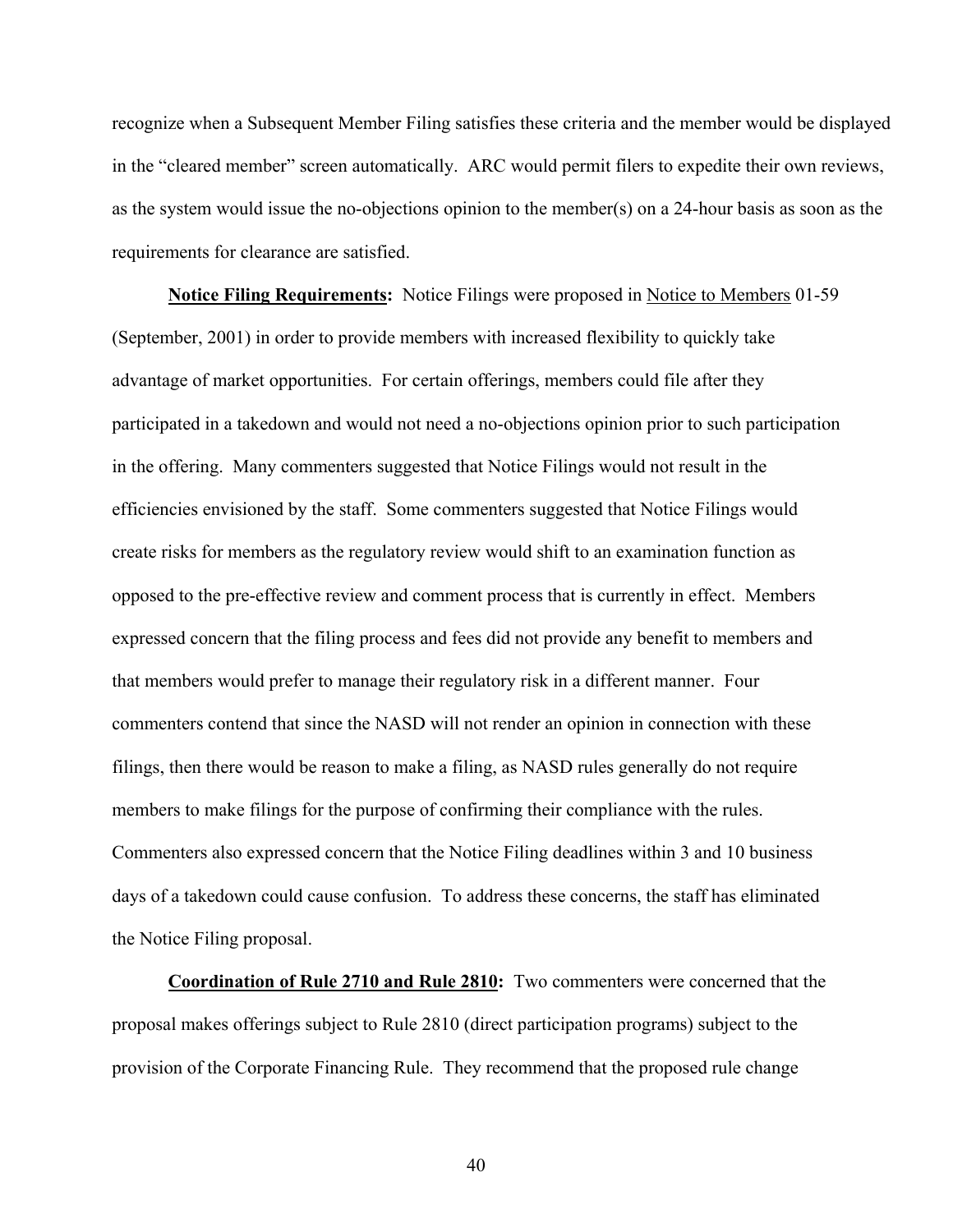should not be made without further review of each of the provisions of the Corporate Financing Rule, as it would apply to offerings subject to Rule 2810.

The proposed amendments only apply to the filing requirements of Rule 2810 and conform these requirements and the filing fee requirements with the requirements in the Corporate Financing Rule. The Department would not review DPPs for compliance with the substantive provisions in the Corporate Financing Rule.

**Mark-Up Policy:** One commenter opposed amending IM-2440 since the amendment targets shelf offerings exempt under the Market Transaction Exception. The commenter claims that shelf offerings exempt under MTE are only exempt from the filing requirement of Rule 2710, yet still subject to the compensation limits of Rule 2710 and Rule 2810.

The commenter misunderstands the purpose of the exemption. We do not anticipate that the Market Transaction Exception will apply to most shelf offerings. The exception is designed to be narrow and cover securities sold on an agency basis in an ordinary market transaction that does not rise to the level of a "distribution." Because such trades are not distributions, the generally higher compensation limits available under the Corporate Financing Rule for members engaged in a distribution would not be available. Instead, the transaction would be governed by the NASD's Mark-Up Policy.

**The Acquisition of Unregistered Securities and Rule 144A:** Two commenters state that, in their experience, securities acquired by members and their associated persons from issuers before a shelf offering are not compensatory and do not represent an opportunity to provide underwriting compensation to NASD members for a subsequent offering. The commenters state that members and their affiliates frequently hold securities of issuers sold in Rule 144A offerings, which may have been acquired as an unsold allotment by a dealer acting as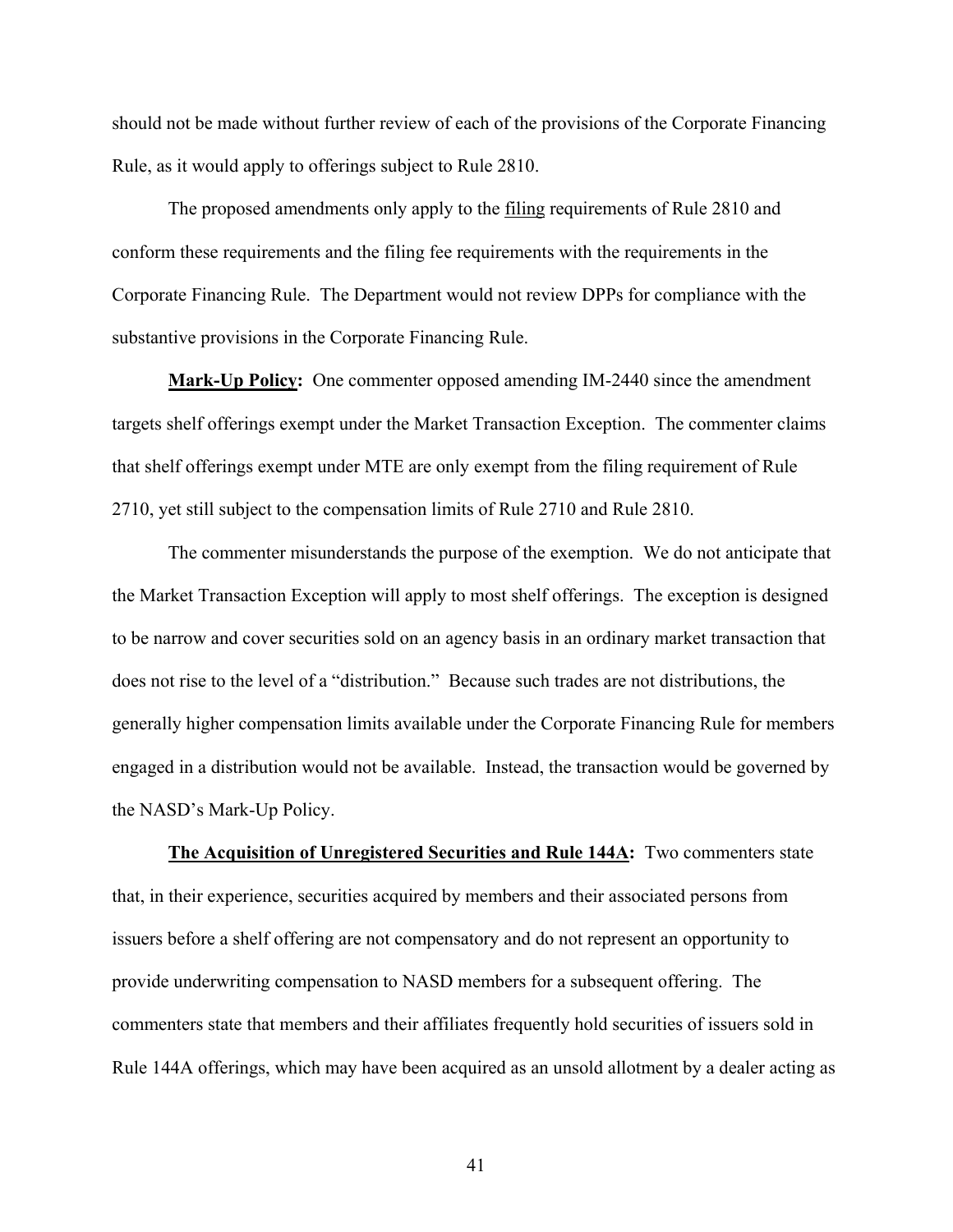an initial purchaser, from other dealers acting as initial purchasers, or from third parties in the private secondary resale market. These commenters claim that if a member purchased securities of the issuer's securities pursuant to Rule 144A, the member could not underwrite a shelf tranche within 180-days of the takedown, as the acquisitions would make the member ineligible for a Notice Filing. One commenter notes that this may have a negative effect upon issuers because they may be prohibited from using the investment bankers with whom they are most familiar and would create an unlevel playing field among members and reduce competitive choices for issuers.

NASD staff notes that these comments were generated as a result of the Notice Filing proposal, which was eliminated. Under the proposed rule change, members that anticipate participation in a shelf offering, subject to available filing exemptions and the Market Transactions Exception, will make either an initial or a subsequent filing. Unregistered securities that constitute items of value that were acquired by such members, or their affiliates and associated persons within 180 days of the filing would be reviewed by NASD and would only be deemed underwriting compensation if appropriate, and subjected to the applicable compensation limitations and disclosure requirements of the Corporate Financing Rules.

**Selected Dealers:** One commenter suggested that compensation to selected dealers is not relevant to underwriting compensation. Another commenter wrote that selected dealers are not underwriters for purposes of the Securities Act.<sup>25</sup> These commenters claim that selected dealers should be excepted from the information required by the NASD concerning participating members, and unregistered securities and items of value received by selected dealers should not

 $25$ Section  $2(a)(11)$  of the Securities Act provide that the term underwriter "shall not include a person whose interest is limited to a commission from an underwriter or dealer not in excess of the usual and customary distributors' or sellers' commission."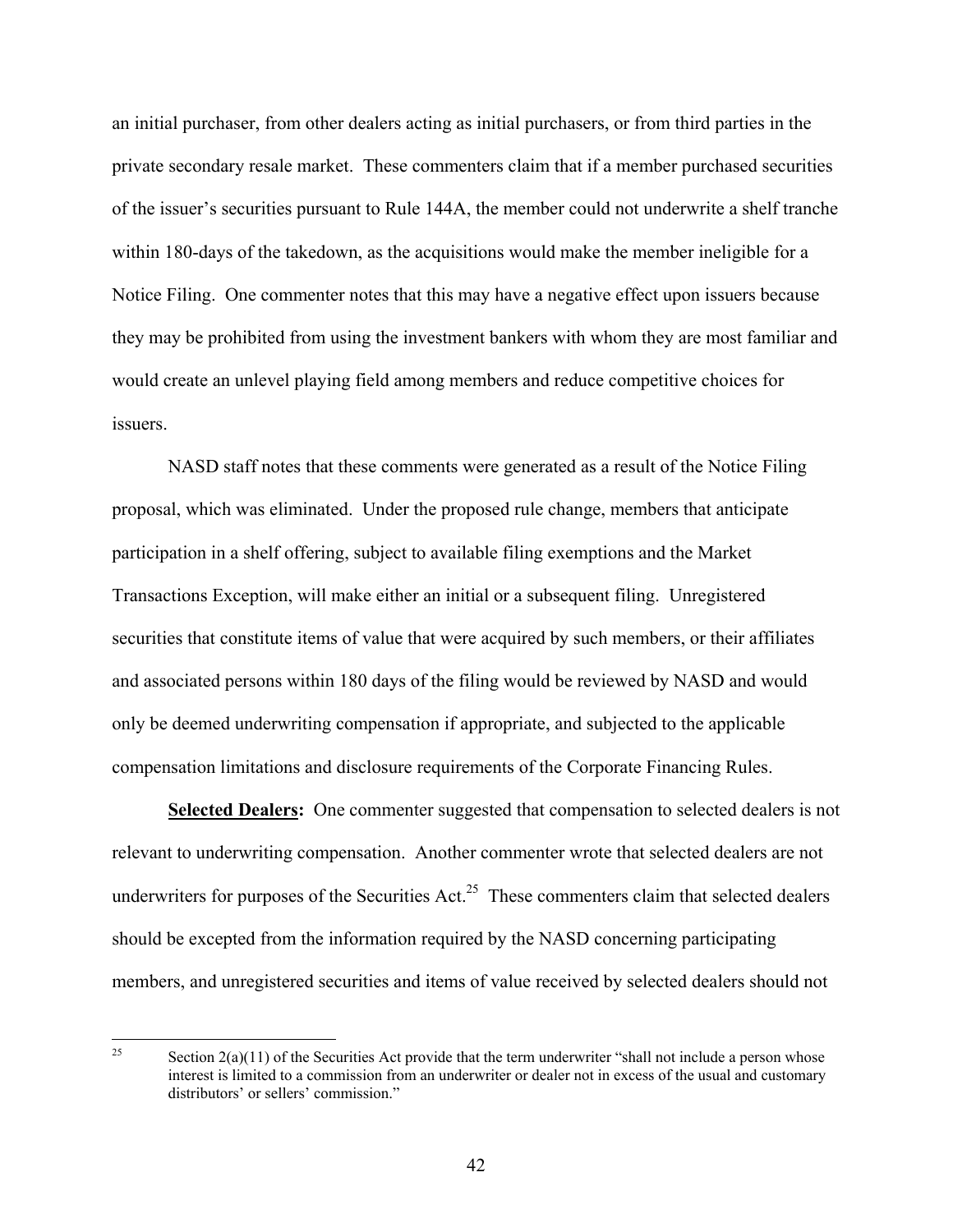be included in the calculation of underwriting compensation. They also claim that selected dealers should not have an obligation to make filings under the Corporate Financing Rule.<sup>26</sup>

The basic premise for including selected dealers' compensation as underwriting compensation is that such members are participating in the distribution of an offering. The definition of "participation in a public offering" in the Corporate Financing Rules, includes participating on "…an underwritten, non-underwritten, or any other basis…" and therefore includes selected dealers. Moreover, the rule specifically requires that selected dealer agreements be filed for review. The staff has reviewed offerings in which a selected dealer was allocated a substantial portion of the underwritten securities due to its relationship with the issuer and the managing underwriter. NASD Notice to Members 88-101 states that the "participation of a member in any offering of securities distributed pursuant to Rule 415 constitutes participation in a public offering." Excluding selected dealers would create loopholes in the treatment of underwriting compensation and conflicts of interest. NASD views selected dealers as members participating in public offerings.

# **III. Date of Effectiveness of the Proposed Rule Change and Timing for Commission Action**

Within 35 days of the date of publication of this notice in the Federal Register or within such longer period (i) as the Commission may designate up to 90 days of such date if it finds such longer period to be appropriate and publishes its reasons for so finding or (ii) as to which the self-regulatory organization consents, the Commission will:

A. by order approve such proposed rule change, or

 B. institute proceedings to determine whether the proposed rule change should be disapproved.

Selected Dealers are typically covered by the filing made by a managing underwriter.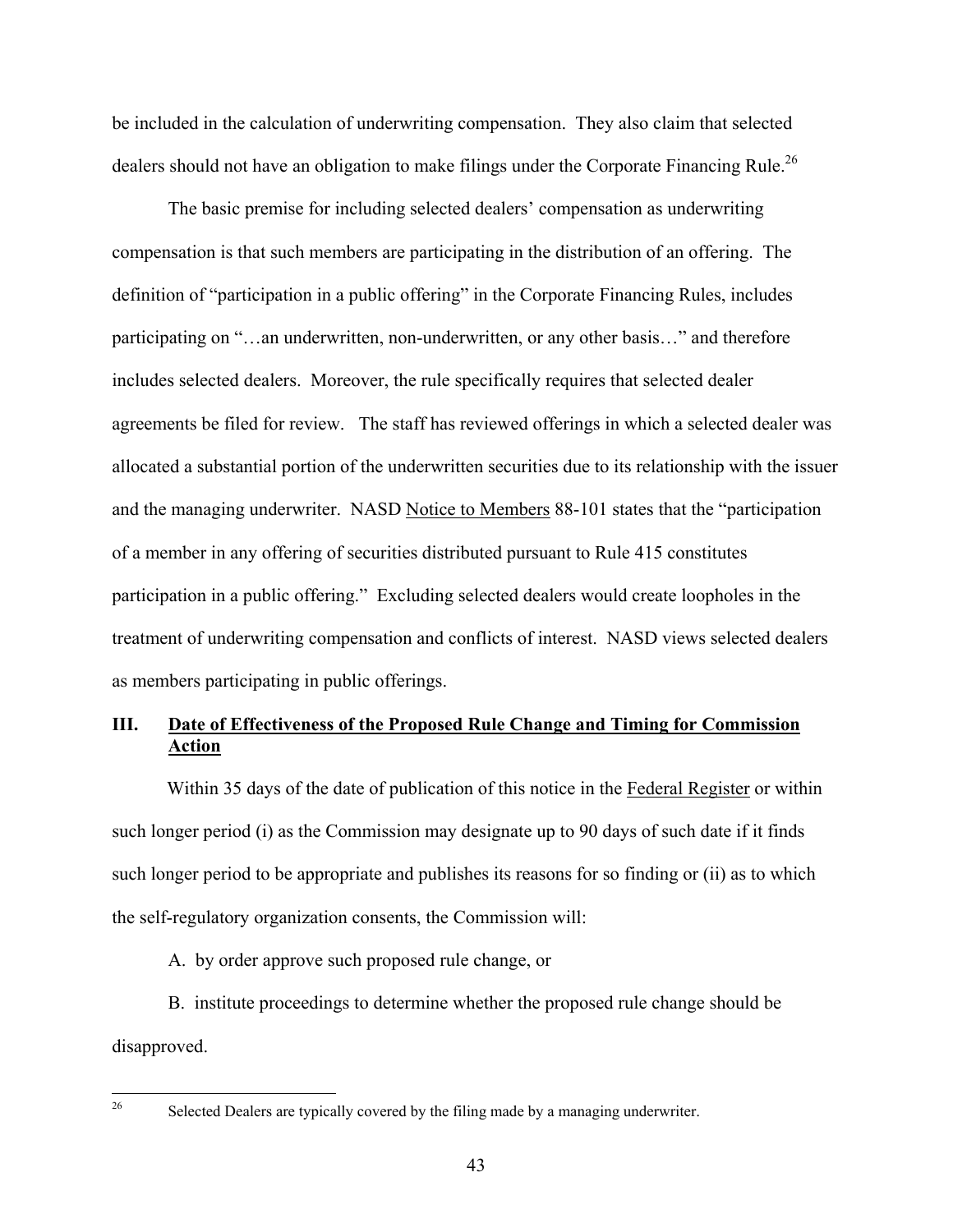# **IV. Solicitation of Comments**

Interested persons are invited to submit written data, views, and arguments concerning the foregoing, including whether the proposed rule change is consistent with the Act. Comments may be submitted by any of the following methods:

#### Electronic Comments:

- Use the Commission's Internet comment form (http://www.sec.gov/rules/sro.shtml); or
- Send an e-mail to rule-comments@sec.gov. Please include File Number SR-NASD-2004-022 on the subject line.

## Paper Comments:

• Send paper comments in triplicate to Jonathan G. Katz, Secretary, Securities and Exchange Commission, 450 Fifth Street, NW, Washington, DC 20549-0609.

All submissions should refer to File No. SR-NASD-2004-022. This file number should be included on the subject line if e-mail is used. To help us process and review comments more efficiently, comments should be sent in hardcopy or by e-mail but not by both methods. The Commission will post all comments on the Commission's Internet Web site (http://www.sec.gov/rules/sro.shtml). Copies of the submission, all subsequent amendments, all written statements with respect to the proposed rule change that are filed with the Commission, and all written communications relating to the proposed rule change between the Commission and any person, other than those that may be withheld from the public in accordance with the provisions of 5 U.S.C. 552, will be available for inspection and copying in the Commission's Public Reference Room. Copies of such filing will also be available for inspection and copying